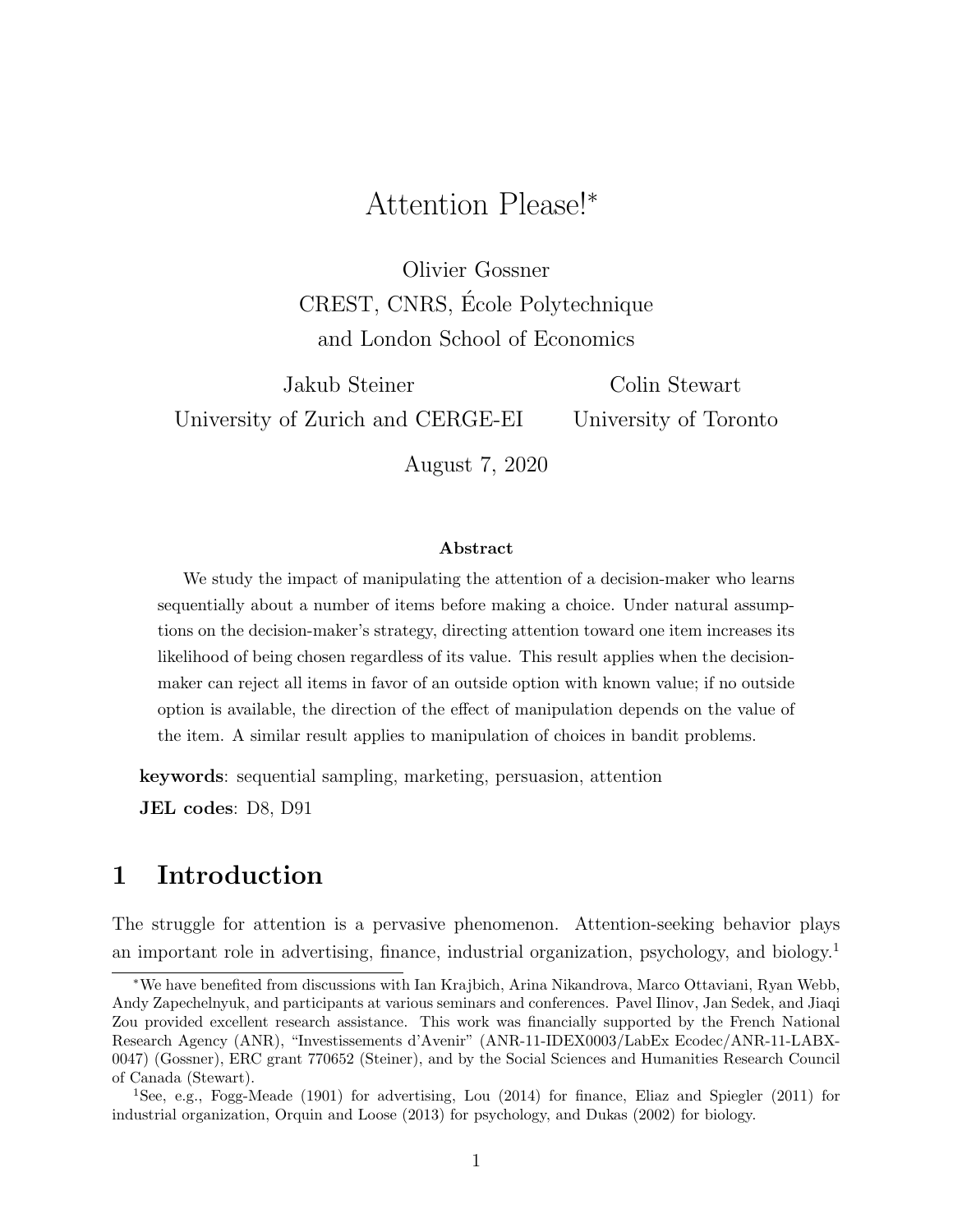The main message is consistent across fields: drawing attention toward an item increases its demand.

The existing literature provides two main explanations for how grabbing attention can increase demand.[2](#page-1-0) One is that it directly affects preferences. While difficult to disprove, a theory of changing preferences offers limited predictive power and makes welfare analysis challenging. The other major explanation is that attention-grabbing behavior itself conveys information—either directly or through signaling—and thereby changes beliefs. But this second channel alone does not suffice to explain the empirical evidence. In fact, there is a sizable body of evidence showing that manipulating attention has a direct influence on demand even when devoid of information.[3](#page-1-1)

We identify a mechanism through which grabbing attention increases demand without influencing preferences or changing the information available to the decision-maker. We consider a decision-maker who learns sequentially about the quality of a number of items by allocating her attention to one of the items in each period. Paying attention to an item generates noisy information about its value. Due to cognitive (or other) limitations, the decision-maker can focus on only one item at a time; while she pays attention to a given item, her assessment of its value evolves stochastically, while her assessments of the other items remain the same. In our main model, once her assessment of an item is sufficiently high (according to an exogenously fixed threshold), she stops and chooses that item, and if her assessments of all items are sufficiently low, she stops and chooses an outside option. In the context of consumer marketing, we think of the items as substitutable brands of a good, and the outside option as the choice not to purchase any item. Starting from a given strategy governing the decision-maker's attention, we introduce an attention-grabbing manipulation that induces the decision-maker to focus more on one "target" item (perhaps only for a limited time). We show that, under general conditions, such a manipulation increases demand for the target item.

The decision-maker's learning is governed by an *attention strategy* that maps assessments in any given time period to a (possibly random) item of focus. An attention strategy generates, for each profile of values of the items, a stochastic process over assessments and items of attention, and a probability that each item is chosen. We refer to these probabilities as interim demands for the items. The impact of attention manipulation is captured by the difference in interim demands under the *baseline* and *manipulated* attention strategies; the baseline strategy is the one the decision-maker employs in the absence of manipulation, while the manipulated strategy induces the decision-maker to increase her focus on a target

<span id="page-1-0"></span><sup>&</sup>lt;sup>2</sup>See [Bagwell](#page-30-0) [\(2007\)](#page-30-0) for a survey in the context of advertising.

<span id="page-1-1"></span> ${}^{3}$ See, e.g., [Chandon et al.](#page-30-1) [\(2009\)](#page-30-1), [Krajbich and Rangel](#page-32-2) [\(2011\)](#page-32-2), or, for a survey, [Orquin and Loose](#page-32-1) [\(2013\)](#page-32-1).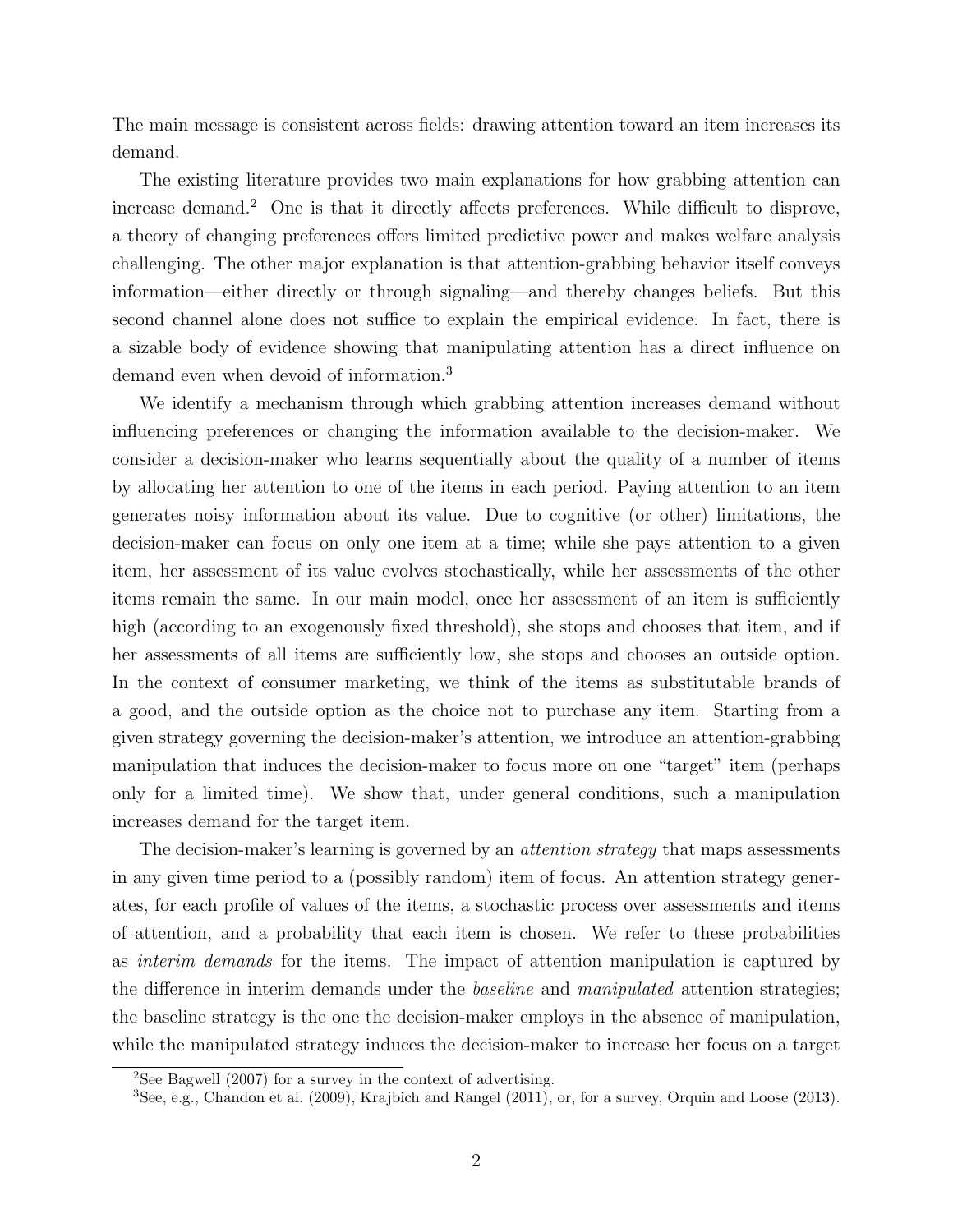item at each profile of assessments and in each period, but agrees with the baseline strategy conditional on not focusing on the target item.

We show that manipulation of attention increases demand and decreases the time to decision in favor of the target item. This increase in demand comes at the expense of each of the other items, for which demand decreases and the time to decision increases. These results hold for any realization of the items' values. In particular, manipulating attention increases demand even if the target item is worse than the other items and the outside option.

The key to understanding the effect of manipulation is to consider the path of learning for each possible realization of the sequence of signals for each item. Given such a realization, we can view an attention strategy as selecting, in each period, an item for which to uncover one more step along the sequence. The choice of item at the end of the process can be thought of as resulting from a kind of approval contest: the decision-maker continues to learn until she approves of one of the items, or until she finds all of them to be unworthy of approval. For a given realization of the sequences of signals, there may be multiple items the decision-maker would approve of were she to pay enough attention to them. The choice then comes down to which of these items she approves of first. Directing attention toward one of these items accelerates the process of approval for this item while slowing it down for the other items. Consequently, the likelihood that the target item is chosen increases.

This simple intuition ignores the significant complication that manipulating attention generally affects future attention choice. It could happen that, for some attention strategies, temporary manipulation toward a target item leads to a path along which the decision-maker pays much less attention to the target item afterwards, more than compensating for the direct effect of increased attention. If there are only two items (not including the outside option), then this cannot happen: our results hold regardless of the baseline attention strategy. With more than two items, we require two additional assumptions on the attention strategy. First, the attention strategy should be stationary: focus in each period must depend only on the current assessment, not on the current time. The second assumption is a form of independence of irrelevant alternatives (IIA): conditional on not focusing on the target item  $i$ , the probability of focusing on each other item is independent of the belief about the value of item i (though it may depend on the beliefs about items other than i). Together, these two assumptions allow us to consider learning about the target item separately from learning among the remaining items, effectively reducing the problem to one with two items.

A similar but simpler result applies to manipulation of choices in multi-armed bandit problems. In this framework, the decision-maker chooses an arm in each period and revises her assessment of an arm after each time she chooses it. We show that, under general conditions, manipulating choice toward a target arm never reduces the number of times it is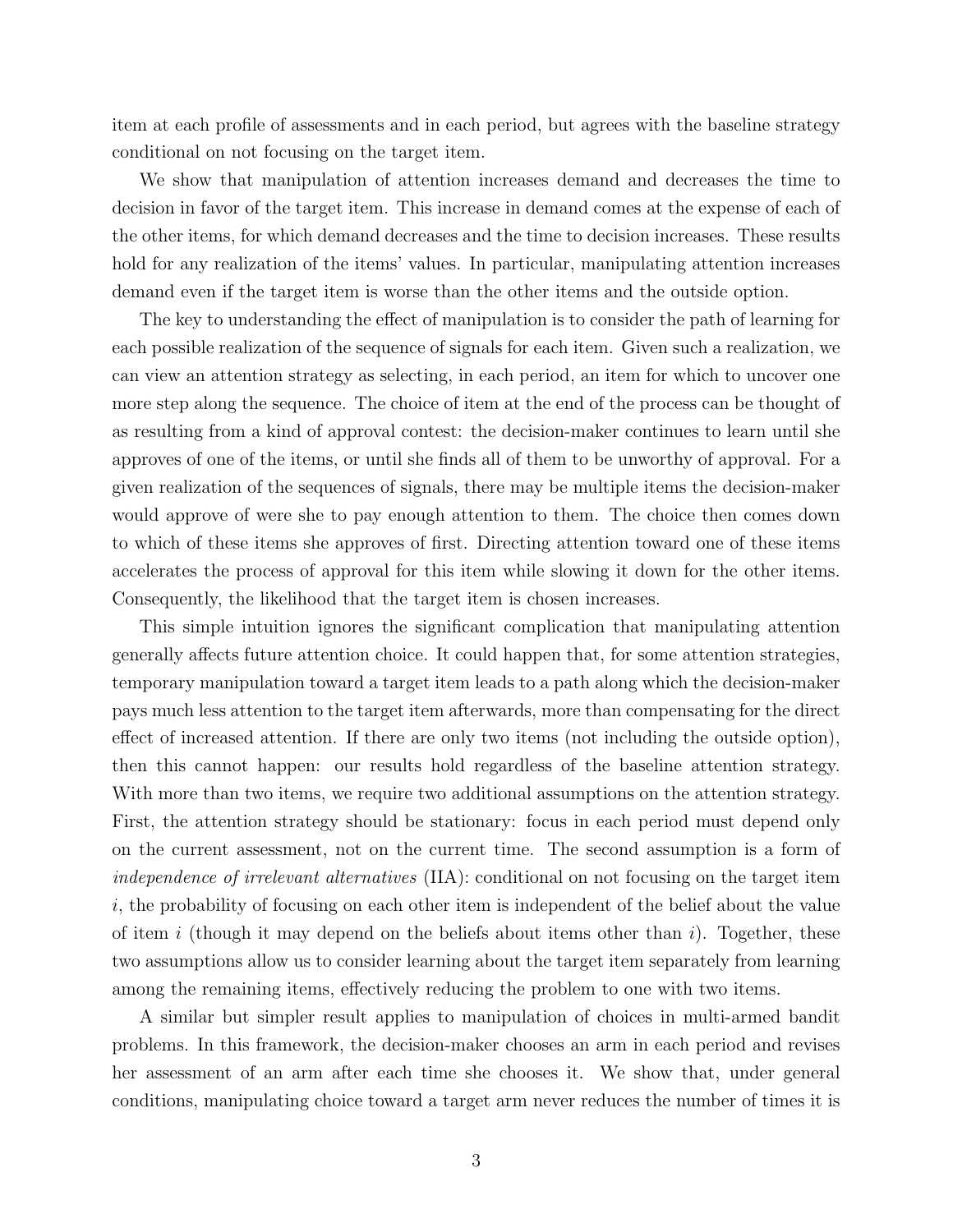chosen up to any period. Even if the manipulation ends after a limited time, the decisionmaker's subsequent choices never overcome the initial increase in the choice of the target arm. In particular, introducing one arm before the others cannot lead to a reduction in the number of times that arm is chosen (up to any given period).

To formalize these intuitions, we rely on a technique known in probability theory as coupling (as in, e.g., [Lindvall,](#page-32-3) [1992\)](#page-32-3). In short, we construct a joint probability space in which we fix, for each item, the outcome of the learning process that would arise if the decision-maker focused only on that item. We refer to a profile of realizations of these learning processes across items as a draw. We show that, for every draw, manipulating attention toward an item both increases demand for that item and decreases decision time if that item is chosen.

Both stationarity and IIA are needed for our results in the sense that their conclusions do not hold if we dispense with either assumption; we provide counterexamples in [Section 4.1](#page-17-0) and [Appendix B.](#page-43-0) Both assumptions, though restrictive, are automatically satisfied if the attention strategy is optimized given the stopping rules in our main model: we prove that, for a general class of learning costs, optimal attention strategies have a (stationary) Gittins index structure as in the theory of multi-armed bandits. It follows that these strategies are stationary and satisfy IIA.

The presence of an outside option motivates the stopping rule employed by the decisionmaker in our main model as a form of satisficing behavior. Such an outside option appears naturally in consumer choice as the option not to purchase any item, and in finance as the option to invest in a risk-free asset. Our stopping rule implicitly assumes that the value of the outside option is not so low that the decision-maker would reject it in favor of an item she has not inspected, nor so high that she would choose it in favor of such an item. If there were no outside option (or the value of the outside option was low), the decisionmaker could choose by a process of elimination rather than approval; that is, she could seek to eliminate items that she believes to be bad and ultimately choose an item—the last one remaining—with little knowledge of its value. In this case, manipulating attention toward an item may increase the chance that it is eliminated before the other items, thereby decreasing the demand for it. Moreover, in the limit as learning becomes arbitrarily precise, we find that, for any stationary attention strategy that satisfies IIA, manipulation increases demand for the target item if its value is high, and decreases demand if its value is low.<sup>[4](#page-3-0)</sup>

Our results can operate on a variety of timescales. Over a short time horizon, we envision a consumer choosing among several brands at the point of purchase. In this case, learning

<span id="page-3-0"></span><sup>&</sup>lt;sup>4</sup>This is reminiscent of the finding in [Armel et al.](#page-30-2) [\(2008\)](#page-30-2) that manipulating attention tends to increase the choice probability for "appetitive" items and decrease the probability for "aversive" ones.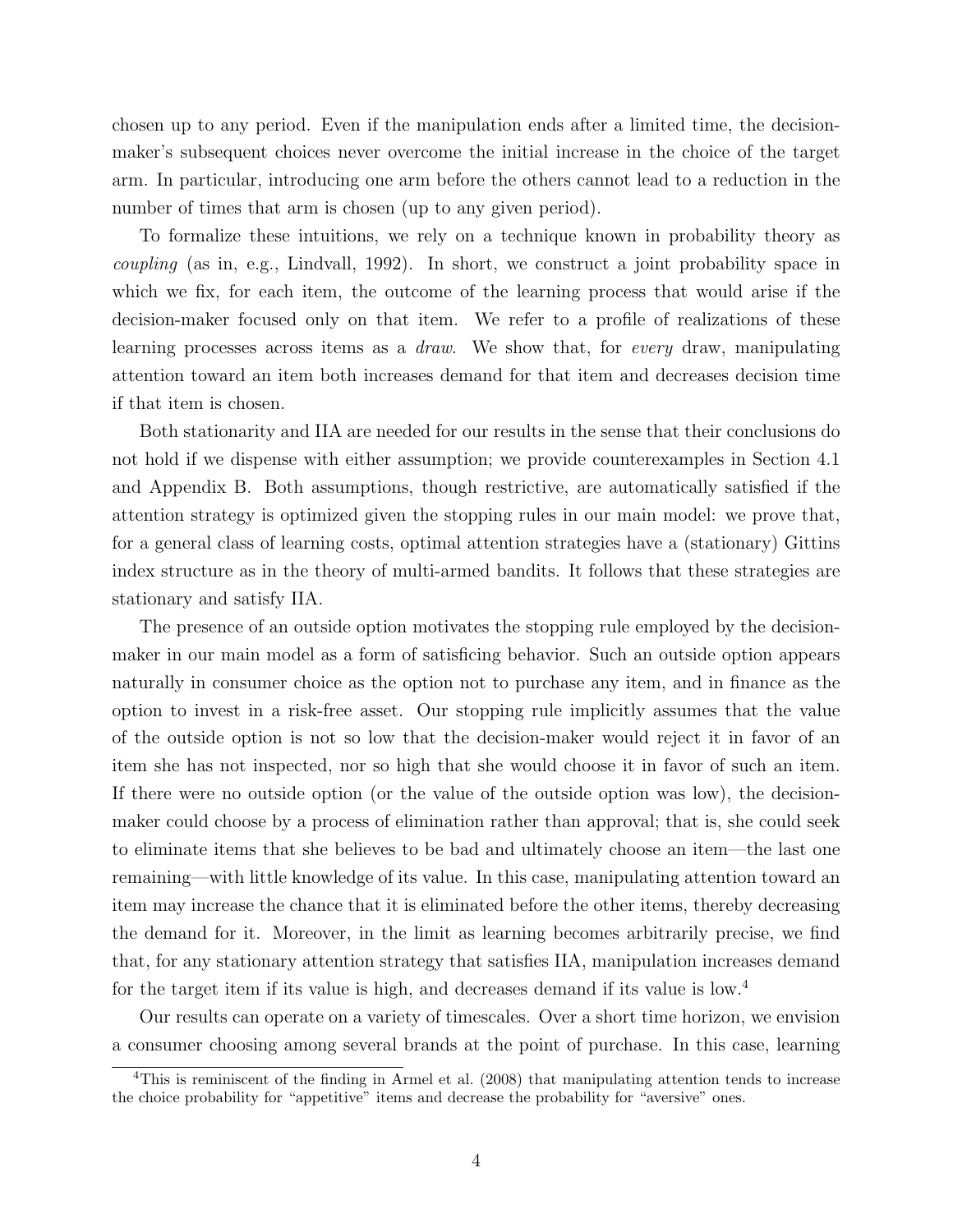may consist primarily of introspection about the current desirability of each item, including recall of past experience consuming the item. Attention can be manipulated through placement of products on the shelf or webpage, or through previous exposure to advertising that increases the likelihood of a particular brand coming to mind (e.g., through the recency effect). Over a longer time horizon, a decision-maker could be repeatedly choosing among brands of some item and learning about her taste for each brand through her experience consuming it. In this case, manipulation in our model corresponds to any change that boosts consumption (temporarily or permanently) of a particular brand, such as introductory sale pricing. Our results also apply to changes in the time at which items are introduced: one item entering the market before the others is equivalent to manipulation in favor of that item at the beginning of the process. Clinical trials, which we discuss in [Section 5.2,](#page-26-0) are another application of our model with a relatively long time horizon.

Our result is robust to many aspects of the learning process. The information structure for each item is general, allowing for any number of signal realizations and dependence on the current assessment of the item. The decision-maker need not be Bayesian; we can, for instance, interpret her assessments as intensities of accumulated neural stimuli in favor of each item (as, e.g., in [Platt and Glimcher,](#page-32-4) [1999\)](#page-32-4), which can evolve according to an arbitrary stationary Markov process. We also allow for attention strategies that are not optimal, making our results robust with respect to the structure of the attention costs if these strategies were chosen optimally.

When applied to advertising, our model has distinctive predictions compared to theories of informative advertising [\(Stigler,](#page-33-0) [1961;](#page-33-0) [Telser,](#page-33-1) [1964\)](#page-33-1), signaling [\(Nelson,](#page-32-5) [1974\)](#page-32-5), complementary advertising [\(Stigler and Becker,](#page-33-2) [1977;](#page-33-2) [Becker and Murphy,](#page-30-3) [1993\)](#page-30-3), and persuasive advertising [\(Braithwaite,](#page-30-4) [1928;](#page-30-4) [Kaldor,](#page-31-3) [1950\)](#page-31-3). Unlike these theories, manipulation in our model is not associated with a systematic change in the consumer's assessments of the values of the items. Data combining consumers' choices and beliefs can therefore be used to test among these theories. For example, [Atalay et al.](#page-30-5) [\(2012\)](#page-30-5) find experimentally that placement of a product in the horizontal center of a display is associated with increased likelihood of choice but not with inferences about the quality of the corresponding brand. They argue that the effect of horizontal placement is due to greater attention being paid to central items, as in our model. Our theory also provides novel predictions regarding timing. First, manipulation reduces the time to choose the target item and increases the time for other items. Second, as noted above, earlier introduction of an item is associated with an increase in demand.

Related literature Evidence that increased attention boosts demand comes from several fields. In marketing, [Chandon et al.](#page-30-1) [\(2009\)](#page-30-1) show that drawing attention to products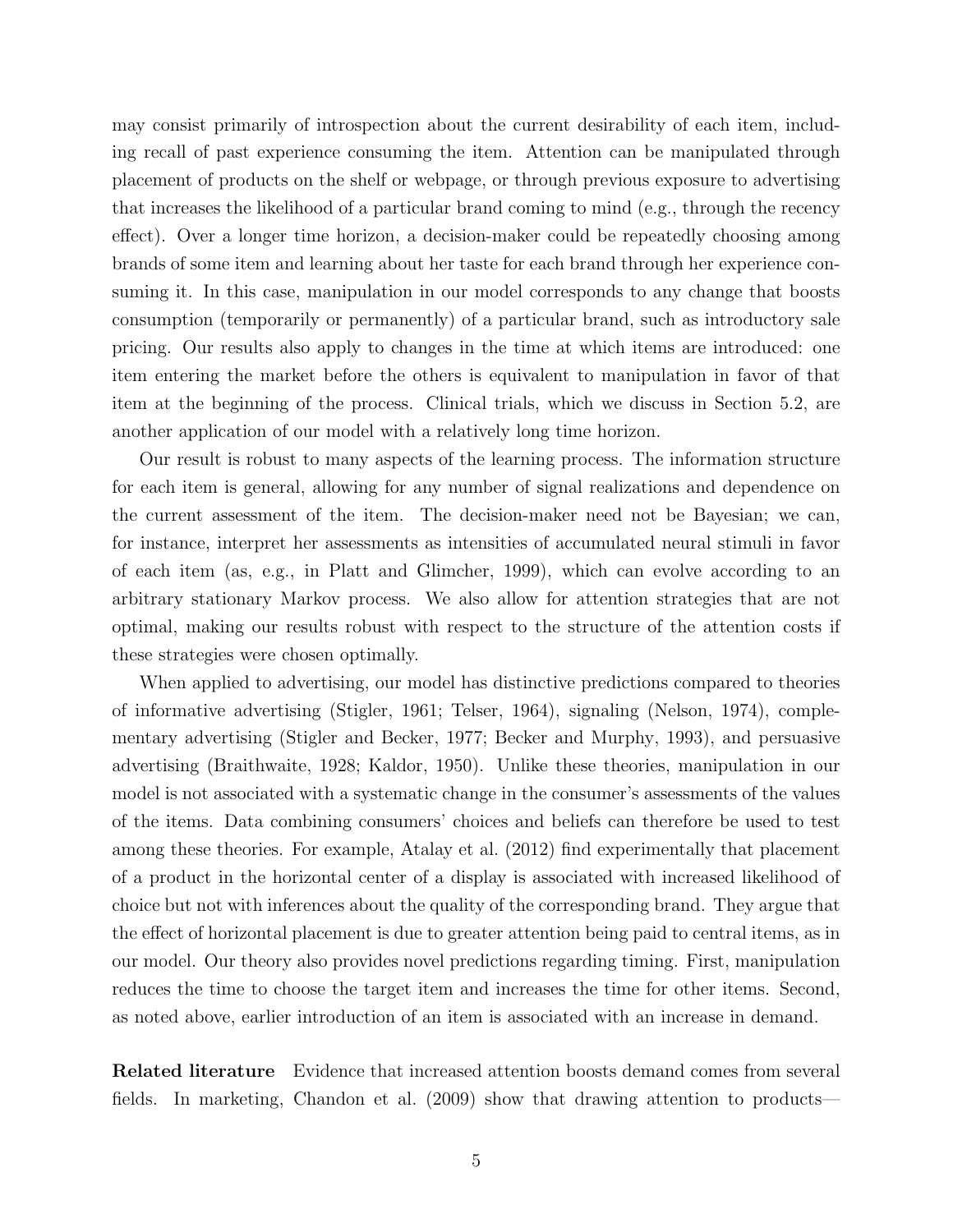for instance, with large displays or placement at eye level—increases demand. In finance, [Seasholes and Wu](#page-32-6) [\(2007\)](#page-32-6) show that attention-grabbing events about individual stocks increase demand for them. In biology, [Yorzinski et al.](#page-33-3) [\(2013\)](#page-33-3) study the display strategies through which peacocks grab and retain the attention of peahens during courtship. In each of these contexts, the decision-maker has an outside option not to choose any available item; our results suggest that this is an important feature driving the effect of attention-grabbing behavior on demand.

Our assumptions on attention allocation are rooted in psychology. Though humans are able to pay attention to multiple stimuli simultaneously, such division of attention is difficult, especially when the stimuli are similar to each other (e.g., [Spelke, Hirst, and Neisser,](#page-33-4) [1976\)](#page-33-4). Psychologists distinguish between exogenous and endogenous attention, where the first is beyond the decision-maker's control and is triggered by sudden movements, bright colors and such, while endogenous attention shifts are controlled by the decision-maker [\(Mayer](#page-32-7) [et al.,](#page-32-7) [2004\)](#page-32-7). Manipulation of attention in our model could be exogenous in this sense, while the baseline attention strategy could be endogenous.

Our model builds on a long tradition in statistics and economic theory originating with [Wald](#page-33-5) [\(1945\)](#page-33-5), who proposed a theory of optimal sequential learning about a single binary state. A growing literature studies optimal sequential learning about several options when attention must focus on one item at a time [\(Mandelbaum, Shepp, and Vanderbei,](#page-32-8) [1990;](#page-32-8) [Ke, Shen, and Villas-Boas,](#page-31-4) [2016;](#page-31-4) [Ke and Villas-Boas,](#page-31-5) [2019;](#page-31-5) [Nikandrova and Pancs,](#page-32-9) [2018;](#page-32-9) [Austen-Smith and Martinelli,](#page-30-6) [2018\)](#page-30-6). The structure of the optimal learning strategy varies depending on the costs and information structure. Our results on the impact of attention manipulation are independent of these considerations; however, relative to this literature, we make simplifying assumptions on the rules that govern termination of learning. In a different vein, [Che and Mierendorff](#page-31-6) [\(2019\)](#page-31-6) study sequential allocation of attention between two Poisson signals about a binary state. In contrast, in our model, the decision-maker chooses among signals about multiple independent states.

In the drift-diffusion model of [Ratcliff](#page-32-10) [\(1978\)](#page-32-10), a decision-maker tracks the difference in the strength of supporting evidence between two actions, making a choice when this difference becomes sufficiently large.<sup>[5](#page-5-0)</sup> [Krajbich, Armel, and Rangel](#page-31-7) [\(2010\)](#page-31-7) explicitly incorporate attention choice in this model and introduce an exogenous bias in the accumulated signal toward the item on which the decision-maker is currently focusing. This extended drift-diffusion model accommodates empirical findings showing that exogenous shifts in attention tend to bias choice (see, e.g., [Armel, Beaumel, and Rangel,](#page-30-2) [2008;](#page-30-2) [Milosavljevic et al.,](#page-32-11) [2012\)](#page-32-11). The closest drift-diffusion models to ours are the so-called "race models" in which evidence in

<span id="page-5-0"></span><sup>5</sup>Ratcliff's model is essentially equivalent to a sequential sampling model along the lines of [Wald](#page-33-5) [\(1945\)](#page-33-5).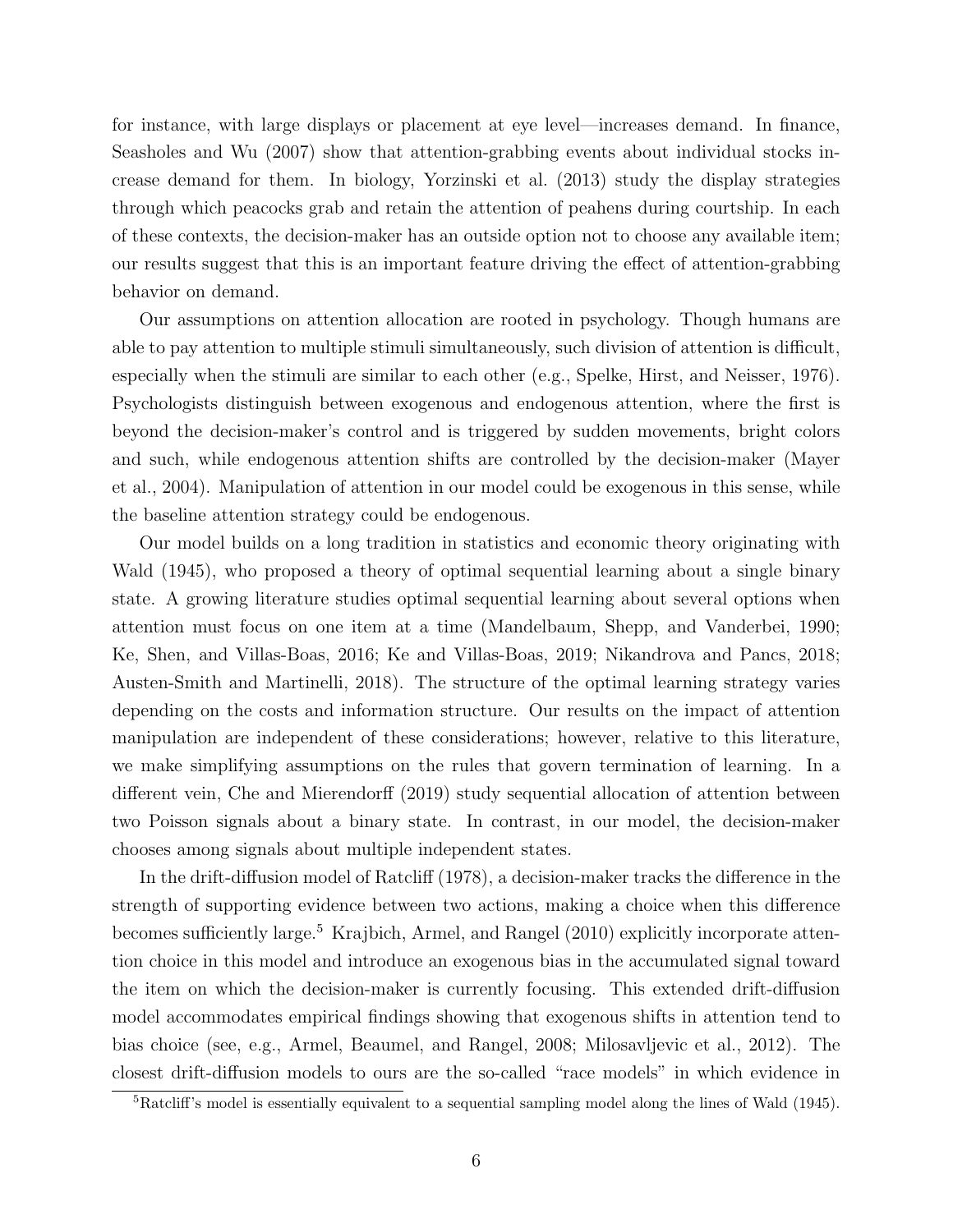support of distinct alternatives is integrated in separate accumulators, with the choice driven by whichever accumulator reaches its stopping boundary first; see [Bogacz et al.](#page-30-7) [\(2006\)](#page-30-7) for a review. Relative to this literature, whose primary modeling goal is to fit choice data, we focus on foundations for the mechanism by which attention affects demand.

Optimal sequential learning about several items is related to the theory of multi-armed bandits [\(Gittins and Jones,](#page-31-8) [1974\)](#page-31-8). In addition to applying our main result to bandit problems, we exploit this connection to show that optimal attention strategies in our model of one-shot choice satisfy IIA by using the Gittins index characterization.

# <span id="page-6-1"></span>2 Simplified setting

We begin by outlining two particularly simple environments in which temporarily manipulating attention toward an item increases its demand. These two environments differ in how choices of items relate to learning, but the mechanism behind the effect of manipulation is the same.

In both environments, a decision-maker (DM) learns sequentially about two items  $j \in$  $\{1,2\}$  with unknown values  $v^j \in \{-1,1\}$ . In each period  $t = 0,1,...$ , the DM focuses on an item  $\iota_t \in \{1,2\}$ . Focusing on an item generates a signal  $x_t$  about the value of that item which is independent of the value of the other item. Conditional on the values, signals are independent across periods. In this section, the signal takes a simple form: for each item, the possible signal realizations are  $-1$  and 1, and for each value v, the realized signal about an item of value v is equal to v with probability  $\lambda > 1/2$ ; that is,  $Pr(x_t = 1 | v^{t_t} = 1) = \lambda$  $Pr(x_t = -1 | v^{t_t} = -1).$ 

For each  $j$  and  $t$ , let

$$
p_t^j = \sum_{s < t : t_s = j} \log \frac{\Pr(x_s \mid v^j = 1)}{\Pr(x_s \mid v^i = -1)} = \log \left(\frac{\lambda}{1 - \lambda}\right) \sum_{s < t : t_s = j} x_s. \tag{1}
$$

Thus  $p_t^j$  $t_i^j$  is the log-likelihood ratio (LLR) comparing  $v^j = 1$  to  $v^j = -1$  given the observed signals about item j up to the beginning of period t. We write  $\mathbf{p}_t$  for the pair  $(p_t^1, p_t^2)$ . Attention allocation is governed by a (pure) *attention strategy*  $\alpha : \mathbb{R}^2 \longrightarrow \{1,2\}$  that specifies the item of focus  $u_t = \alpha(\mathbf{p}_t)$  for each pair  $\mathbf{p}_t$  of LLRs.<sup>[6](#page-6-0)</sup>

<span id="page-6-0"></span><sup>6</sup>One could equivalently formulate the model in terms of a Bayesian decision-maker whose attention strategy is a function of posterior beliefs about the values.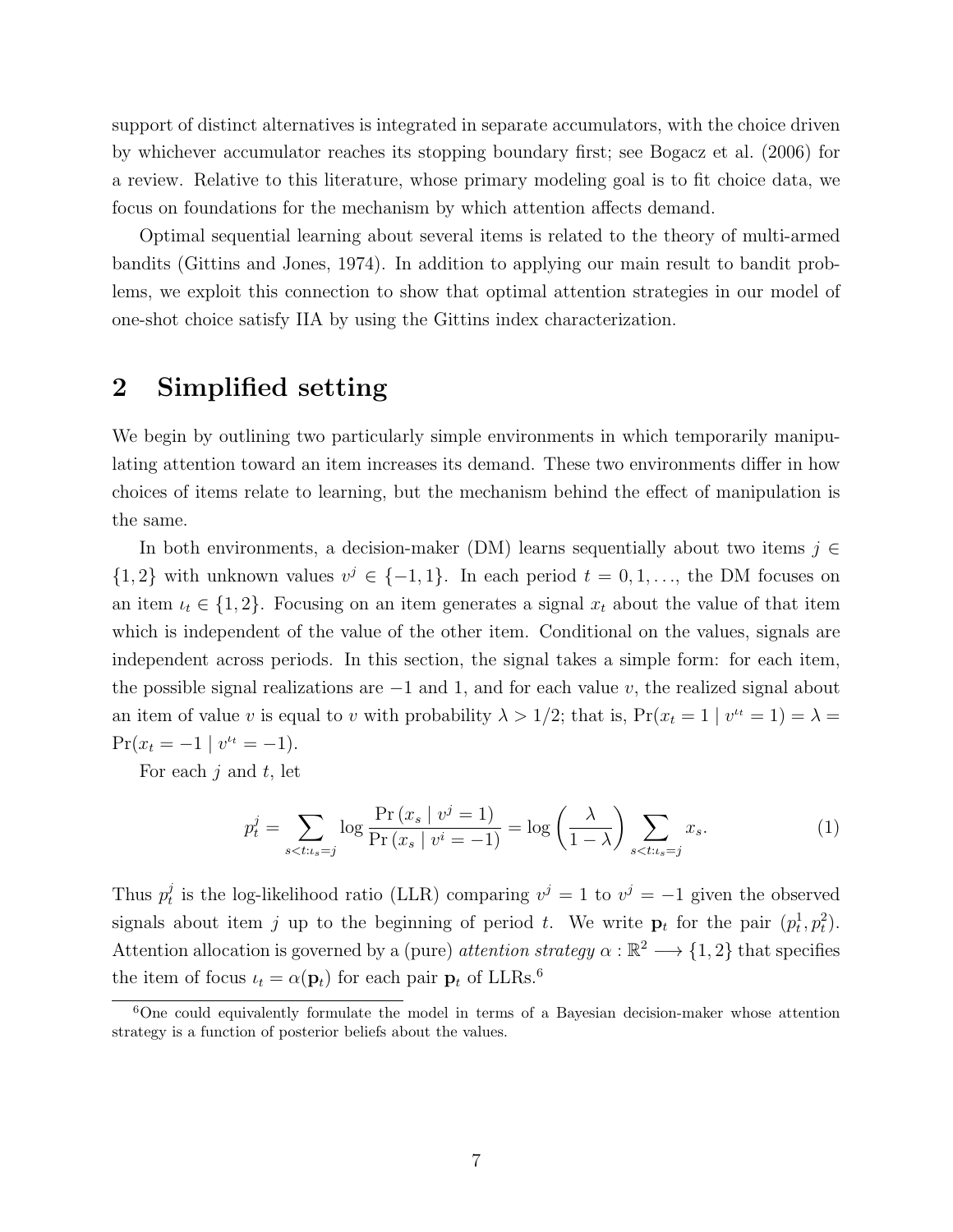#### <span id="page-7-3"></span>2.1 Manipulation of attention

In order to understand how manipulation of attention affects choice, we first examine how it affects subsequent attention allocation.<sup>[7](#page-7-0)</sup> To this end, given a baseline strategy  $\beta$ , we introduce a *manipulated strategy*  $\mu$  constructed from  $\beta$  by making item 1 the item of focus in the initial period and then returning to  $\beta$  in all subsequent periods. That is, the item of focus  $\mu(\mathbf{p}, t)$  in period t for LLRs **p** is given by

$$
\mu(\mathbf{p}, t) = \begin{cases} 1 & \text{if } t = 0, \\ \beta(\mathbf{p}) & \text{if } t > 0. \end{cases}
$$

For each t, let  $k_t$  denote the *cumulative focus* on item 1 before period t under the baseline strategy  $\beta$ ; that is,

$$
k_t = |\{s < t : \beta(\mathbf{p}_s) = 1\}|.
$$

Similarly, let  $\hat{k}_t$  denote the analogous cumulative focus under the manipulated strategy  $\mu$ .

While manipulation clearly increases attention to item 1 in the first period, subsequent allocation of attention could, in principle, more than compensate for this effect and cause item 1 to eventually receive less attention than it would without manipulation. The following result indicates that this cannot happen: manipulation never decreases the attention allocated to item 1.

<span id="page-7-2"></span>**Proposition 1.** For each  $t \geq 1$  and all pairs of values  $\mathbf{v}$ ,  $\hat{k}_t$  (weakly) first-order stochastically dominates  $k_t$ .<sup>[8](#page-7-1)</sup>

To compare the allocation of attention under the two strategies, we "couple" the resulting processes governing the LLRs; that is, we define them on a common probability space in a way that enables us to make comparisons realization-by-realization. In this section, we describe this construction informally; a precise treatment is provided in [Section 3.1.](#page-14-0)

For this construction, fix  $\bf{v}$ , and imagine that there is a large (countably infinite) deck of cards for each item, with each card showing a signal realization of  $-1$  or 1 (with probabilities as described above). Beginning with all cards in each deck face down, in each period  $t$ , the baseline attention strategy selects a deck from which to draw the next card according to the item of focus  $u_t = \beta(\mathbf{p}_t)$ . The DM updates the relevant LLR based on the signal shown on the card that was drawn. Now consider the effect of manipulation for a given sequence of cards

<span id="page-7-0"></span><sup>7</sup>We do not explicitly model how attention is manipulated. Depending on the context, manipulation could result from changes in visual salience, in relative inspection costs, or in the position of the items on a list (as in online search results).

<span id="page-7-1"></span><sup>&</sup>lt;sup>8</sup>Recall that a random variable  $\sigma$  (weakly) first-order stochastically dominates another random variable  $\sigma'$  if Pr( $\sigma \le t$ )  $\le$  Pr( $\sigma' \le t$ ) for every t. We henceforth drop the "weakly" qualifier.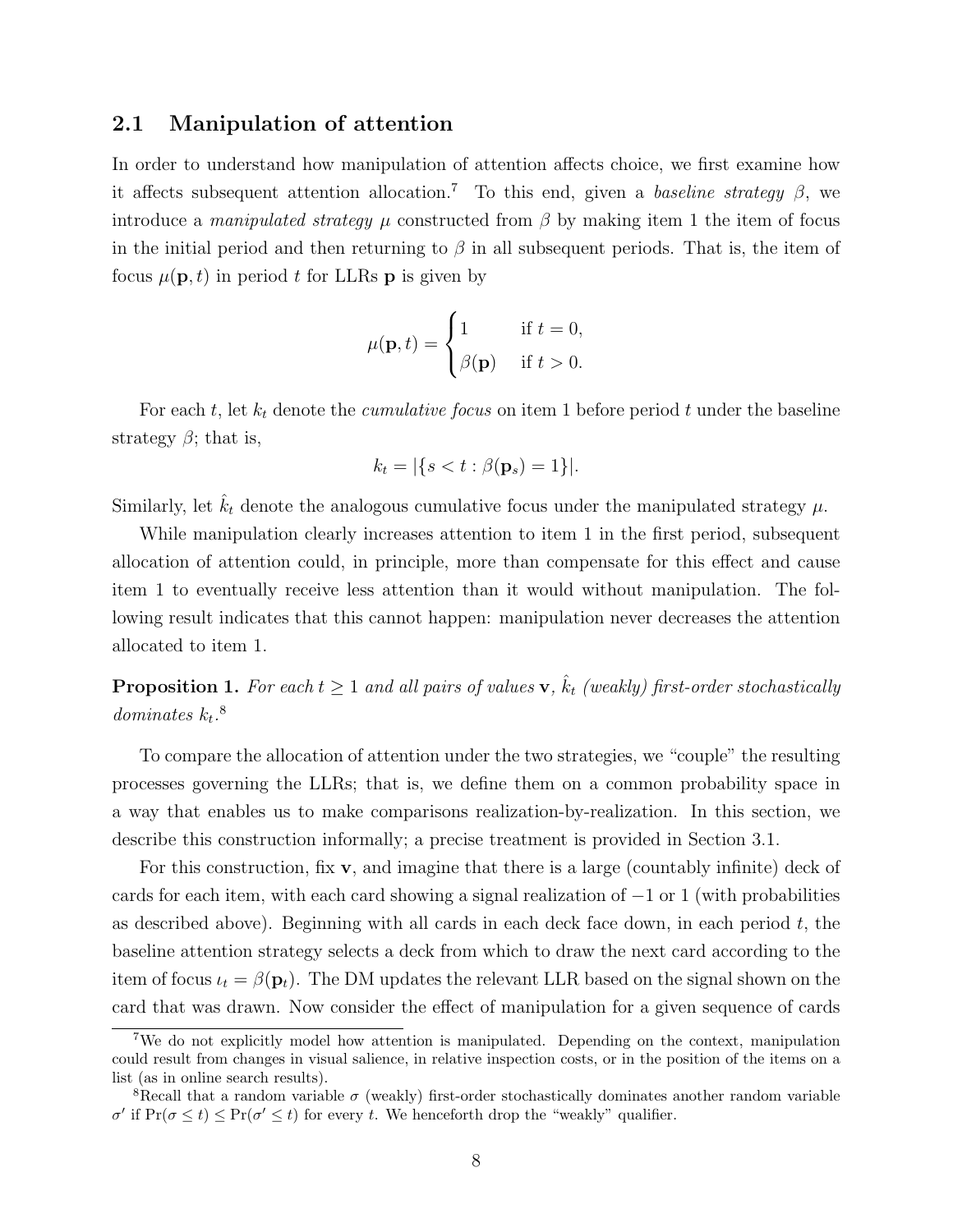in each deck, where manipulation induces the first card to come from the deck for item 1. To avoid trivialities, suppose that, absent manipulation, the DM first draws from deck 2. Manipulation can have persistent and complicated effects on attention allocation by taking the DM to different path of LLRs  $\mathbf{p}_t$ . And yet, as [Proposition 1](#page-7-2) indicates, the subsequent allocation of attention can never overtake the direct effect of manipulation: the cumulative attention devoted to the target item can only increase as a result of manipulation.

The key observation is that, once the ordering of the cards is fixed, we only need to keep track of how many cards the baseline and manipulated strategies draw from each deck, and can disregard the order in which the decks are chosen. At the end of the first period, compared to the baseline strategy, the manipulated strategy is further ahead with deck 1 (in the sense that more cards have been drawn from deck 1). Correspondingly, the baseline strategy is further ahead with deck 2. In each subsequent period, either the manipulated strategy remains ahead with deck 1 (perhaps pulling even further ahead) and the baseline strategy remains ahead with deck 2, or the numbers of draws from both decks under the baseline strategy "meet" the numbers under the manipulated strategy. In the latter case, LLRs and attention allocation coincide under the two processes following the period in which they meet. Either way, regardless of the ordering of the cards, for any baseline attention strategy, and up to any period  $t$ , cumulative focus on item 1 is at least as large under the manipulated strategy as under the baseline strategy, and correspondingly, the cumulative focus on item 2 is at least as large under the baseline strategy as under the manipulated one.

Our interest in how manipulation affects attention allocation is driven by its consequent effect on choice. The following two subsections present settings in which increased attention leads to an unambiguous increase in demand.

#### <span id="page-8-0"></span>2.2 One-shot choice

First, we consider a DM who decides when to stop learning and make a one-shot choice among the two items  $j \in \{1,2\}$  and an outside option with a known value. We focus on a simple stopping rule that adapts Simon's [\(1955\)](#page-32-12) model of satisficing to allow for gradual learning and the presence of an outside option. If, at any point in the process, the DM has collected enough evidence that one of the items is of high value, she stops and chooses that item. If, on the other hand, she has collected enough evidence that both items are of low value, she stops and chooses neither item (i.e., chooses the outside option). Accordingly, we introduce thresholds  $p < 0 < \bar{p}$  and define stopping regions  $F^j = \{p : p^j \geq \bar{p}\}\$ for  $j = 1, 2, F^{\circ \circ} = \{ \mathbf{p} : p^j \leq p \text{ for } j = 1, 2 \}$  and  $F = F^1 \cup F^2 \cup F^{\circ \circ}$ . Learning stops in period  $\tau = \min\{t : \mathbf{p}_t \in F\}$  with the DM choosing item j if  $\mathbf{p}_\tau \in F^j$  and the outside option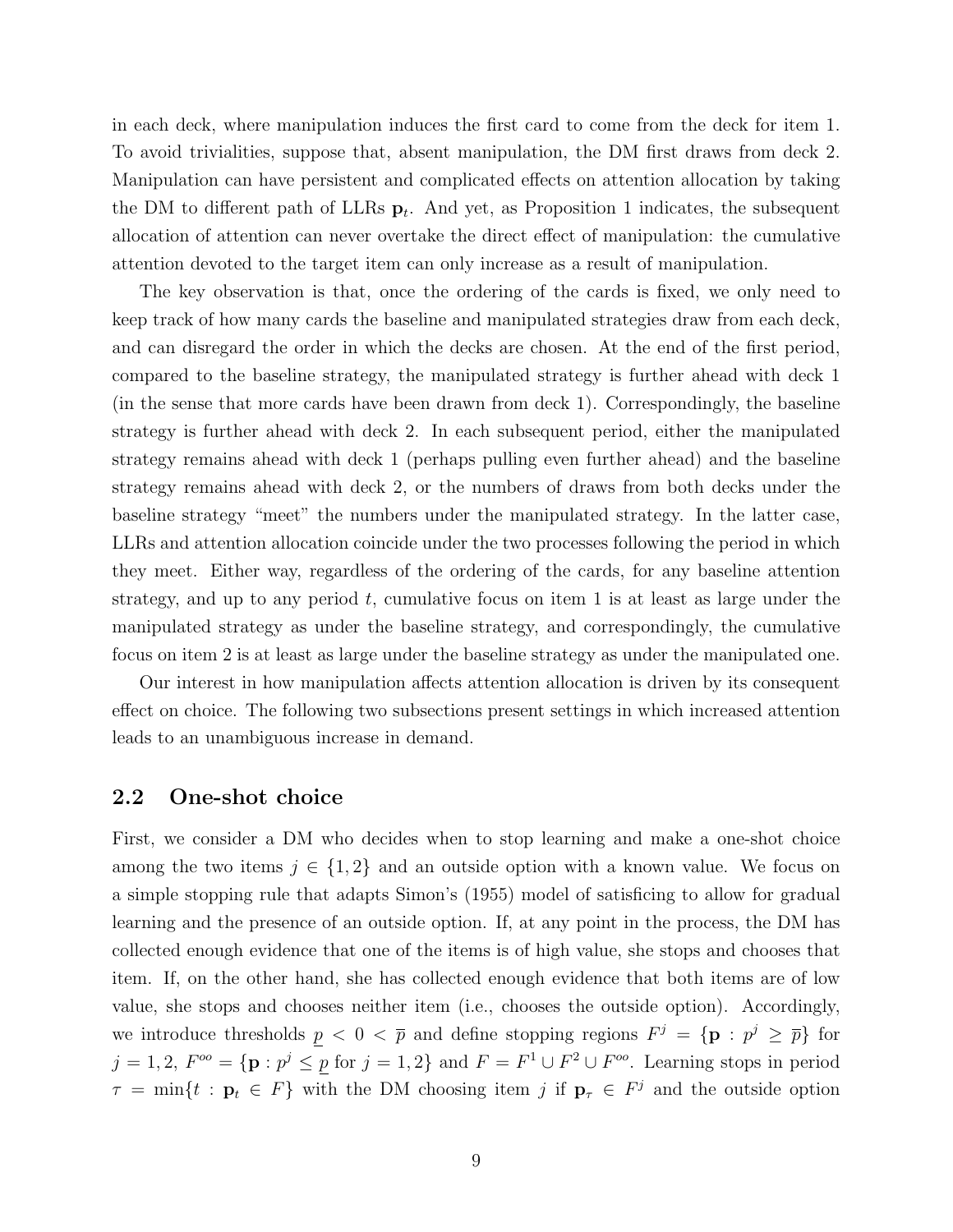

if  $\mathbf{p}_{\tau} \in F^{oo}$ . (Stopping in  $F^1$ ,  $F^2$ , and  $F^{oo}$  are mutually exclusive.) See [Figure 1](#page-9-0) for an illustration.<sup>[9](#page-9-1)</sup>

<span id="page-9-0"></span>Figure 1: Left: One possible strategy, together with three possible paths of log-likelihood ratios. Each dot depicts a pair  $(p<sup>1</sup>, p<sup>2</sup>)$  that can be reached following some sequence of signals. The arrows at each dot specify the direction of movement, horizontal or vertical, according to whether the strategy focuses on item 1 or 2, respectively. The bold dot identifies the starting point  $(0,0)$ . At each step of the learning process,  $(p^1, p^2)$  moves to one of the two adjacent points in the direction of the arrows. The dashed path terminates with the choice of item 1, the solid path with the choice of item 2, and the dotted path with the choice of the outside option. Right: Manipulation of attention toward item 1 in the first period can alter the entire path and the resulting choice. The dashed path results from the baseline strategy and the solid path from the manipulated strategy for a given realization of the sequence of signals for each item (in accordance with the coupling construction described in [Section 2.1\)](#page-7-3).

Let  $\tau^j$  denote the period in which the DM chooses item j; that is,  $\tau^j = \tau$  if item j is chosen and  $\tau^j = \infty$  otherwise. Note that  $\tau$  and  $\tau^j$  depend on the attention strategy; accordingly, we write  $\tau(\alpha)$  and  $\tau^{j}(\alpha)$  if the attention strategy  $\alpha$  is not otherwise clear from the context.

<span id="page-9-1"></span>The above rules specify, for any given pair of values  $\bf{v}$ , the joint stochastic process of

<sup>9</sup>This process is an extension of the sequential probability ratio test of [Wald](#page-33-5) [\(1945\)](#page-33-5) from two to multiple hypotheses. It also extends the drift-diffusion model of [Ratcliff](#page-32-10) [\(1978\)](#page-32-10) to allow for choice among three options (including the outside option). In a non-Bayesian, prior-free setting, results on optimal stopping for multiple-hypothesis sequential sampling are scarce, presumably due to the lack of an obvious objective and the complexity of the problem. An exception is the asymptotic literature originating in [Chernoff](#page-31-9) [\(1959\)](#page-31-9), who shows that a simple threshold stopping rule is approximately optimal as the cost of sampling vanishes.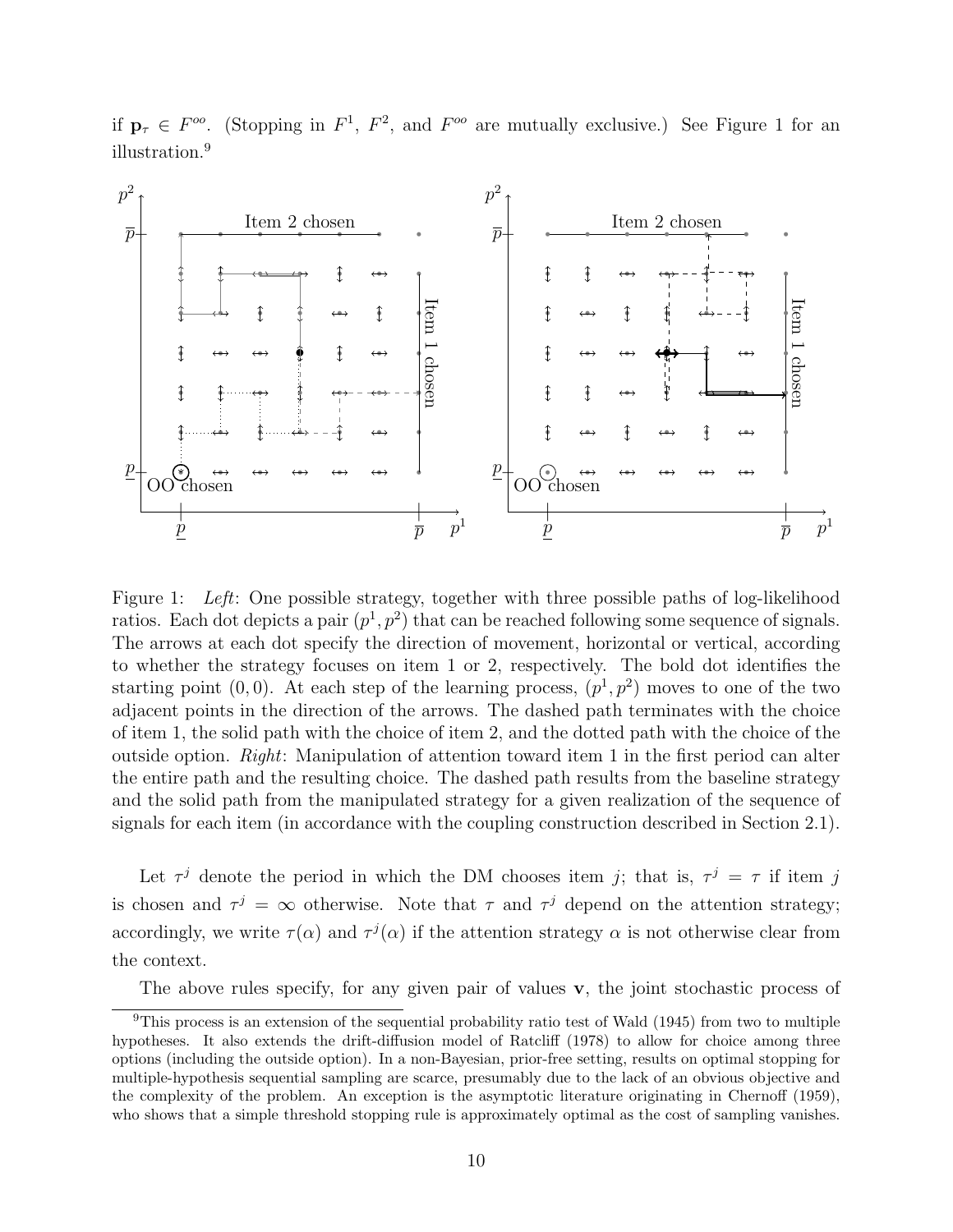LLRs and focus of attention  $(\mathbf{p}_t, \iota_t)_t$ ; we denote by  $P^{\mathbf{v}}_{\alpha}$  their joint law. For any strategy  $\alpha$ and pair of values  $\mathbf{v}$ , we let the *interim demand* for item  $j$ ,

$$
D^{j}(\mathbf{v};\alpha) = P_{\alpha}^{\mathbf{v}}\left(\mathbf{p}_{\tau} \in F^{j}\right),\,
$$

be the probability that the DM stops with the choice of j when the true values are  $\bf{v}$ .

We say that an attention strategy  $\alpha$  is non-wasteful if  $\alpha(\mathbf{p}) \neq j$  whenever p is such that  $p^j \leq p$  and  $p^{j'} \geq p$  for  $j' \neq j$ . Non-wasteful strategies do not focus on an item that the DM deems to have low value.

<span id="page-10-0"></span>**Proposition 2.** Suppose that the baseline attention strategy  $\beta$  is non-wasteful. For all pairs of values  $\mathbf{v} \in \{0,1\}^2$ , manipulating attention toward item 1 in the first period

1. (weakly) increases the demand for item 1 and decreases the demand for item 2; that is,

$$
D^{1}(\mathbf{v};\mu) \ge D^{1}(\mathbf{v};\beta)
$$
  
and 
$$
D^{2}(\mathbf{v};\mu) \le D^{2}(\mathbf{v};\beta),
$$

and

2. accelerates the choice of item 1 and decelerates the choice of item 2; that is,  $\tau^1(\beta)$ first-order stochastically dominates  $\tau^1(\mu)$  and  $\tau^2(\mu)$  first-order stochastically dominates  $\tau^2(\beta)$ .

When an item has low value, the associated likelihood ratio tends to drift downward whenever the DM focuses on it. Yet, perhaps surprisingly, the proposition indicates that manipulating attention toward an item boosts its demand even in this case.

[Proposition 2](#page-10-0) is a special case of [Proposition 4](#page-16-0) in the next section, and thus we provide here only an informal sketch of the argument.

Suppose that the baseline strategy leads to the choice of item 1; that is, the LLR for item 1 reaches  $\bar{p}$  in some period  $\tau$  before that for item 2 does. Following the decks of cards analogy described above, consider a fixed realization of the sequence of the cards in the two decks. Note first that, for this realization, regardless of the attention strategy, the LLR for item 1 can never reach  $p$  before it reaches  $\bar{p}$ . In particular, under the manipulated strategy, the outside option is not chosen.

As explained above, compared to the baseline strategy, the manipulated strategy must be at least as far ahead with deck 1 and no further ahead with deck 2 in each period  $t < \tau$ . Thus it must be that under the manipulated strategy, the LLR for item 1 reaches  $\bar{p}$  before the ratio for item 2 does, and does so no later than period  $\tau$ . Therefore, the manipulated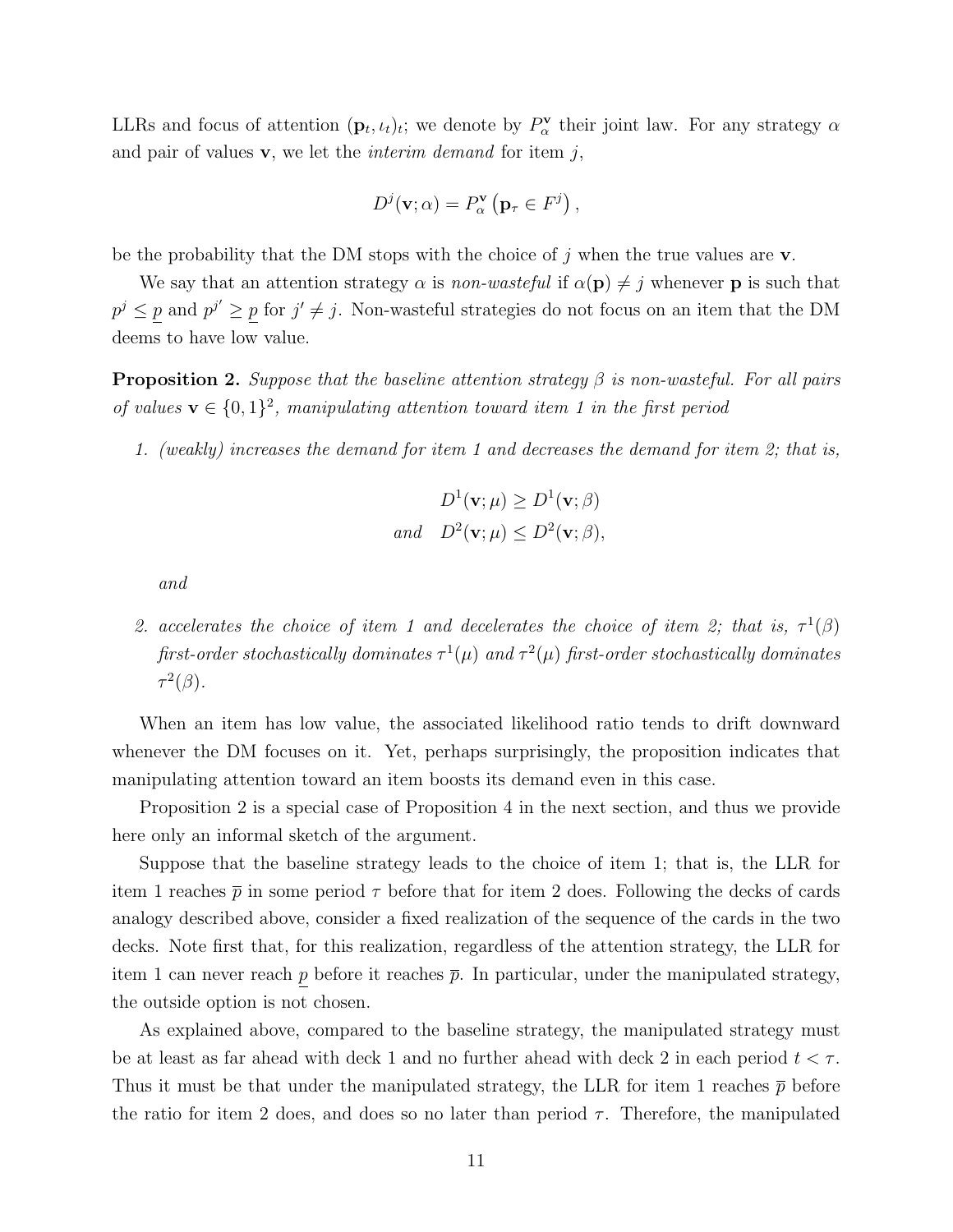strategy also leads to the choice of item 1, with this choice occurring no later than under the baseline strategy. Since this argument applies for every ordering of the cards in the two decks, it also holds when averaging across sequences conditional on the items' values (or, for that matter, conditional on any other event). The argument for the statements about item 2 is symmetric.

#### <span id="page-11-2"></span>2.3 Repeated choice

We show here that manipulation of attention has an unambiguous effect on choice in bandit problems that is similar to the one-shot case. Suppose the DM chooses in each period  $t = 0, 1, \ldots$  one of two arms  $j = 1, 2$  of fixed types  $v^j \in \{-1, 1\}$ . For example, the two arms could represent different brands of a product for which the DM has unit demand in each period, and  $v^j$  could represent the DM's taste for brand j. Experiencing a brand allows the consumer to learn about her taste for it. The choice of arm  $\iota_t$  in period t results in a stochastic flow utility  $x_t$ , where  $Pr(x_t = 1 | v^{t_t} = 1) = \lambda = Pr(x_t = -1 | v^{t_t} = -1)$ . In this case, there is no longer any distinction between attention and choice: the DM learns about an arm in a given period if and only if that is the arm she chooses.

Suppose the DM employs a strategy  $\beta(\mathbf{p}_t)$  that depends only on the pair of LLRs. Consider a manipulated strategy  $\mu$  that chooses arm 1 in the first period and is identical to  $\beta$ thereafter. It follows immediately from [Proposition 1](#page-7-2) that, regardless of the realization of v, up to any given period, the distribution of the number of times arm 1 is chosen under  $\mu$ first-order stochastically dominates that under  $\beta$ .

### <span id="page-11-1"></span>3 Attention and its manipulation

We now extend the setting to allow for more than two items, general signal structures, and stochastic attention strategies. Each item  $j \in \mathcal{I} = \{1, ..., I\}$  has a fixed unknown value  $v^j \in V$ , where  $V \subset \mathbb{R}$  is finite. As above, we let  $\mathbf{v} = (v^1, \dots, v^I)$ .

The DM forms an *assessment*  $p_t^j \in A$  about each item j in each period t, where A is a countable set. For instance, if the set of values V is binary, the assessment  $p_t^j$  $t \atop t$  could be the log-likelihood ratio comparing the probabilities of the realized signals across the two values. Similarly, for a Bayesian DM,  $p_t^j$  $t<sub>t</sub>$  could be the posterior belief about item j (in which case  $A \subset \Delta(V)$ , or the posterior expected value of item j at the beginning of period t (in which case  $A \subset \mathbb{R}$ ). The model also allows for the case in which an assessment of an item consists of the sequence of signals received about it.<sup>[10](#page-11-0)</sup> Finally, in a neuroeconomic context,  $p_t^j$  $t \text{ could}$ 

<span id="page-11-0"></span><sup>&</sup>lt;sup>10</sup>In each of these cases we implicitly assume that the set of signal realizations is countable, which ensures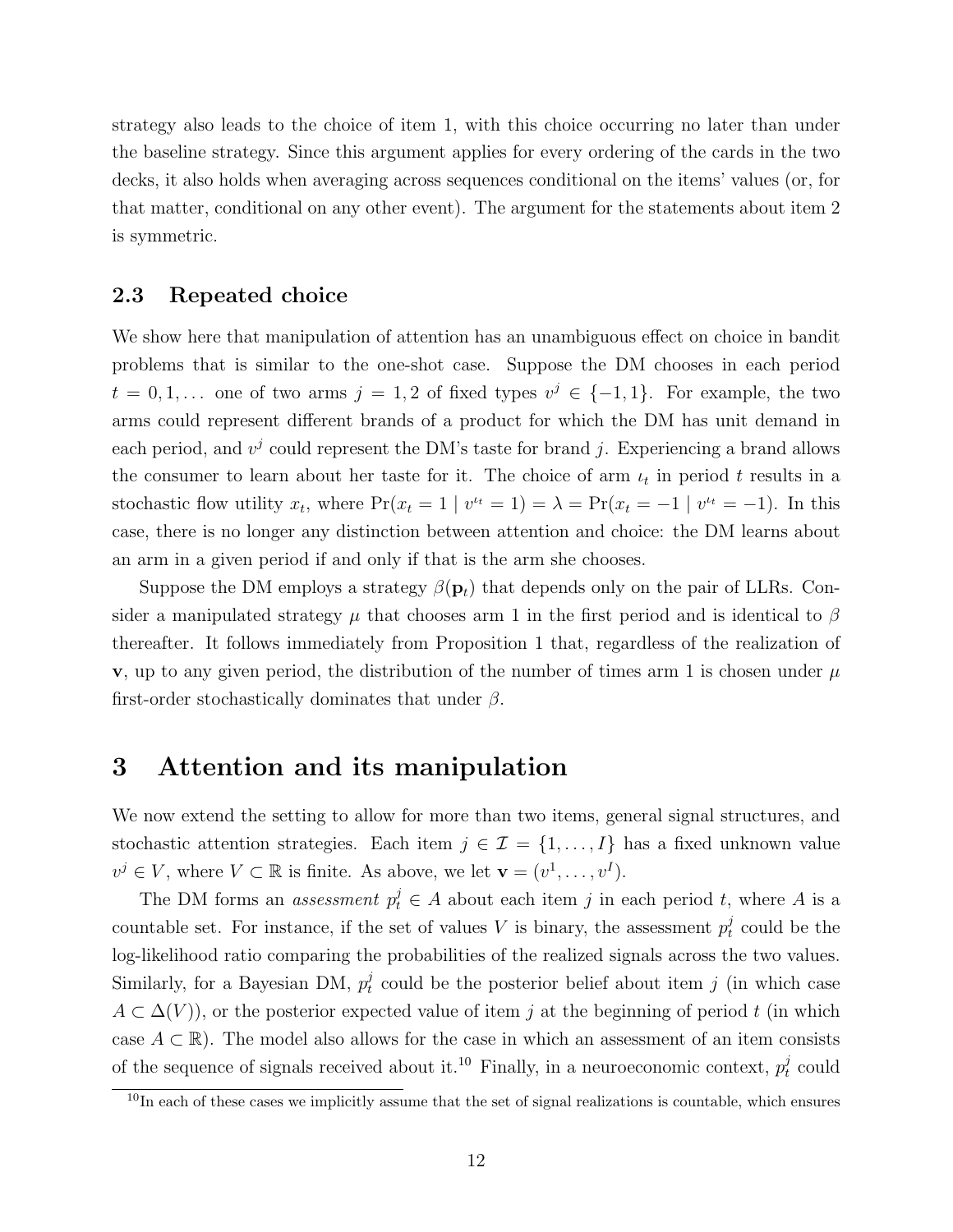represent the level of neural activity in an area of the brain that accumulates evidence in favor of choosing j. We write  $\mathbf{p}_t = (p_t^j)$  $(t)$  for the profile of assessments in period t.

In each period  $t = 0, 1, \ldots$ , the DM focuses on a single item. As usual, given any finite set X, we write  $\Delta(X)$  for the set of probability distributions over X. A (stochastic) attention strategy is a function  $\alpha: A^I \times \mathbb{N} \longrightarrow \Delta(\mathcal{I})$  that specifies a probability distribution over items of focus as a function of the assessments at the beginning of a period together with the current time. One can think of  $\alpha(\mathbf{p},t)$  as a vector  $(\alpha^{j}(\mathbf{p},t))_j$ , where  $\alpha^{j}(\mathbf{p},t)$  is the probability with which the DM focuses on item  $j$  in period  $t$ . An attention strategy is *stationary* if it does not depend on time, in which case we simply write  $\alpha(\mathbf{p})$  for  $\alpha(\mathbf{p}, t)$ .<sup>[11](#page-12-0)</sup> If, for every **p** and t, an attention strategy  $\alpha(\mathbf{p}, t)$  assigns probability one to a single item, then we say that it is a pure strategy, and abuse notation slightly by writing  $\alpha(\mathbf{p}, t)$  for the item of focus.

The evolution of assessments as a function of the attention strategy is as follows. The DM begins with a vector  $\mathbf{p}_0 = (p_0^1, \ldots, p_0^I)$ . If the assessments at the beginning of period t are  $\mathbf{p}_t$ and the DM focuses on item j in period t, then the assessment of item j follows a stochastic transition  $\phi^j: A \times V \longrightarrow \Delta(A)$  that depends on  $p_t^j$  and on  $v^j$ , while the assessments about all other items remain unchanged; that is, conditional on  $\mathbf{p}_t$ ,  $\mathbf{p}_{t+1}$  is a random variable such that  $p_{t+1}^j$  is distributed according to  $\phi^j(p_t^j)$  $(p_t^j, v^j)$  and  $p_{t+1}^{j'} = p_t^{j'}$  $j'$  for all  $j' \neq j$ . By fixing the DM's assessment of items she is not currently focusing on, we are implicitly assuming that she treats information extracted in each period as informative only about the item of current focus.

An attention strategy  $\alpha$  naturally induces, for each **v**, processes of items of focus  $(\iota_t)_t$  and of assessments  $(\mathbf{p}_t)_t$ . The law of  $\iota_t$  conditional on  $(\mathbf{p}_0, \iota_0, \ldots, \mathbf{p}_{t-1}, \iota_{t-1}, \mathbf{p}_t)$  is  $\alpha(\mathbf{p}_t, t)$ , and the assessments  $\mathbf{p}_{t+1}$  are drawn as described above, conditional on  $(\mathbf{p}_0, \iota_0, \ldots, \mathbf{p}_{t-1}, \iota_{t-1}, \mathbf{p}_t, \iota_t)$ . Given any vector of values **v**, we let  $P^{\mathbf{v}}_{\alpha}$  denote the joint law of the Markov process  $(\mathbf{p}_t, \iota_t)_t$ .

An attention strategy  $\alpha$  satisfies *Independence of Irrelevant Alternative* j (IIAj) if, conditional on not focusing on item j, the probabilities of focusing on each item  $j' \neq j$  are independent of  $p^j$ . Formally, this is the case when, for every t and **p**, **q** such that  $p^{j'} = q^{j'}$ for all  $j' \neq j$  and  $\alpha^{j}(\mathbf{p}, t), \alpha^{j}(\mathbf{q}, t) \neq 1$ , we have that for every  $j' \neq j$ ,

$$
\frac{\alpha^{j'}(\mathbf{p},t)}{1-\alpha^{j}(\mathbf{p},t)} = \frac{\alpha^{j'}(\mathbf{q},t)}{1-\alpha^{j}(\mathbf{q},t)}.
$$

We say that  $\alpha$  satisfies *Independence of Irrelevant Alternatives* (IIA) if it satisfies IIAj for all items  $j$ . Note that IIA is automatically satisfied if there are only two items. It is also

that the set of assessments is countable as well.

<span id="page-12-0"></span><sup>&</sup>lt;sup>11</sup>Note that when an assessment consists of all past signals about an item, the time t can be retrieved from the vector of assessments  $\mathbf{p}_t$  and every strategy can be formulated as a stationary strategy.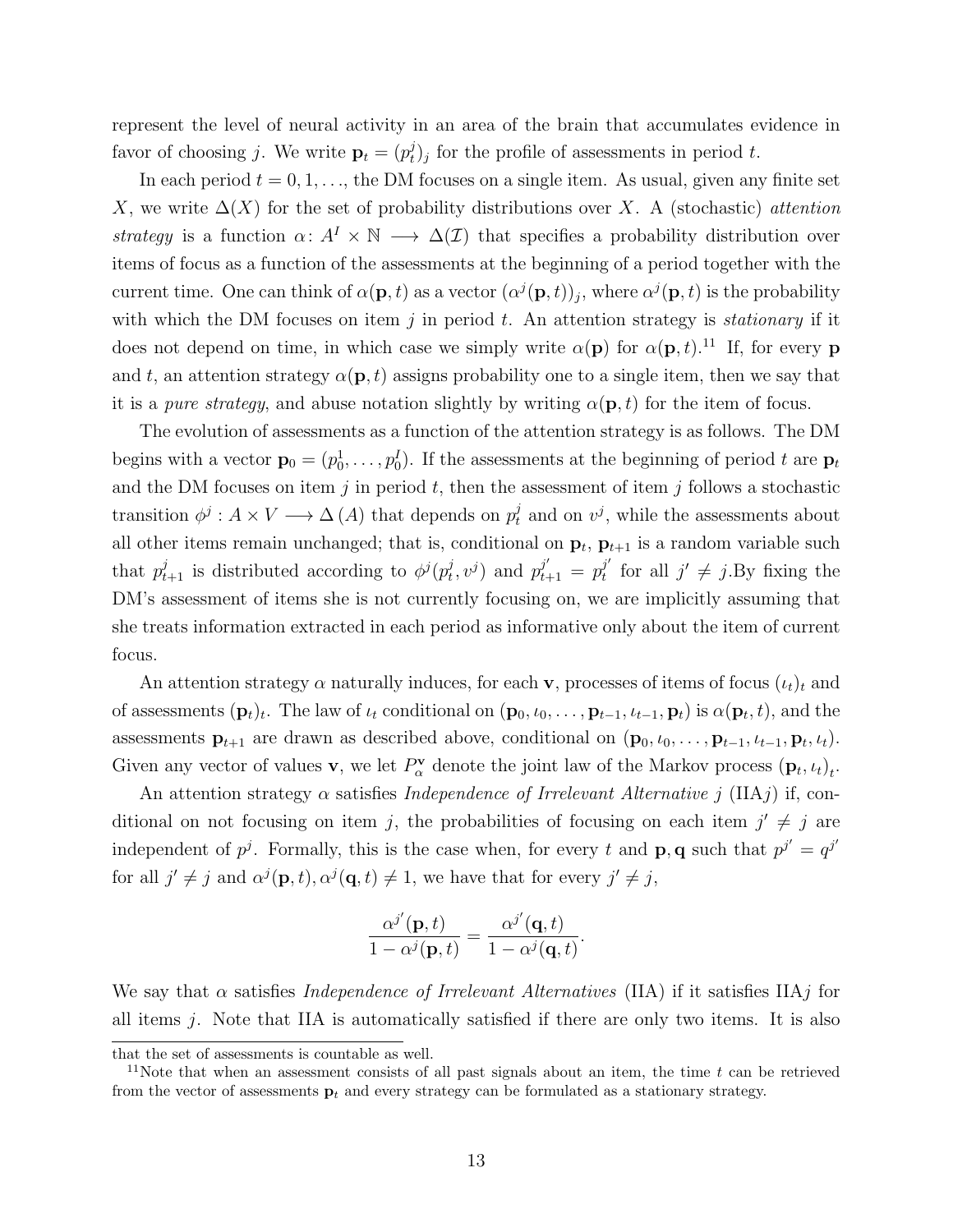satisfied whenever there is an index function  $G^j$ :  $A \longrightarrow \mathbb{R}$  for each item j such that the DM allocates attention to the item with highest index when there is one, and randomizes uniformly in case of ties; Sections [4.2](#page-19-0) and [5.1](#page-25-0) present contexts in which such indexes emerge as a property of optimal strategies. Finally, when the index functions are positive, IIA is satisfied if the DM allocates attention to each item with probability proportional to its index. One way in which a strategy could violate  $IIAj$  would be for it to focus on the least promising of the remaining items when  $p^j$  is the lowest assessment (to check whether j is indeed the worst), and on the most promising of the remaining items when  $p<sup>j</sup>$  is the highest assessment (to check whether  $j$  is indeed the best).

Given a baseline strategy  $\beta$ , an attention strategy  $\mu$  is a manipulated strategy with target item i if

$$
\mu^{i}(\mathbf{p},t) \geq \beta^{i}(\mathbf{p},t) \text{ for all } \mathbf{p},t,
$$
\n(2)

and, for all items  $j \neq i$  and all **p** and t such that  $\mu^{i}(\mathbf{p}, t) < 1$ ,

$$
\frac{\mu^j(\mathbf{p},t)}{1-\mu^i(\mathbf{p},t)} = \frac{\beta^j(\mathbf{p},t)}{1-\beta^i(\mathbf{p},t)}.
$$
\n(3)

Together, these two conditions say that the effect of manipulation is to (weakly) increase attention toward the target item, with no effect on the relative attention devoted to other items (conditional on not inspecting the target item).

This formulation includes as a special case that manipulation induces the DM to focus on the target item for a fixed number of periods and then follows the baseline strategy thereafter. Equivalently,  $\beta$  could be the strategy the DM uses when all items are introduced simultaneously, while  $\mu$  is the one she uses if the target item is introduced earlier than the others. Another special case is that both  $\beta$  and  $\mu$  are stationary, with  $\mu$  focusing on the target item with higher probability than  $\beta$  does at every p (and the two strategies agreeing conditional on not focusing on the target item). For example,  $\beta$  could be the strategy that the DM employs in the absence of any campaign to market the target item, while  $\mu$  is the strategy that results from such a campaign.

Given an attention strategy  $\alpha$ , for each  $t \geq 0$  and each item j, let  $k(j, t; \alpha)$  denote the cumulative focus of strategy  $\alpha$  on item j before period t; that is,

$$
k(j, t; \alpha) = |\{s < t : \iota_s(\alpha) = j\}|.
$$

The following result generalizes [Proposition 1.](#page-7-2)

<span id="page-13-0"></span>**Proposition 3.** Suppose that the baseline strategy  $\beta$  is stationary and satisfies IIAi, and that  $\mu$  is a manipulated strategy with target item i. For each  $t \geq 1$  and each **v**,  $k(i, t; \mu)$  first-order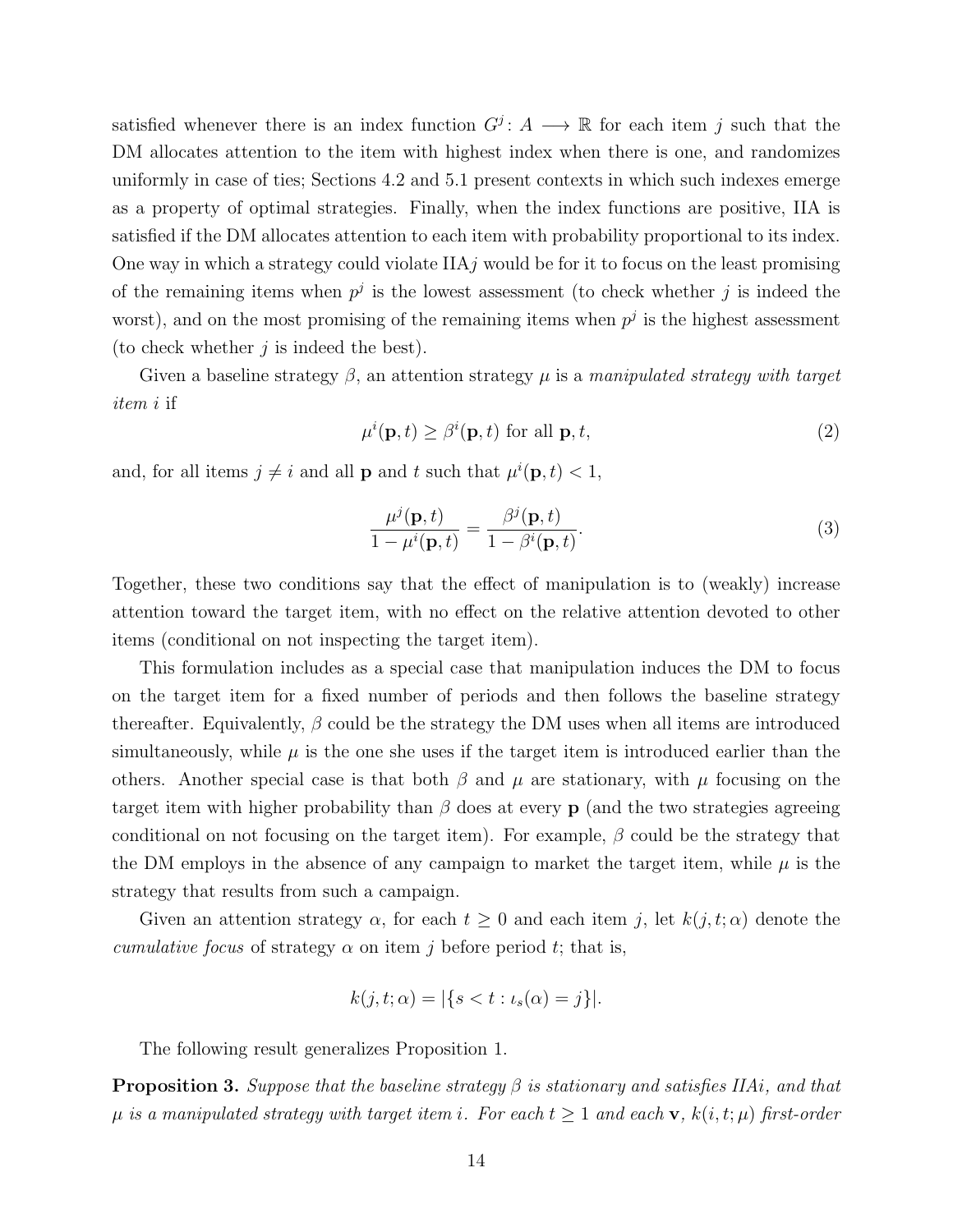stochastically dominates  $k(i, t; \beta)$ , and, for each  $j \neq i$ ,  $k(j, t; \beta)$  first-order stochastically dominates  $k(j, t; \mu)$ .

This proposition is an immediate corollary of [Theorem 1](#page-14-1) below, which follows from a coupling argument that we now describe.

#### <span id="page-14-0"></span>3.1 Coupling construction

We fix the vector of values  $\bf{v}$  and construct a common probability space on which we can compare the process of beliefs and items of focus  $(\mathbf{p}_t(\beta), \iota_t(\beta))_t$  under the baseline attention strategy  $\beta$  to the process  $(\mathbf{p}_t(\mu), \iota_t(\mu))_t$  under the manipulated strategy  $\mu$ . The construction formalizes the informal exposition in Section [2](#page-6-1) based on decks of cards. It relies on a technique known as "coupling" (see, e.g., [Lindvall,](#page-32-3) [1992\)](#page-32-3): we construct the common space in such a way that the law of  $(\mathbf{p}_t(\beta), \iota_t(\beta))_t$  is  $P^{\mathbf{v}}_{\beta}$ , while the law of  $(\mathbf{p}_t(\mu), \iota_t(\mu))_t$  is  $P^{\mathbf{v}}_{\mu}$ . We present here a coupling construction that suffices for pure baseline and manipulated attention strategies. In Appendix [A.1,](#page-34-0) we extend the construction to stochastic attention strategies.

The probability space consists of realizations of a *learning process*  $\pi = (\pi^j)_{j=1}^I$ . The process  $\pi$  is a family of independent learning processes  $\pi^{j} = (\pi^{j}_{\kappa})_{\kappa=0,1,...}$  for each item j, where  $\pi^j$  is a Markov process starting at  $p_0^j$  with transitions  $\phi^j(\cdot, v^j)$ . The  $\kappa$ -th term  $\pi^j_{\kappa}$  of the learning process for item j specifies the assessment of item j after  $\kappa$  periods of focus on that item. A *learning draw* is a realization of the learning process  $\pi$ .

We now construct, for each pure strategy  $\alpha \in {\beta, \mu}$ , a realization of the process  $(\mathbf{p}_t(\alpha), \iota_t(\alpha))_t$  as a function of the learning draw. To do so, we recursively define  $(\mathbf{p}_t(\alpha), \iota_t(\alpha))_t$ as follows. Set  $p_t^j$  $t_l^j(\alpha) = \pi_k^j$  $\sum_{k(j,t;\alpha)}^{j}$  for every j; i.e., set the assessment of each item j after  $k(j, t; \alpha)$  periods of focus on this item to be the  $k(j, t; \alpha)$ -th value of the learning process  $\pi^{j}$ . Given  $\alpha$ , let the focus in period t be  $\iota_t(\alpha) = \alpha(\mathbf{p}_t)$ . By construction, the law of the process  $(\mathbf{p}_t(\alpha), \iota_t(\alpha))_t$  is  $P^{\mathbf{v}}_{\alpha}$ , as needed.

Our main technical insight is that, given the coupled probability space, manipulating focus alters the cumulative attention in an unambiguous direction regardless of how it affects subsequent behavior. Below, we use this insight to derive implications of attention manipulation for choice.

<span id="page-14-1"></span>**Theorem 1** (Attention Theorem). In every draw, in every period, and for any stationary baseline attention strategy that satisfies IIAi, the cumulative focus on the target item i is at least as large under the manipulated process as under the baseline process, and the cumulative focus on any other item is at least as large under the baseline process as under the manipulated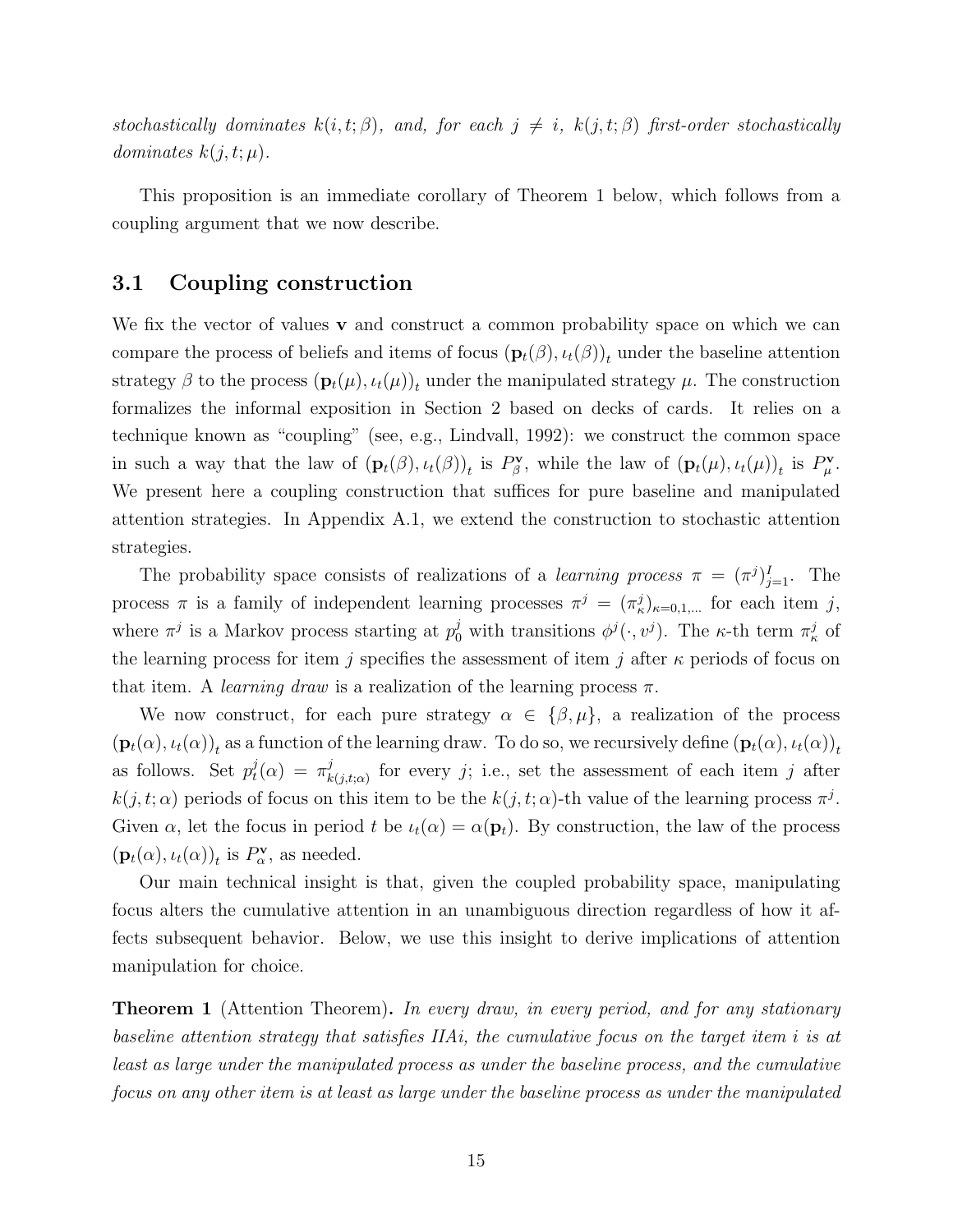process. That is, for every  $t \geq 1$  and  $j \neq i$ ,

$$
k(i, t; \mu) \ge k(i, t; \beta)
$$
  
and 
$$
k(j, t; \beta) \ge k(j, t; \mu).
$$

Unlike [Proposition 3,](#page-13-0) this result does not describe a property of the baseline and manipulated processes on their own; it relies on our coupling construction. There are many other ways to couple the two processes in which the conclusion of this theorem does not hold, such as the coupling in which the two processes are independent. However, that there exists one coupling for which the result holds is sufficient to prove [Proposition 3.](#page-13-0)

### <span id="page-15-1"></span>4 Manipulation of one-shot choice

We now extend the example in [Section 2.2](#page-8-0) to the more general setting of [Section 3.](#page-11-1) For simplicity, we suppose that assessments are real-valued, that is,  $A \subset \mathbb{R}^{12}$  $A \subset \mathbb{R}^{12}$  $A \subset \mathbb{R}^{12}$  The time at which the DM stops learning is governed by thresholds  $p^j$  and  $\bar{p}^j$  for each j satisfying  $p^j < p^j_0 < \bar{p}^j$ . If the DM's assessment  $p_t^j$  $t_i$  satisfies  $p_t^j \leq p^j$  then we say that she *rejects item* j and similarly, if  $p_t^j \geq \bar{p}^j$  then she *accepts item j*. The DM learns until she accepts an item or rejects all items (in which case she chooses the outside option). We thus define the stopping region  $F$ according to  $F = \left(\bigcup_j F^j\right) \cup F^{oo}$ , where  $F^j = \{p : p^j \ge \overline{p}^j\}$  and  $F^{oo} = \{p : p^j \le \underline{p}^j \text{ for all } j\}.$ The DM makes her choice at the stopping time  $\tau = \min\{t : \mathbf{p}_t \in F\}$ : either  $\mathbf{p}_{\tau} \in F^j$  for some j, in which case this j is chosen, or  $\mathbf{p}_{\tau} \in F^{\infty}$ , in which case the outside option is chosen. (These cases are all mutually exclusive.) For any  $j \in \mathcal{I} \cup \{oo\}$ , let the *stopping time*  $\tau^j$  for j be equal to  $\tau$  if j is chosen and  $\infty$  otherwise. (We allow for the possibility that learning does not stop, in which case  $\tau = \tau^j = \infty$  for all j.)

An attention strategy  $\alpha$  is non-wasteful if  $\alpha^{j}(\mathbf{p},t) = 0$  for all **p** such that  $p^{j} \leq p^{j}$  and  $p^{j'} > p^{j'}$  for some  $j' \neq j$ . A non-wasteful strategy never focuses on an item that the DM has rejected.

We define the *interim demand* for item  $j \in \mathcal{I} \cup \{oo\}$  under attention strategy  $\alpha$  to be

$$
D^{j}(\mathbf{v};\alpha) = P_{\alpha}^{\mathbf{v}}\left(\mathbf{p}_{\tau} \in F^{j}\right);
$$

this is the probability, under strategy  $\alpha$ , that the DM chooses j when the vector of values

<span id="page-15-0"></span><sup>&</sup>lt;sup>12</sup>The results in this section extend to arbitrary countable sets  $A$  of assessments together with functions  $f^j: A \longrightarrow \mathbb{R}$  and a stopping rule based on comparing  $f(p_t^j)$  to thresholds  $p, \overline{p} \in \mathbb{R}$  in the same way as for  $p_t^j$ in this section. Thus, for example, assessments could be posterior beliefs and  $f^j$  the function mapping each belief to the corresponding expected value.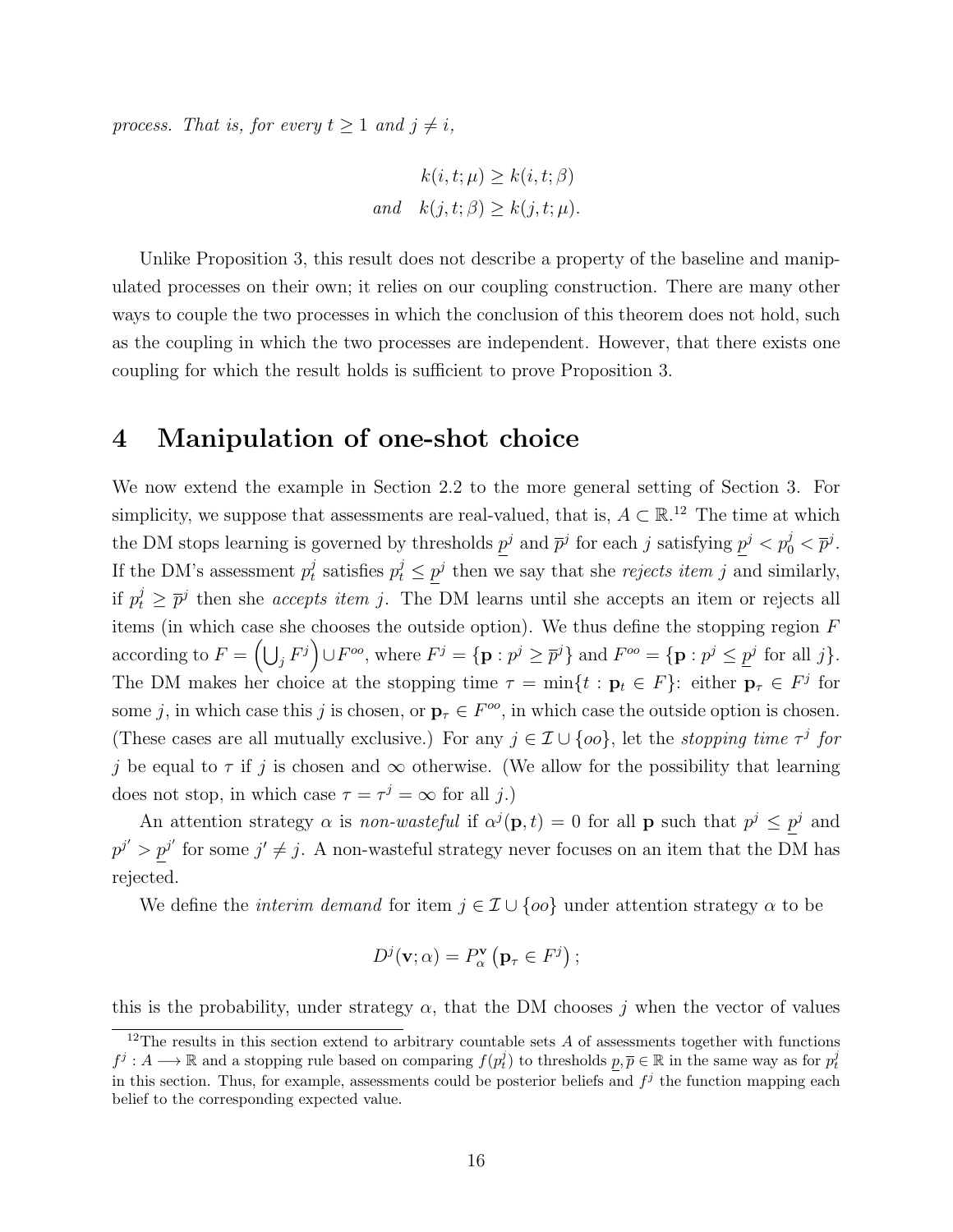is v.

The following proposition states that manipulation in favor of an item both increases and accelerates demand for this item, and decreases and decelerates demand for every other item. The demand for the outside option and the timing of its choice are unaffected by the manipulation. The result holds regardless of the underlying values: even if the target item is worse than other items, drawing attention to it is never detrimental to the likelihood that it is chosen.

<span id="page-16-0"></span>**Proposition 4.** If a baseline attention strategy  $\beta$  is stationary, satisfies IIAi, and is nonwasteful, then for every  $\bf{v}$  and every non-wasteful manipulated strategy  $\mu$  with target i,

<span id="page-16-3"></span><span id="page-16-2"></span><span id="page-16-1"></span> $D^i(\mathbf{v};\mu) \ge D^i(\mathbf{v};\beta),$ (4)

$$
D^{j}(\mathbf{v};\mu) \le D^{j}(\mathbf{v};\beta) \quad \text{for every } j \neq i,
$$
 (5)

$$
and \quad D^{oo}(\mathbf{v}; \mu) = D^{oo}(\mathbf{v}; \beta). \tag{6}
$$

Moreover,  $\tau^{i}(\beta)$  first-order stochastically dominates  $\tau^{i}(\mu)$ ,  $\tau^{j}(\mu)$  first-order stochastically dominates  $\tau^{j}(\beta)$  for every  $j \neq i$ , and  $\tau^{oo}(\beta)$  has the same distribution as  $\tau^{oo}(\mu)$ .

While the non-wasteful assumption seems natural for the baseline attention strategy, in some contexts, it may be possible to manipulate attention toward items the DM would otherwise reject as being of low value. If the baseline attention strategy is non-wasteful but the manipulated strategy is not, [\(4\)](#page-16-1) and [\(5\)](#page-16-2) continue to hold, though [\(6\)](#page-16-3) may not; in this case, manipulation can reduce demand for the outside option in favor of the target item. This result follows from the same reasoning as that underlying [Proposition 4.](#page-16-0)

To prove [Proposition 4,](#page-16-0) we start by examining the choice of the outside option.

<span id="page-16-4"></span>**Lemma 1** (Outside Option Lemma). For any two non-wasteful attention strategies  $\alpha$  and  $\alpha'$  and any learning draw,  $\tau^{oo}(\alpha) = \tau^{oo}(\alpha').$ 

The [Outside Option Lemma](#page-16-4) states that whether and when the outside option is chosen depends only on the learning draw, not on the attention strategy.<sup>[13](#page-16-5)</sup> For the outside option to be chosen, the assessment of each item j must reach the lower threshold  $p<sup>j</sup>$  before reaching the upper threshold  $\bar{p}^j$ . For any fixed draw and any particular item, the attention strategy affects only the time at which assessments about that item are attained, not their order.

<span id="page-16-5"></span><sup>13</sup>When applied to advertising, this result relates to the question of "combativeness" [\(Bagwell,](#page-30-0) [2007\)](#page-30-0). If advertising of a product decreases demand for its substitutes, e.g., as documented for sodas by [Gasmi](#page-31-10) [et al.](#page-31-10) [\(1992\)](#page-31-10), then regulation may be justified to mitigate this negative externality. In our model, by the [Outside Option Lemma,](#page-16-4) advertising is purely combative: the total demand for all items is unaffected by manipulation.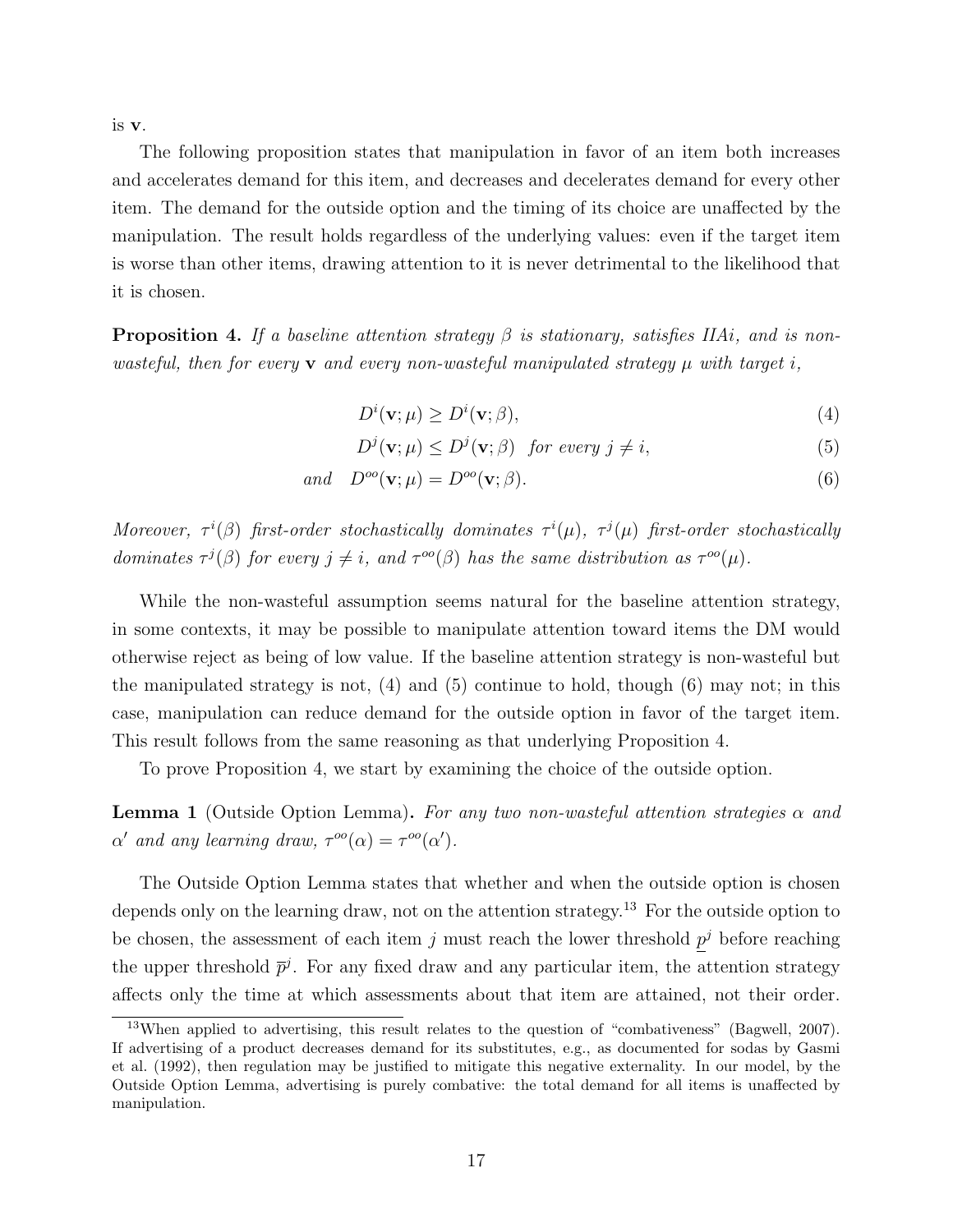Thus if all items are rejected under a strategy  $\alpha$ , they are also rejected after exactly the same number of inspections of each item under any other strategy  $\alpha'$ .

*Proof of [Proposition 4.](#page-16-0)* To simplify notation, let  $\mathbf{p}_t = \mathbf{p}_t(\beta)$  and  $\hat{\mathbf{p}}_t = \mathbf{p}_t(\mu)$ . Equation [\(6\)](#page-16-3) follows from the [Outside Option Lemma](#page-16-4) by taking expectations across learning draws. For inequality  $(4)$ , it suffices to show that, for any given draw, if the target item i is chosen under the baseline strategy, then  $i$  is also chosen under the manipulated strategy, and is chosen no later than under the baseline strategy.

To see this, consider any learning draw such that the target item  $i$  is chosen in period  $\tau$  under the baseline strategy. Then, by the [Outside Option Lemma,](#page-16-4) the outside option is not chosen under the manipulated strategy since it is not chosen under the baseline strategy. Suppose for contradiction that  $j \neq i$  is chosen at some time  $\hat{\tau} \leq \tau$  under the manipulated strategy. Then  $\hat{p}^j_{\hat{\tau}} \geq \overline{p}^j$ . By the [Attention Theorem,](#page-14-1) the cumulative focus on item j under the baseline strategy is at least as large in each period as that under the manipulated strategy. Thus, there exists a period  $t \leq \hat{\tau}$  such that  $p_t^j = \hat{p}_{\hat{\tau}}^j \geq \overline{p}^j$ , and hence the process under the baseline strategy stops with the choice of  $j$  in period  $t$ , which establishes the contradiction since stopping in  $F^i$  and  $F^j$  are mutually exclusive. Therefore, it cannot be that, under the manipulated strategy, an item  $j \neq i$  is chosen at a time  $\hat{\tau} \leq \tau$ . By the [Attention Theorem,](#page-14-1)  $k(i, t; \mu) \geq k(i, t; \beta)$  for all t. Hence, there exists  $\hat{\tau} \leq \tau$  such that  $\hat{p}_{\hat{\tau}}^i = p_{\tau}^i \geq \overline{p}^i$  (since the manipulated process does not stop with the choice of  $j \neq i$  or the outside option before  $\hat{\tau}$ ). Thus, the manipulated process stops at time  $\hat{\tau} \leq \tau$  with the choice of i, as needed. Again, [\(4\)](#page-16-1) follows from taking expectations across learning draws. The proof of [\(5\)](#page-16-2) is analogous  $\Box$ and is relegated to the appendix.

#### <span id="page-17-0"></span>4.1 Counterexample: failure of IIA

The conclusions of [Proposition 4](#page-16-0) do not generally hold if the attention strategy does not satisfy IIA. To illustrate this, consider an example with three items having binary values  $v^j \in \{-1, 1\}$ . Focusing on item  $u_t \in \{1, 2, 3\}$  in period t generates a binary signal  $x_t \in \{-1, 1\}$ equal to the true value of  $\iota_t$  with probability  $\lambda > 1/2$  as in Section [2.](#page-6-1) The DM is Bayesian with the prior belief that the items are independent and each has probability  $1/2$  of being of high value. The assessment  $p_t^j$  $t_i$  is the posterior belief at the beginning of period t that  $v^j = 1$ . Thus, if the DM has assessment  $p_t$  and focuses on item j, she updates her belief about j to  $p_t^j$  $t_{t}^{j}[-]$  with probability  $(1 - \lambda)v^{j} + \lambda(1 - v^{j})$  and to  $p_{t}^{j}$  $t^{j}[+]$  with probability  $\lambda v^{j} + (1 - \lambda)(1 - v^{j}),$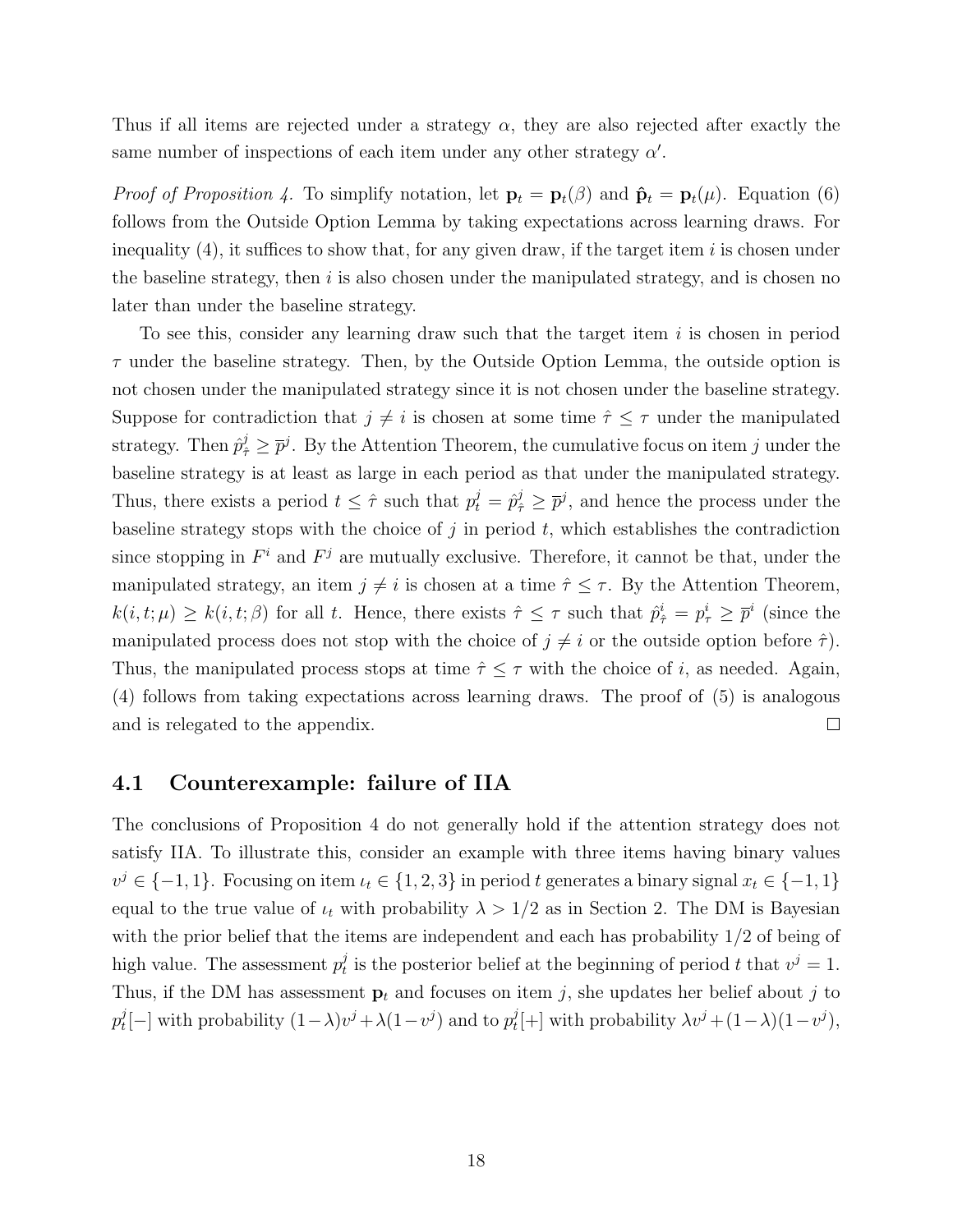where

<span id="page-18-0"></span>
$$
p[+] = \frac{\lambda p}{\lambda p + (1 - \lambda)(1 - p)}
$$
  
and 
$$
p[-] = \frac{(1 - \lambda)p}{(1 - \lambda)p + \lambda(1 - p)},
$$
\n
$$
(7)
$$

as implied by Bayes' Law.

The stopping thresholds are  $p=\frac{1}{2}$  $\frac{1}{2}[-][-]$  and  $\overline{p}=\frac{1}{2}$  $\frac{1}{2}$ [+][+] for each item. Let the baseline strategy  $\beta$  be any stationary pure attention strategy that satisfies

$$
\beta(\mathbf{p}) = \begin{cases}\n2 & \text{if } \mathbf{p} = \mathbf{p_0}, \\
1 & \text{if } p^2 \neq p_0^2 \text{ and } p^1 > p, \\
3 & \text{if } \mathbf{p} \neq \mathbf{p_0}, p^2 = p_0^2, \text{ and } p^3 > p.\n\end{cases}
$$

When following such a strategy, the DM first focuses on item 2, and then, from the second period onwards, focuses on item 1 until  $p<sup>1</sup>$  reaches p or  $\bar{p}$ . This leads to item 1 being chosen with ex ante probability 1/2.

Now consider the manipulated strategy  $\mu$  obtained by directing attention to item 1 in the first period and following  $\beta$  thereafter. From the second period onwards,  $\mu$  focuses on item 3 until  $p^3$  reaches p or  $\bar{p}$ , and thus  $\mu$  leads to the choice of item 1 only if  $p^3$  reaches p and  $p<sup>1</sup>$  reaches  $\bar{p}$ . Therefore, the manipulated DM chooses the target item 1 with probability at most 1/4.

The strategy  $\beta$  violates the IIAi assumption for  $i = 1$  since the allocation of attention between items 2 and 3 at  $\mathbf{p}^{-1} = (p_0^2, p_0^3)$  depends on the belief about item 1. In terms of the deck of cards analogy from [Section 2.1,](#page-7-3) the problem with a failure of IIA is that, for a given draw, it may happen at some point that the number of cards viewed from the target item's deck is equal under the two processes, while the numbers for other decks differ, and consequently the beliefs also differ. In that case, the baseline process can "overtake" the manipulated process in terms of cumulative focus on the target item. IIA $i$  ensures that this does not happen: whenever the two processes have the same cumulative focus on the target item i, they have the same cumulative focus on each other item.

One can similarly construct a counterexample with an attention strategy that satisfies IIA but is non-stationary; see [Appendix B.](#page-43-0)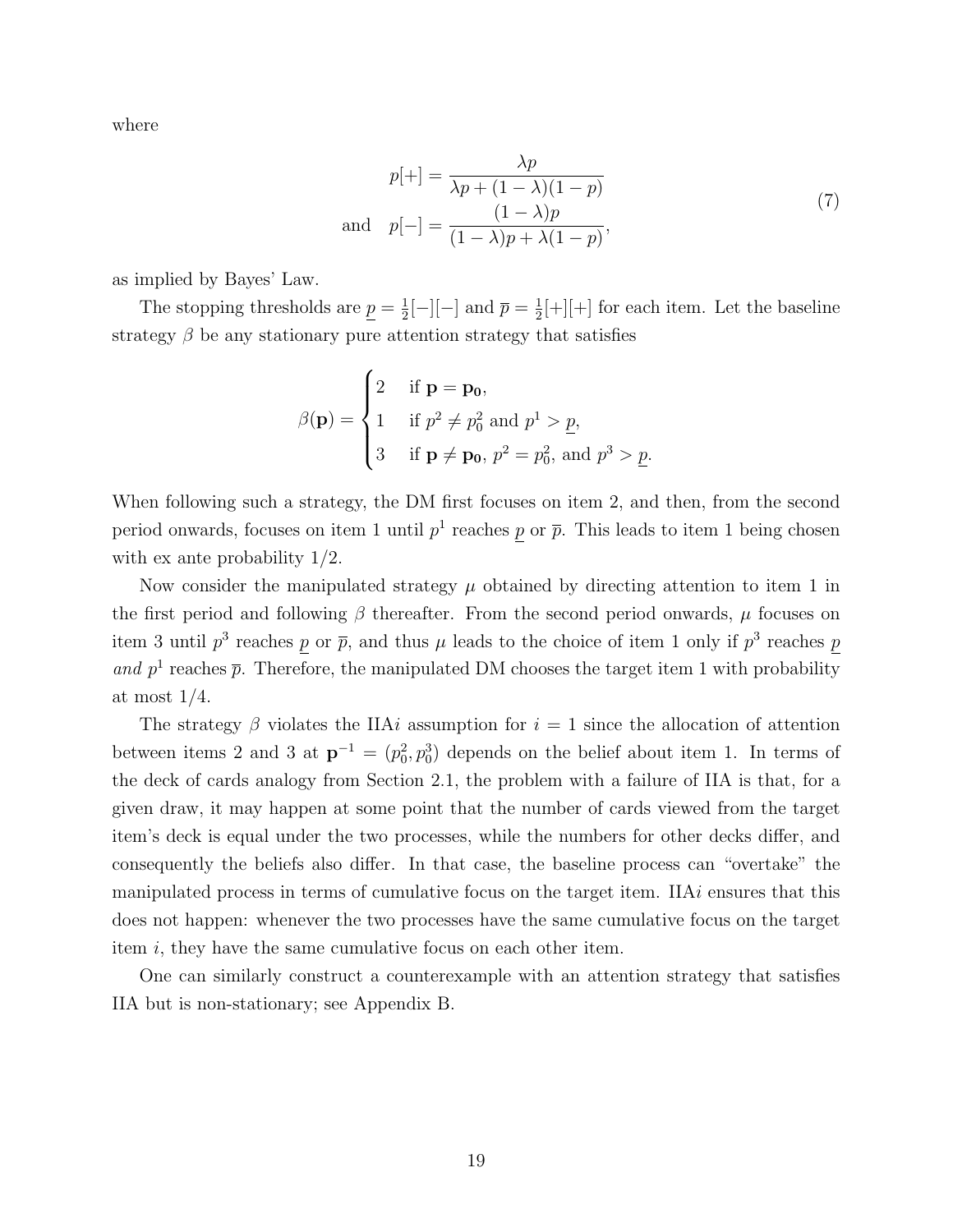#### <span id="page-19-0"></span>4.2 IIA and stationarity

IIA and stationarity are satisfied by many simple strategies, such as the one that always focuses on the most promising item (i.e., the one with the highest expected value) and randomizes uniformly in case of a tie. In this section, we provide an argument in support of the IIA and stationarity assumptions based on optimization of the attention strategy for a Bayesian DM. Accordingly, we assume that the DM has a prior  $p_0^j \in \Delta(V)$  for each item j, with the values of the items being independent.

We fix the stopping rule for each item and let the DM control her attention strategy  $\alpha$ . Each period of focus on an item j generates a conditionally independent signal whose distribution depends on  $v^j$ . Given this signal, the DM updates her belief about item j according to the transition rule  $\phi^{j}(p_t^j)$  $(t, v<sup>j</sup>)$  described by Bayes' Law. Until she stops learning, the DM pays a uniformly bounded flow cost  $c(p_t^{u}, u_t) \geq 0$  in each period t; this flow cost may depend on the item  $\iota_t$  of current focus and on the belief  $p_t^{\iota_t}$  in the current period. After she terminates in some period  $t$  with an item  $j$  or with the outside option, the DM receives a one-time payoff of E  $\left[v^j\mid p_t^j\right]$  $v^{j}$  or  $v^{oo}$ , respectively.

Termination is based on thresholds  $\underline{v}^j$  and  $\overline{v}^j$  for each item j, with  $\underline{v}^j < v^{oo} < \overline{v}^j$ . The DM stops and chooses item j as soon as  $E[v^j | p_t^j]$  $\left[\overline{v}^j\right] \geq \overline{v}^j$ . She never focuses on an item j if  $\mathrm{E}\left[v^{j} \mid p_{t}^{j}\right]$  $\mathcal{L}[\psi] \leq \mathcal{L}^{j}$ , and she stops and chooses the outside option as soon as E  $[v^{j} | p_{t}^{j}]$  $\left[\begin{smallmatrix} j \\ t \end{smallmatrix}\right] \leq \underline{v}^j$  for all items j. Given these restrictions, the DM chooses a strategy  $\alpha$  to maximize the expected discounted value

<span id="page-19-1"></span>
$$
U(\alpha) = \mathcal{E}\left[\delta^{\tau}V^{j^*} - \sum_{t=0}^{\tau}\delta^t c\left(p_t^{t_t}, \iota_t\right)\right],\tag{8}
$$

where  $\delta \in (0,1)$  is a discount factor,  $\tau$  is the stopping time,  $j^*$  is the chosen item or the outside option, and  $V^{j^*} = E[v^{j^*} | p^{j^*}$  $j^*$  if  $j^*$  is an item and is equal to  $v^{oo}$  if  $j^*$  is the outside option. The expectation is with respect to the ex ante law  $P^{\text{ea}}_{\alpha} = \mathbb{E}_{\mathbf{v}} P^{\mathbf{v}}_{\alpha}$  governing the evolution of beliefs.

We rely here on the theory of multi-armed bandits to show that a Gittins index strategy is optimal: for each item j, there exists a Gittins index function  $G^j(p_t^j)$  $_{t}^{j}$ ) that depends only on the assessment of item  $j$ , such that the optimal strategy consists in each period of focusing on an item with the highest Gittins index. When ties are broken with uniform randomization, such a strategy satisfies IIA and stationarity.

<span id="page-19-2"></span>Proposition 5. There exists a strategy that maximizes the objective [\(8\)](#page-19-1) and satisfies IIA and stationarity.

Note that, since this result holds for all fixed stopping thresholds, it also holds if the threshold values  $v^j$  and  $\bar{v}^j$  are chosen optimally (within the particular family of stopping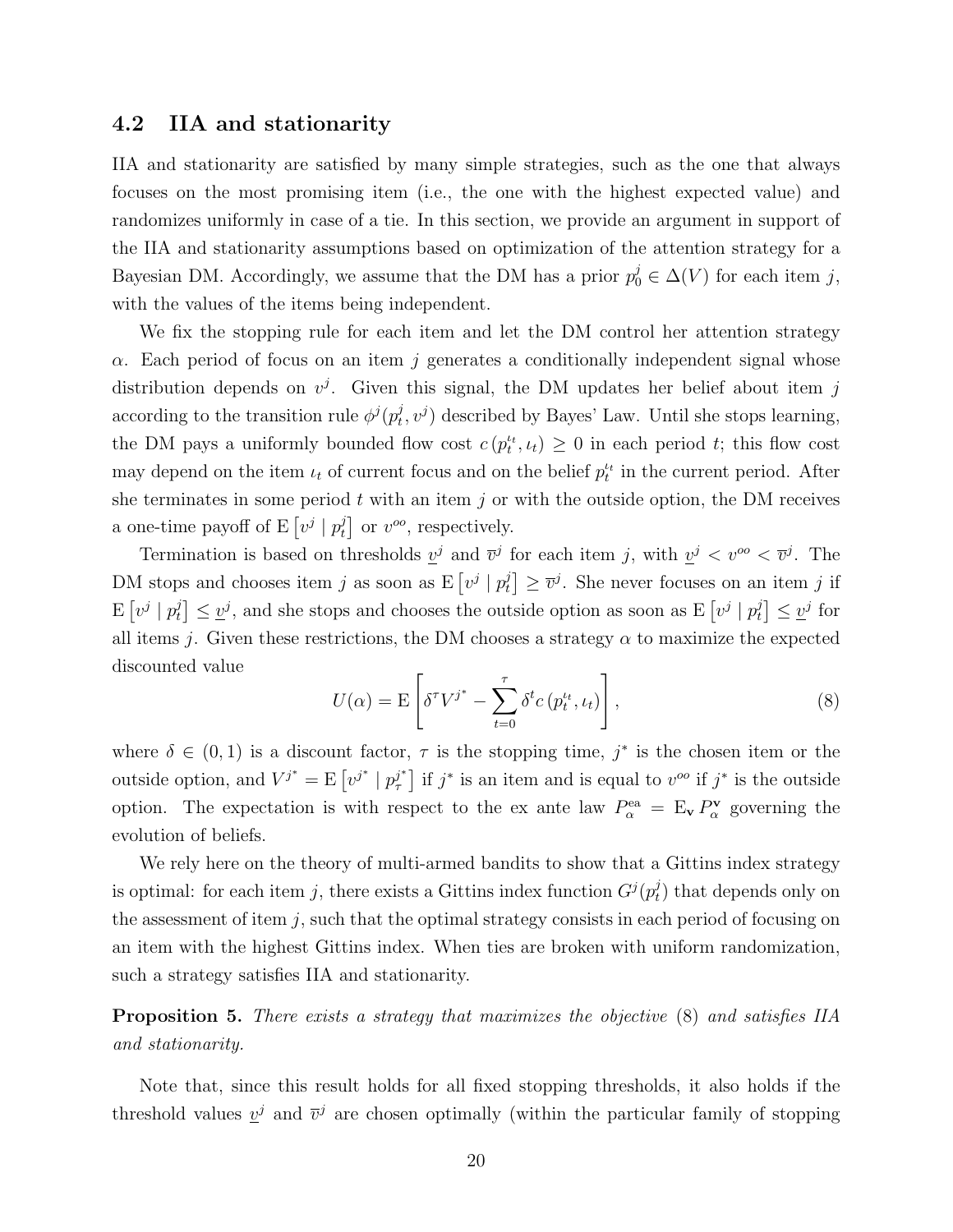rules considered here).

The main challenge in proving this result is that the cost in [\(8\)](#page-19-1) exhibits interdependence across items because whether the decision process stops with the DM choosing the outside option depends on the whole profile of assessments. Since the theory of multi-armed bandits applies to problems with flow payoffs that are independent across objects, we need to construct an auxiliary multi-armed bandit problem with this property. The construction is based on the [Outside Option Lemma,](#page-16-4) which states that, conditional on the outside option's being chosen, the stopping time is independent of the attention strategy. This construction applies because the stopping thresholds are restricted to be independent of the DM's expectations about the other items; if both the attention strategy and the stopping region are optimized as in [Nikandrova and Pancs](#page-32-9) [\(2018\)](#page-32-9) and [Ke and Villas-Boas](#page-31-5) [\(2019\)](#page-31-5), then there need not exist an optimal Gittins index strategy and IIA is not guaranteed if there are more than two items. (As noted above, with only two items, every strategy trivially satisfies IIA.)

#### 4.3 Example: manipulation of the fastest strategy

To illustrate the quantitative impact of manipulating attention, we consider, in a simple setting along the lines of that in [Section 2,](#page-6-1) the fastest attention strategy for any given stopping thresholds. This strategy takes a simple form that allows for analytical characterization of the impact of manipulation.

As in [Section 2,](#page-6-1) the DM chooses among two items with unknown values  $v^j \in \{-1, 1\}$  and an outside option of known value. The DM is Bayesian with, for each item  $j$ , prior belief  $p^j_0$  $\mu_0^j$  that  $v^j = 1$ ; values are independent across items. The assessment of an item j is the posterior belief  $p_t^j$ <sup>*t*</sup><sub>t</sub>. Signals are the same as in Section [2.](#page-6-1) Thus, if the DM has belief  $\mathbf{p}_t$  at the beginning of period t and focuses on item  $j \in \{1,2\}$ , she updates her belief about j to  $p_t^j$  $t^j_t[-]$  or  $p_t^j$  $t^{\jmath}[+]$  as described by [\(7\)](#page-18-0).

For simplicity, assume that the stopping thresholds  $\bar{p}$  and p are the same for the two items. and that each of these thresholds can be reached exactly through some sequence of signals. Thus, the belief process for each item takes realizations in the set  $\{p, p[+], \ldots, \overline{p}[-], \overline{p}\}.$ 

The strategy  $\alpha^*$  depicted in [Figure 2A](#page-21-0) focuses on whichever item the DM views as more promising. Accordingly, for each item j and  $j' \neq j$ ,

$$
\alpha^{*j}(\mathbf{p}) = \begin{cases} 1 & \text{if } p^j > p^{j'}, \\ 1/2 & \text{if } p^j = p^{j'}, \\ 0 & \text{otherwise.} \end{cases}
$$
(9)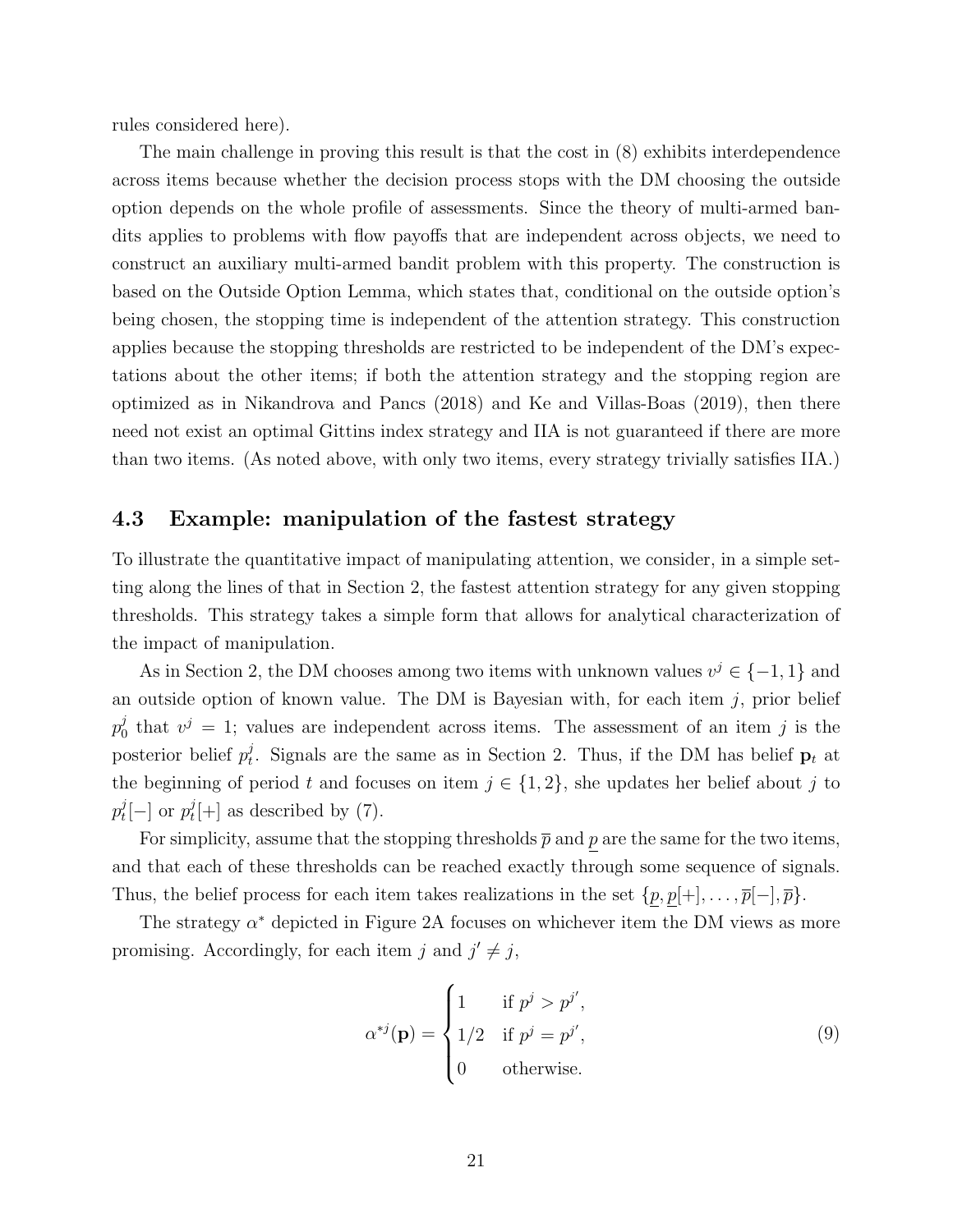

<span id="page-21-0"></span>Figure 2: A: the fastest attention strategy  $\alpha^*$ . B: the ex ante demand  $D_{ea}^1(p^1, p^2)$  for item 1 as a function of  $p^1$ . The belief  $p^2$  is fixed at 0.7 (solid curve), or 0.3 (dashed curve). The stopping thresholds are  $\bar{p} \approx .99$  and  $p \approx .01$ . The depicted (single-period) manipulation effect  $e^1$  is evaluated for  $p^1 = 0.5$ , and  $p^2 = .7$ . The curve for  $p^2 = 0.3$  is included for comparison.

The next result states that  $\alpha^*$  is the fastest attention strategy in this environment. Hence  $\alpha^*$  is optimal for a DM who, given the stopping region F, minimizes a monotone time cost.<sup>[14](#page-21-1)</sup> To state this formally, define the (ex ante) stochastic stopping time  $\tau^{ea}(\alpha)$  for strategy  $\alpha$  to be the minimal time t at which  $\mathbf{p}_t(\alpha) \in F$  under the ex ante law  $P^{\text{ea}}_{\alpha} = E P^{\mathbf{v}}_{\alpha}$ .

#### <span id="page-21-2"></span>**Proposition 6.** For any strategy  $\alpha$ ,  $\tau^{\text{ea}}(\alpha)$  first-order stochastically dominates  $\tau^{\text{ea}}(\alpha^*)$ .

As with our main results, the proof makes use of coupling, although the particular construction is distinct from our main one. A different coupling construction is necessary because the strategy  $\alpha^*$  is not the fastest one in every learning draw: there exist draws in which focusing on the more promising item leads to a long sequence of contradictory signals. To prove [Proposition 6,](#page-21-2) we construct a distinct probability space in which a learning process generated by any strategy  $\alpha$  follows the ex ante law  $P_{\alpha}^{\text{ea}}$ , and  $\alpha^*$  is always at least as fast as any other strategy.

<span id="page-21-1"></span><sup>&</sup>lt;sup>14</sup>Given the stopping rule in this example, minimizing the total expected time cost is equivalent to maximizing the value  $\overline{U}(\alpha)$  in [\(8\)](#page-19-1) when  $c(p_t^{\iota_t}, \iota_t)$  is constant. This equivalence follows from the commonality of the thresholds across items together with the [Outside Option Lemma.](#page-16-4)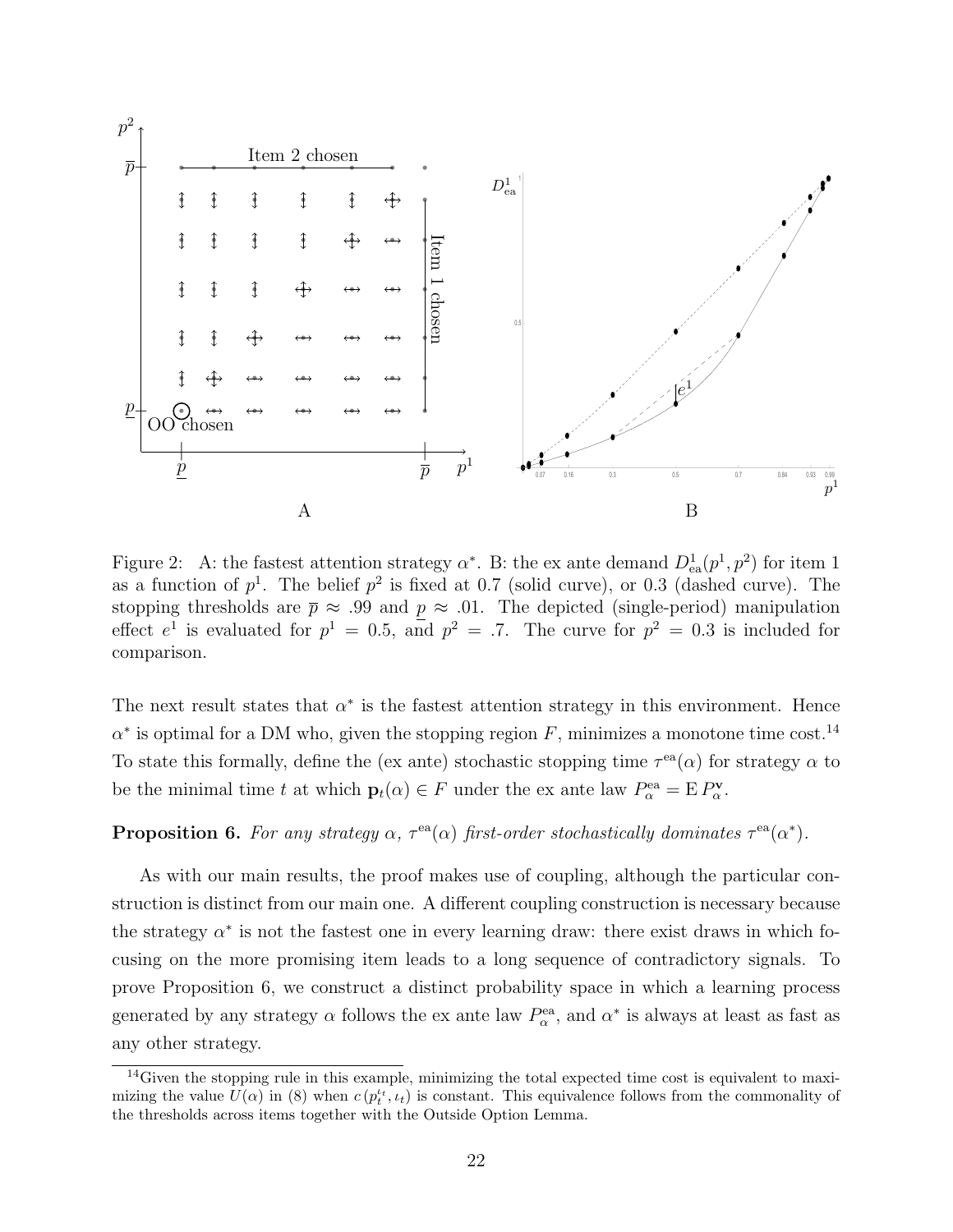How much does the manipulation of attention affect demand? To quantify the effect, define the ex ante demand for j by

$$
D_{\text{ea}}^j(\mathbf{p}_0) = P_{\alpha^*}^{\text{ea}}(\mathbf{p}_{\tau} \in F^j) = \mathcal{E}_{\mathbf{p}_0} D^j(\mathbf{v}; \alpha^*).
$$

Thus  $D_{ea}^j(\mathbf{p}_0)$  is the ex ante probability that a DM with prior belief  $\mathbf{p}_0$  chooses item j under the fastest strategy  $\alpha^*$ . Given a prior belief **p**, we define the manipulation effect  $e^i(\mathbf{p})$  to be the change in the ex ante demand for i resulting from a single-period manipulation of the fastest strategy  $\alpha^*$  that targets the item *i*; that is,

$$
e^{i}(\mathbf{p}) = \mathbf{E}\left[D^{i}(\mathbf{v};\mu) - D^{i}(\mathbf{v},\alpha^{*})\right] = \mathbf{E}\,D_{\text{ea}}^{i}\left(\tilde{p}^{i},p^{-i}\right) - D_{\text{ea}}^{i}(p^{i},p^{-i}),\tag{10}
$$

where the first expectation is with respect to **v** distributed according to the prior  $\mathbf{p}, \mu$  is the manipulated strategy that focuses on item i in the first period and follows  $\alpha^*$  thereafter,  $\tilde{p}^i$ is the belief resulting from a single-period update of  $p^i$ , and the second expectation is over the possible values  $p^{i}$ [+] and  $p^{i}$ [-] of  $\tilde{p}^{i}$ . The magnitude of the effect is therefore determined by the curvature of  $D_{ea}^{i}(p^{i}, p^{-i})$  with respect to  $p^{i}$  around **p**; see [Figure 2B](#page-21-0). Note that, by [Proposition 4,](#page-16-0)  $e^{i}(\mathbf{p})$  is nonnegative for all **p**.

<span id="page-22-0"></span>**Proposition 7.** The manipulation effect  $e^{i}(\mathbf{p})$  is

- 1. positive (i.e., nonzero) whenever manipulation affects attention (i.e. when  $p^{i} \leq p^{-i}$ ),
- 2. decreasing in  $p^{-i}$  on  $\{p^{i}[+] , \ldots , \overline{p}\},\$
- 3. increasing in  $p^i$  on  $\{p, p[+] , \ldots, p^{-i}[-] \}$ , and
- 4. nonvanishing as  $p \to 0$  and  $\bar{p} \to 1$  (in the region where the effect is positive).

[Proposition 7](#page-22-0) implies that manipulation has the strongest impact when it targets an item with a small a priori disadvantage relative to the other item. Equation [\(18\)](#page-41-0) in the appendix provides an explicit expression for the size of the manipulation effect.

While the analysis above applies for exogenously fixed stopping beliefs, similar results hold in a related setting in which the stopping region is chosen optimally when the DM is patient. [Ke and Villas-Boas](#page-31-5) [\(2019\)](#page-31-5) examine a continuous-time model with exponential discounting and show that the analogue of the strategy  $\alpha^*$  (together with a stopping region they characterize) is optimal. Despite the differences between these models, they both converge to the same demands in the limit as learning becomes arbitrarily precise, i.e., in the limit as  $\underline{p} \to 0$  and  $\overline{p} \to 1$  in our model, and as the discount factor tends to 1 in the model of Ke and Villas-Boas. Therefore, they both exhibit exactly the same manipulation effect in their respective limits.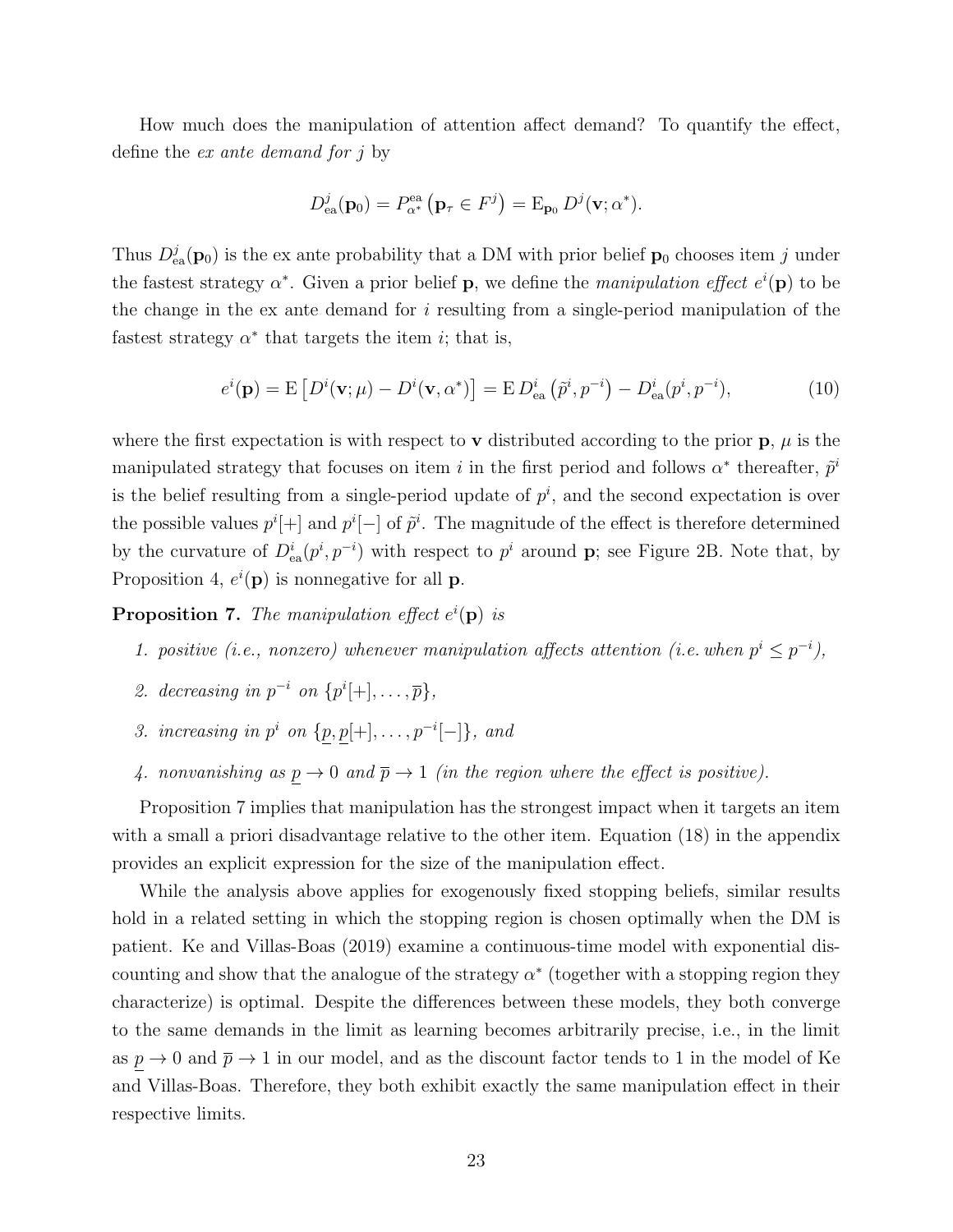#### 4.4 No outside option: choice by elimination and approval

While our main focus is on choice in the presence of a known outside option, many laboratory experiments employ a "forced choice" design in which there is no such option and subjects must eventually choose one of the items. Formally, we model the difference between these two cases by varying the stopping rule: in the presence of an outside option, the DM chooses an item only if she is sufficiently convinced that it is good, whereas with no outside option, she may choose an item simply because she is convinced the others are bad. In this section, we show that, with no outside option, the direction of the effect of attention manipulation generally depends on the value of the target item. With binary values and a Bayesian DM, as stopping thresholds become precise, manipulating attention toward a good item increases its demand, while manipulating attention toward a bad item has the opposite effect. This result parallels the experimental findings of [Armel et al.](#page-30-2) [\(2008\)](#page-30-2) and [Milosavljevic et al.](#page-32-11) [\(2012\)](#page-32-11), who manipulate focus in forced-choice problems involving either desirable or aversive items.

In our model of forced choice, the DM selects exactly one item from the set  $\mathcal{I} = \{1, \ldots, I\}$ . Each item j has value  $v^j \in \{-1,1\}$ . The DM learns about these values using an attention strategy  $\alpha$ , with the signal structure and assessments  $p_t^j$  defined as in [Section 2.](#page-6-1) (In particular, each  $p_t^j$  $_t^j$  is a log-likelihood ratio.) Relative to our main model, the decision process differs in the stopping rule: here, the DM stops and chooses an item if she is sufficiently certain either that its value is high, or that the values of all other items are low. More precisely, for each item j, there are thresholds  $p^j$  and  $\bar{p}^j$ . Letting  $\mathfrak{p} = (p^1, \bar{p}^1, p^2, \bar{p}^2, \ldots, p^I, \bar{p}^I)$ , the DM stops learning and chooses item  $j$  whenever **p** lies in the set

$$
F_{\text{no}}^j(\mathfrak{p}) = \left\{ \mathbf{p} : p^j \ge \overline{p}^j \text{ or } p^{j'} \le \underline{p}^{j'} \text{ for all } j' \neq j \right\}.
$$

Let  $F_{\text{no}}(\mathfrak{p}) = \bigcup_{j=1}^{I} F_{\text{no}}^{j}(\mathfrak{p}),$  and define the stopping time  $\tau(\alpha, \mathfrak{p}) = \min\{t : \mathbf{p}_t(\alpha) \in F_{\text{no}}(\mathfrak{p})\};$ to simplify notation, we write  $\tau$  in place of  $\tau(\alpha, \mathfrak{p})$  when the arguments are clear from the context. As before, we define the interim demand for item  $j$ ,  $\tilde{D}^j(\mathbf{v}; \alpha, \mathbf{\mathfrak{p}}) = P^{\mathbf{v}}_{\alpha}(\mathbf{p}_{\tau} \in F_{\text{no}}^j(\mathbf{\mathfrak{p}})),$ to be the probability that  $j$  is chosen conditional on the items' values.

The next result states that, in the limit as learning becomes perfectly precise, manipulating attention increases demand for a high-value target item and decreases demand for a low-value target item. This result holds for the same class of attention strategies as in Proposition  $4.^{15}$  $4.^{15}$  $4.^{15}$ 

<span id="page-23-0"></span> $15$ [Proposition 8](#page-24-0) does not generally hold outside of the limit. For a counterexample, consider a binary choice with a baseline attention strategy that focuses on item 2 whenever it is not excluded by the non-wastefulness condition. Suppose  $v^1 = -1$ . Manipulation that induces the DM to focus on item 1 in the first period and return to the baseline strategy thereafter increases demand for item 1 if there is some chance that the assessment  $p^1$  reaches  $\bar{p}^1$  following a single inspection.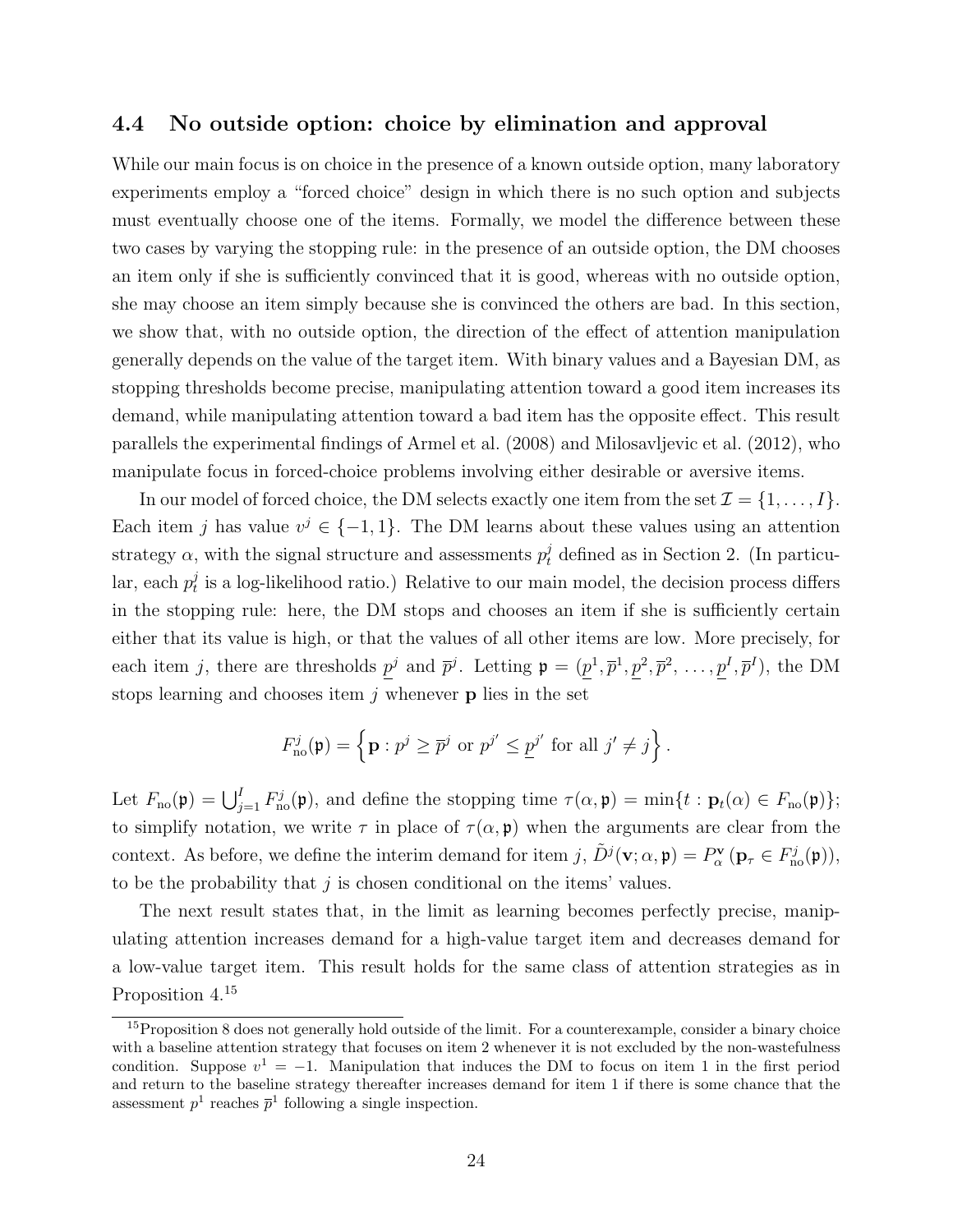<span id="page-24-0"></span>**Proposition 8.** Let  $\mathfrak{p}_l$  be a sequence of thresholds such that  $\underline{p}_l^i \to -\infty$  and  $\overline{p}_l^i \to \infty$ . Let  $(\beta_l,\mu_l)$  be a sequence of baseline and manipulated strategy pairs, each with target item i, such that, for each l,  $\beta_l$  is stationary and satisfies IIAi, and both  $\beta_l$  and  $\mu_l$  are non-wasteful with respect to  $\mathfrak{p}_l$ . Then,

$$
\liminf_{l \to \infty} \left( \tilde{D}^i \left( \mathbf{v}; \mu_l, \mathbf{\mathfrak{p}}_l \right) - \tilde{D}^i \left( \mathbf{v}; \beta_l, \mathbf{\mathfrak{p}}_l \right) \right) \ge 0 \text{ if } v^i = 1,
$$
\n(11)

$$
and \quad \limsup_{l \to \infty} \left( \tilde{D}^i \left( \mathbf{v}; \mu_l, \mathbf{\mathfrak{p}}_l \right) - \tilde{D}^i \left( \mathbf{v}; \beta_l, \mathbf{\mathfrak{p}}_l \right) \right) \leq 0 \text{ if } v^i = -1. \tag{12}
$$

This result demonstrates the importance of the stopping rule in determining the effect of manipulation. When the stopping rule allows for an item to be chosen because of a negative signal about a different item, manipulation can, in some cases, reduce demand for the target item. For example, with two items and no outside option, suppose the thresholds are such that a single negative signal about either item j is enough for  $p^j$  to drop below  $p^j$ . Then, in any draw that begins with such a signal for each item, the item chosen is whichever one is not examined in the first period. Therefore, manipulation does not increase demand for the target item across all draws, thresholds, and attention strategies.

The proof of [Proposition 8](#page-24-0) (in the appendix) uses the same coupling construction as in the proof of [Proposition 4:](#page-16-0) the coupling is across learning processes  $\pi^{j}$  that focus exclusively on items  $j = 1, \ldots, I$ , respectively. Whenever the learning process for the target item i reaches its lower threshold  $p^{i}$  (before reaching its upper threshold) and the learning process for at least one other item  $j \neq i$  reaches its upper threshold  $\bar{p}^j$ , no attention strategy leads to item *i* being chosen. Hence choice is manipulable only if (i) the learning process  $\pi^{i}$  for the target item reaches its upper threshold, or (ii) the learning processes for all items reach their lower thresholds. As the lower threshold for item i approaches  $-\infty$  and its upper threshold approaches  $\infty$ , the probability of event (i) vanishes when the value of i is low and, likewise, the probability of event (ii) vanishes when its value is high. Finally, the manipulation effect is nonnegative in all draws in (i), and nonpositive in all draws in (ii).

The presence of an outside option affects demand in two distinct ways: directly, by allowing the DM not to choose any item, and indirectly, by affecting the stopping rule. It turns out that the direct channel is irrelevant for the manipulation effect: the difference between the two settings is driven by the stopping rule.

To disentangle the two effects, consider an alternative model in which there is no outside option, and the stopping rule is that from our main setting. Thus learning stops with the choice of item j whenever  $\mathbf{p}_{\tau} \in F^j = {\mathbf{p} : p^j \ge \overline{p}^j}$  for some j, and with an equal probability of choosing any item whenever  $\mathbf{p}_{\tau} \in F^{\circ \circ} = {\mathbf{p} : p^j \leq p^j \text{ for all } j}.$  The demand for item j is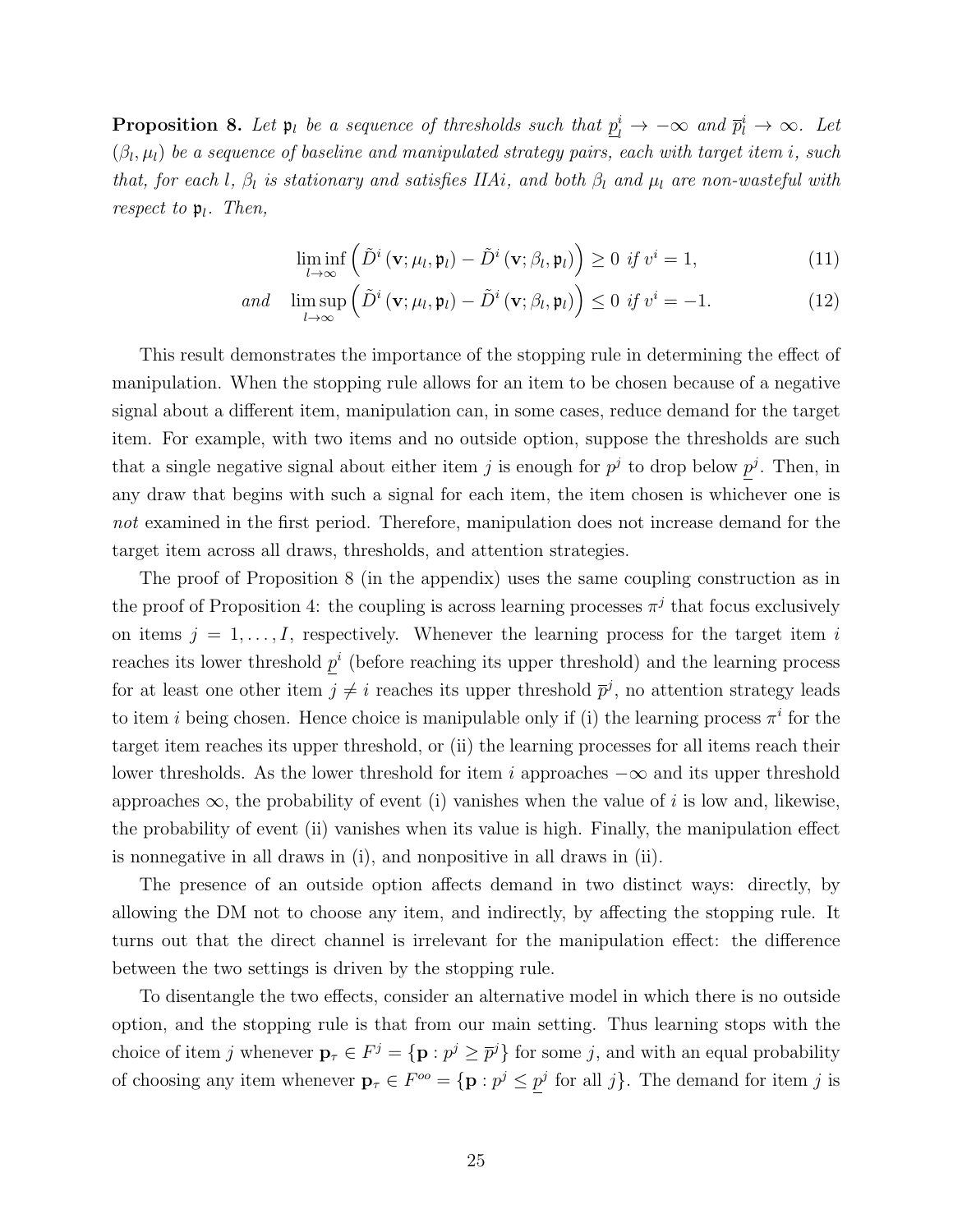therefore

<span id="page-25-1"></span>
$$
D_{\text{alt}}^{j}(\mathbf{v};\alpha) = P_{\alpha}^{\mathbf{v}}\left(\mathbf{p}_{\tau} \in F^{j}\right) + \frac{1}{I}P_{\alpha}^{\mathbf{v}}\left(\mathbf{p}_{\tau} \in F^{oo}\right)
$$

$$
= D^{j}(\mathbf{v};\alpha) + \frac{1}{|I|}D^{oo}(\mathbf{v};\alpha), \tag{13}
$$

where  $D^j(\mathbf{v};\alpha)$  is the interim demand for  $j \in \mathcal{I} \cup \{oo\}$  from our main setting with an outside option. By the [Outside Option Lemma,](#page-16-4) the second summand in [\(13\)](#page-25-1) is independent of the attention strategy. It follows that

$$
D_{\mathrm{alt}}^{j}(\mathbf{v};\mu) - D_{\mathrm{alt}}^{j}(\mathbf{v};\beta) = D^{j}(\mathbf{v};\mu) - D^{j}(\mathbf{v};\beta),
$$

and thus, for each v, the manipulation effect in this alternative model is the same as in our main model with an outside option; the presence of the outside option affects the impact of manipulation only through the stopping region.

A similar argument applies if the threshold for stopping and accepting an item depends on the assessments of other items. For example, in the Bayesian continuous-time model analyzed by [Ke and Villas-Boas](#page-31-5) [\(2019\)](#page-31-5), the threshold for accepting an item is increasing in the belief about the other item (in the case of two items). At a prior lying just to the right of the threshold for accepting item 2, manipulating attention toward item 1 can have a negative effect on demand in draws that initially feature negative information about both items. In their solution, when the value of the outside option is low, there is a large range of beliefs at which an item is chosen immediately when the other is eliminated. For higher values of the outside option, for many beliefs, when one item is eliminated, the DM continues to learn about the other one, as in our model.

### 5 Further applications

#### <span id="page-25-0"></span>5.1 Multi-armed bandits

[Theorem 1](#page-14-1) applies to bandit problems much more generally than the special case described in [Section 2.3.](#page-11-2)

In each period t, the DM chooses an item  $j \in \mathcal{I}$ , which, in this subsection, we refer to as an arm. Each arm j is of a fixed type  $v^j \in V$ . Whenever an arm j is chosen in some period t, it generates a stochastic outcome according to a discrete distribution that may depend on  $v^j$ and the sequence of previous outcomes obtained from arm  $j$ , but does not depend on  $t$  (or on the timing of previous choices of arms). For each j and t, the DM forms an index  $p_t^j \in \mathbb{R}$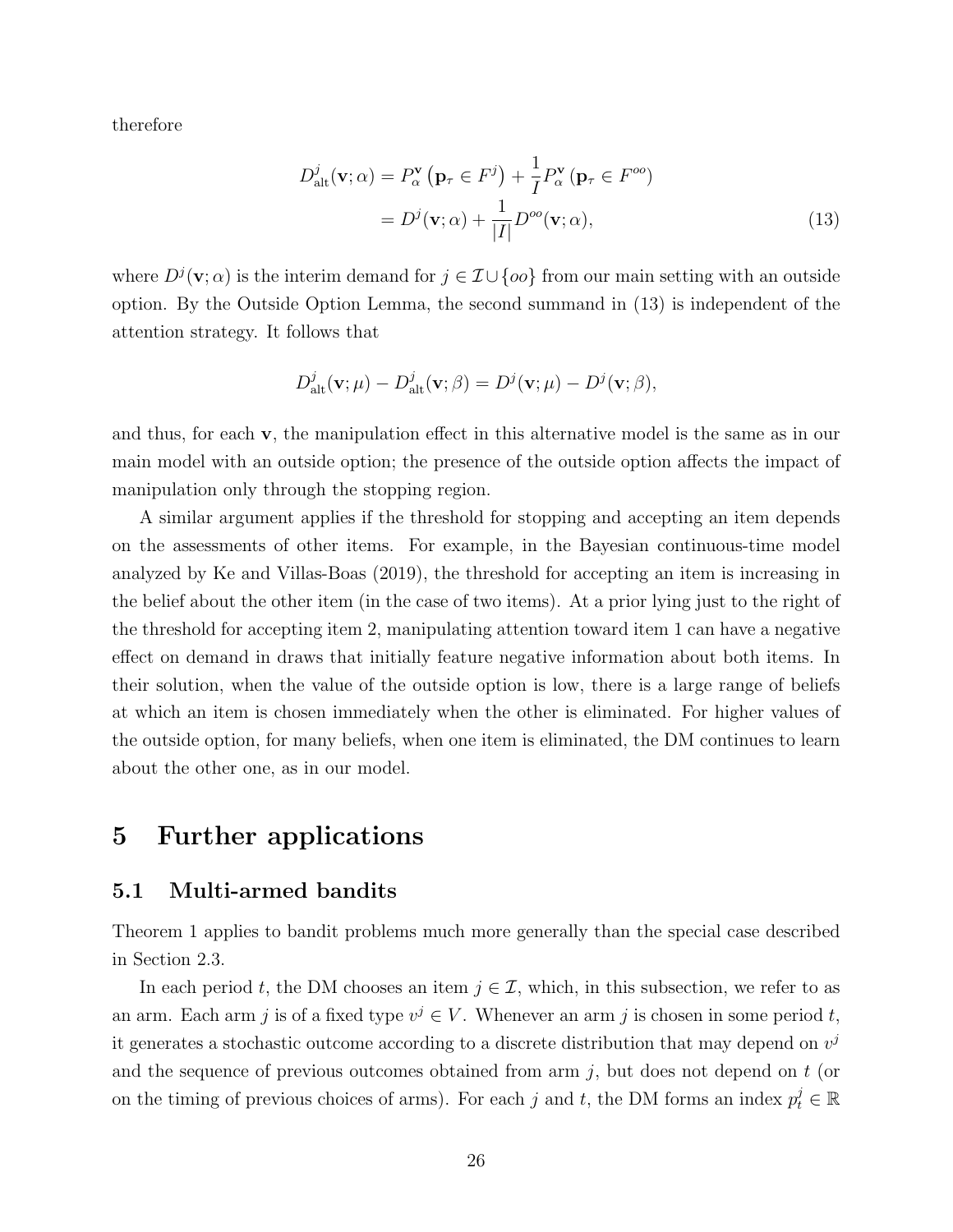as a function of the sequence of outcomes obtained from arm j in periods 0 through  $t - 1$ . For example,  $p_t^j$  $t<sub>t</sub>$  could be a Gittins index.

We define the cumulative demand  $d_t^j$  $t_t^j(\mathbf{v}; \alpha)$  to be the number of periods up to t in which the DM pulls arm j under the strategy  $\alpha$ . Let  $\beta^*$  be the strategy that always chooses the arm with the highest index, with ties broken by uniform randomization among the indexmaximizing arms.

Corollary 1. Given the baseline strategy  $\beta^*$ , let  $\mu$  be a manipulated strategy with target arm i. Relative to the baseline process, regardless of the profile  $\bf{v}$  of types, manipulation increases cumulative demand for the target arm i up to any period t and decreases the cumulative demand for each other arm. That is,  $d_t^i(\mathbf{v}; \mu)$  first-order stochastically dominates  $d_t^i(\mathbf{v}; \beta^*),$ and  $d_t^j$  $t^j_t\left(\mathbf{v};\beta^*\right)$  first-order stochastically dominates  $d^j_t$  $t_t^j(\mathbf{v};\mu)$  for all  $\mathbf{v}$  and all  $j \neq i$ .

Since  $\beta^*$  is stationary and satisfies IIA, this result follows immediately from the [Attention](#page-14-1) [Theorem](#page-14-1) with assessments given by the sequence of outcomes obtained from each arm.

One application of this corollary is to a DM who is choosing an experience good in each period  $t$  that pays a stochastic flow utility which depends on the unknown quality of its brand. If the DM employs a Gittins index policy (with ties broken uniformly), any marketing intervention that attracts the DM to a target brand (say, by providing a free sample), weakly increases the cumulative demand for its target up to any point in time at the expense of the cumulative demand for each other brand. This result holds regardless of how the change in her behavior as a result of the intervention affects her subsequent choices.

The corollary suggests a novel mechanism underpinning brand loyalty, defined as a permanent increase in an individual's demand for a product following temporary exposure. This attention-based mechanism contrasts with traditional utility-based explanations of choice inertia. For example, in [Erdem and Keane](#page-31-11) [\(1996\)](#page-31-11), loyalty for experience goods is driven by consumers' risk aversion, which makes them reluctant to purchase unfamiliar brands.

In a similar vein to multi-armed bandits, the [Attention Theorem](#page-14-1) also applies to models of social learning in which consumers act sequentially and choose an item based on feedback from past consumers (for example, in the form of product reviews). In this case, assessments consist of the history of feedback. Our result implies that manipulation of demand toward a product (through promotions, shelf placement, etc.) cannot backfire, and can only have a positive effect on cumulative demand for the target item.

#### <span id="page-26-0"></span>5.2 Clinical trials

One setting outside of marketing in which manipulation may be of concern is clinical trials [\(Gallo et al.,](#page-31-12) [2006\)](#page-31-12). Adaptive designs, in which the assignment of treatments depends on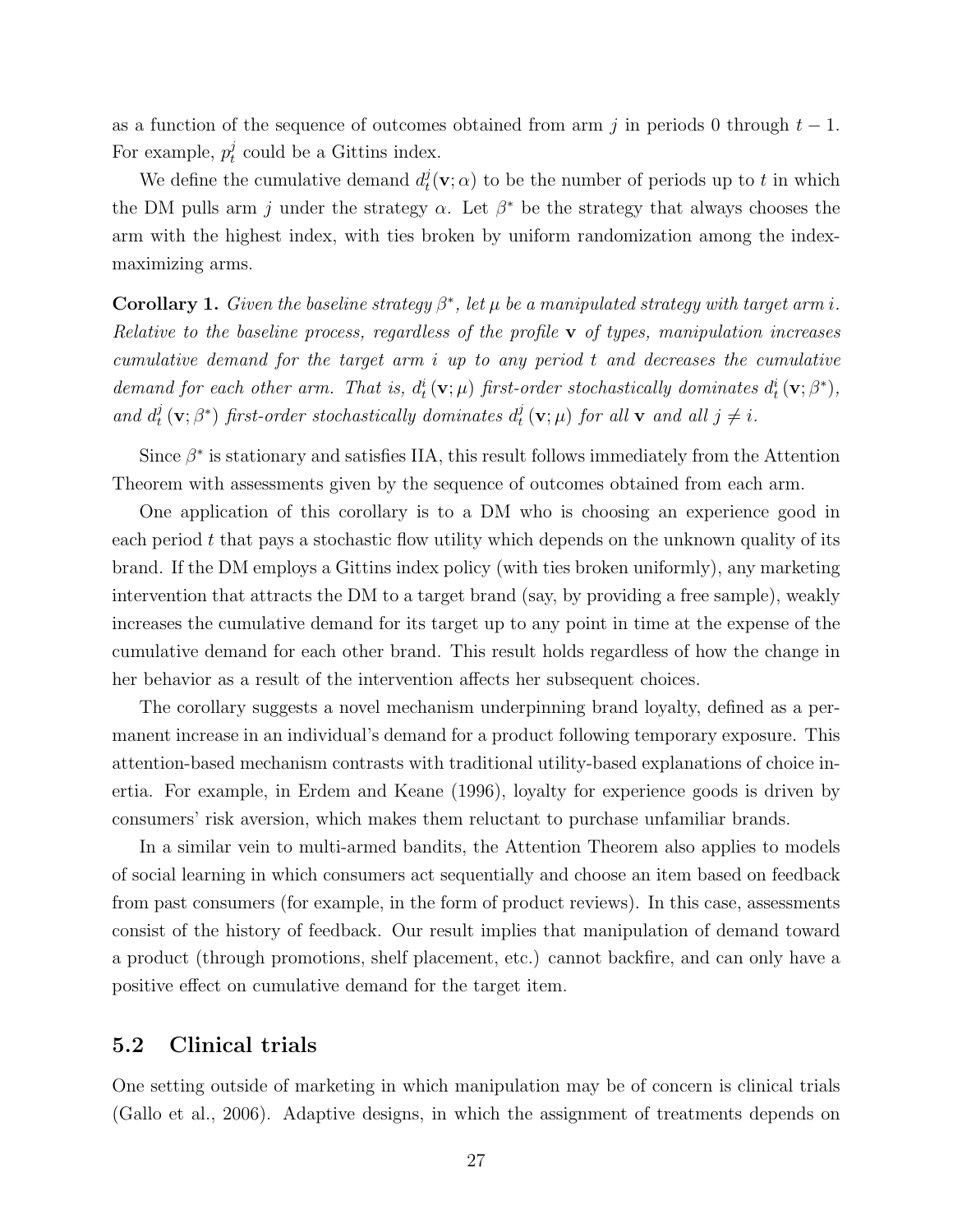their success so far, are becoming increasing popular in phase II clinical trials [\(Berry,](#page-30-8) [2006\)](#page-30-8). In a "drop-the-loser" design, treatments that perform poorly are eliminated before the end of the trial. Similarly, those that perform well may be approved for phase III before the trial ends. In keeping with regulatory requirements, success or failure is typically judged based on a fixed level of statistical significance, as in the fixed thresholds in our model.[16](#page-27-0)

We analyze the effect of manipulation in the administration of treatments in a stylized model of adaptive clinical trials. A laboratory runs a sequential trial of a finite set  $\mathcal I$  of  $I$ different drugs on at most T patients, where T is predetermined. In each period  $t = 1, \ldots, T$ , a new patient arrives and is administered a drug  $\iota_t \in \mathcal{I}$ , the effect  $x_t$  of which is observed. The distribution of  $x_t$  depends on the unknown quality of the administered drug and on random unobservable characteristics of the patient. Starting from an initial score  $p_0^j$  $_0^j$  for each drug j, the score  $p_t^{t_t} \in \mathbb{R}$  for drug  $\iota_t$  is updated to  $p_{t+1}^{t_t} = \phi(p_t^{t_t}, x_t)$  according to a discrete transition map  $\phi$ , while the scores of the remaining drugs  $j \neq \iota_t$  are kept unchanged.

The choice of drug to administer to each patient is governed by a baseline strategy  $\beta : \mathbb{R}^I \longrightarrow \Delta(\mathcal{I})$ . A drug is dropped from the trial and not administered again once its score falls below a fixed threshold  $p^i$ ; that is,  $\beta^j(\mathbf{p},t) = 0$  for all **p** such that  $p^j \leq p^j$ . A drug is approved (for production or more advanced testing) once its score exceeds a fixed threshold  $\bar{p}^j$ . Several drugs can be approved. An approved drug is not tested further within the trial:  $\beta^{j}(\mathbf{p},t) = 0$  for all **p** such that  $p^{j} \ge \overline{p}^{j}$ . The trial terminates at some time  $\tau$  once every drug has been either dropped or approved, or all T patients have participated. Let  $D^j(\mathbf{v};\alpha) = P^{\mathbf{v}}_{\alpha} (p^j_{\tau}(\alpha) \geq \overline{p}^j)$  be the probability that j is approved under strategy  $\alpha$ .

Corollary 2. Suppose the baseline strategy  $\beta$  is stationary and satisfies IIAi, and let  $\mu$ be a manipulated strategy with target i. Manipulation weakly increases the probability that the target drug is approved and weakly decreases the approval probability of the other drugs:  $D^i(\mathbf{v};\mu) \ge D^i(\mathbf{v};\beta)$  and  $D^j(\mathbf{v};\beta) \ge D^j(\mathbf{v};\mu)$  for all  $j \ne i$ .

One example of a stationary strategy that satisfies IIA and may be ethically appealing is the one that always administers the drug having the highest current score (among those that have not already been approved). A simple form of manipulation consists of administering the target drug to the first m patients and then continuing with the baseline strategy  $\beta$ .

The result is a corollary of the [Attention Theorem.](#page-14-1) Since, by any period t, the target drug receives at least as much cumulative attention—i.e., is administered at least as many times—under the manipulated strategy as under the baseline strategy, it is approved under

<span id="page-27-0"></span><sup>16</sup>Adaptive designs of clinical trials are increasingly popular both because of their statistical advantages and because of ethical concerns related to administration of drugs that, based on evidence accumulated during the trial, appear to be inferior. Termination rules are often set in accordance with simple statistical significance cutoffs imposed by regulatory bodies or by academic journals. See [Berry](#page-30-8) [\(2006\)](#page-30-8) for an overview.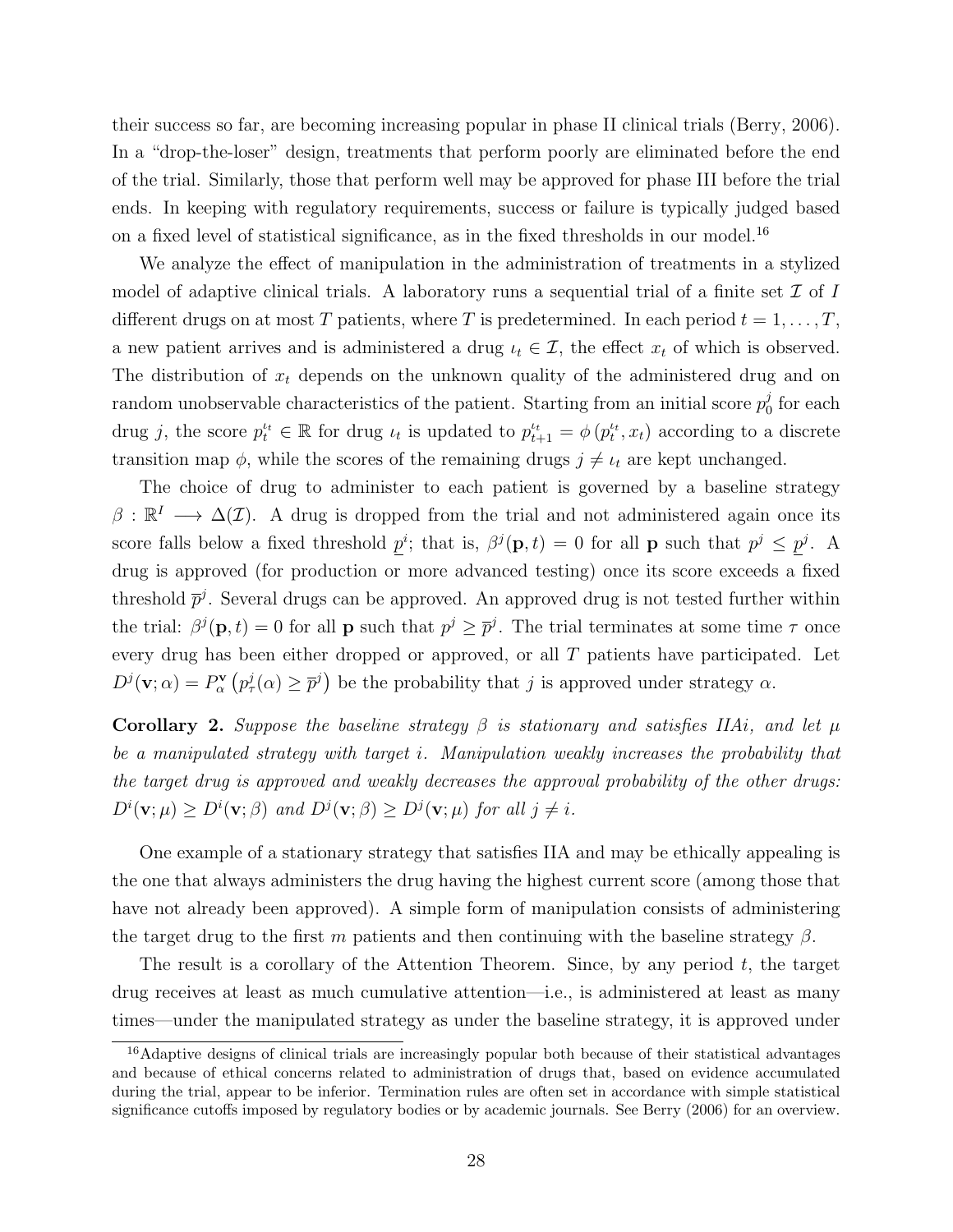$\mu$  in any draw in which it is approved under  $\beta$ . Similarly, for any other drug, in any draw for which it is approved under the manipulated strategy, it is also approved under the baseline strategy.

#### 5.3 A neuroeconomic model of choice

The fixed thresholds in our one-shot choice model differ from those in the optimal strategy in [Ke and Villas-Boas](#page-31-5) [\(2019\)](#page-31-5), which features thresholds for acceptance that are increasing in the belief about the other item. A related (but distinct) implementation of varying standards for acceptance appears in neuroscience in the form of so-called "inhibitory links." Signals favoring the choice of each option are accumulated in distinct brain areas called "accumulators"; a given option is chosen once the firing rate of its associated accumulator exceeds a fixed threshold [\(Shadlen and Newsome,](#page-32-13) [2001\)](#page-32-13). When a stimulus causes the accumulator associated with one item to increase, the accumulator for the other item is inhibited via the inhibitory links (see, e.g., [Sterling and Laughlin,](#page-33-6) [2015\)](#page-33-6).

We model the decision process from [Shadlen and Newsome](#page-32-13) [\(2001\)](#page-32-13) as follows. The DM chooses one of two items  $j = 1, 2$  with values  $v^j \in \{-1, 1\}$ . In each period  $t = 0, 1, \ldots$ , she inspects an item,  $u_t$ . If the inspected item is good (i.e.,  $v^{t} = 1$ ), then she receives a stimulus with probability  $\lambda > 1/2$ ; if it is bad, she receives a stimulus with probability  $1-\lambda$ . Receipt of a stimulus for an item increases the accumulator for that item and inhibits the accumulator for the other item. More precisely, the value of the accumulator for item  $j = 1, 2$ at the beginning of period  $t$  is

$$
p_t^j = \sum_{s < t : t_s = j} x_s - \chi \sum_{s < t : t_s = j'} x_s,
$$

where  $j' \neq j$ ,  $x_s \in \{0, 1\}$  is an indicator of whether the DM received a stimulus in period s, and  $\chi > 0$  is a parameter governing the strength of inhibition.

Inspection is determined by an arbitrary baseline attention strategy  $\beta$ , which is a function of the pair  $\mathbf{p}_t = (p_t^1, p_t^2)$ . There is a fixed threshold  $\bar{p}^j$  for each j such that the process terminates with the choice of item j as soon as  $p_t^j \geq \overline{p}^j$ . (If neither accumulator reaches the threshold, the DM never makes a choice.) Let  $F^j = {\{\mathbf{p} : p^j \ge \overline{p}^j\}}, \tau = \min_t {\{\mathbf{p}_t \in F^1 \cup F^2\}},$ and  $D^j(\mathbf{v}; \alpha) = P^{\mathbf{v}}_{\alpha}(\mathbf{p}_{\tau} \in F^j).$ 

Corollary 3. Suppose the baseline strategy  $\beta$  is stationary, and let  $\mu$  be a manipulated strategy. Manipulation weakly increases the probability that the target item is chosen and weakly decreases the probability that the other item is chosen; that is,  $D^{i}(v;\mu) \ge D^{i}(v;\beta)$ for the target item i, and  $D^j(\mathbf{v};\beta) \ge D^j(\mathbf{v};\mu)$  for  $j \ne i$ .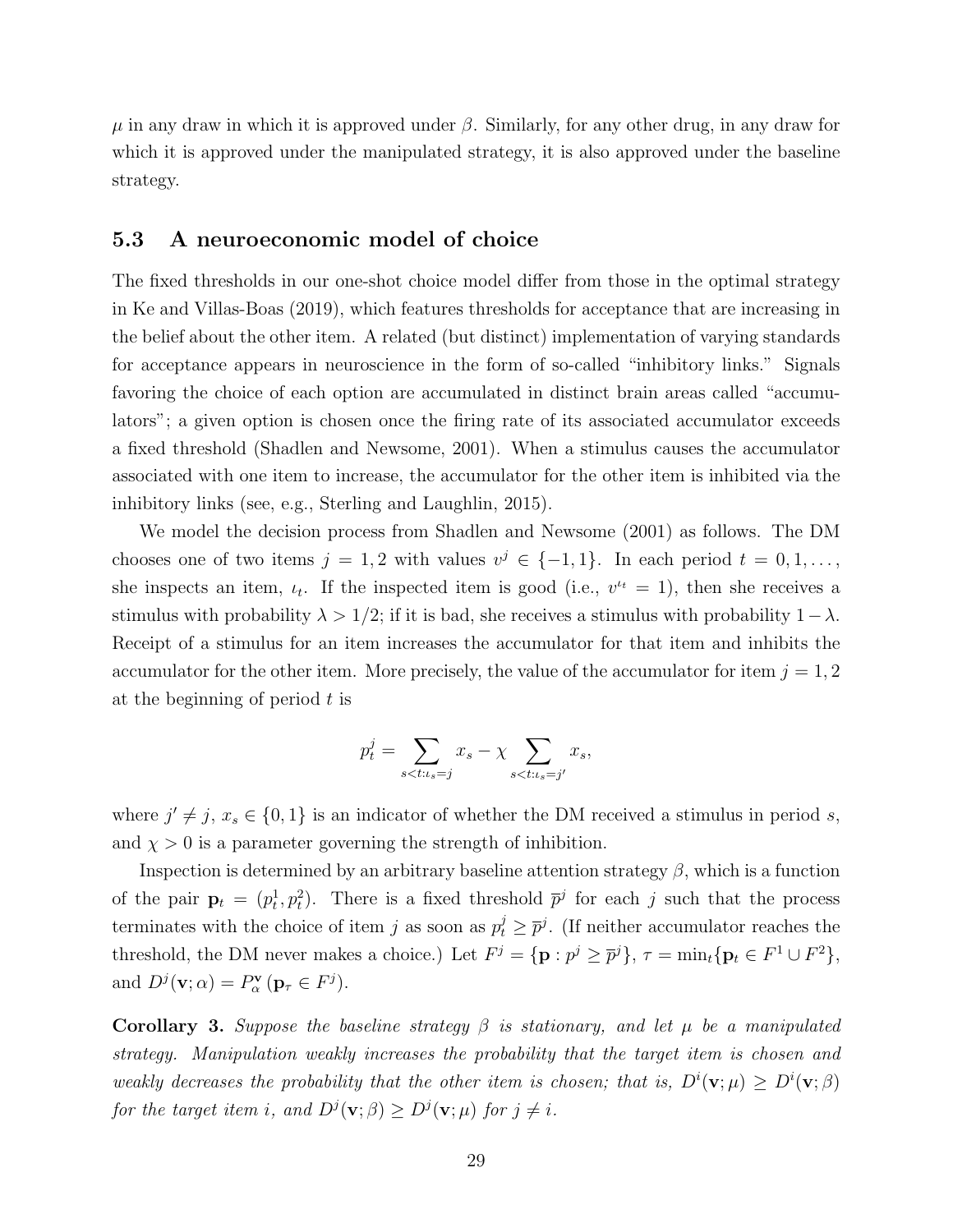As stated, this model is not a special case of our main model because the assessment  $p_t^j$  of item  $j$  can change when the other item is inspected. However, a simple reformulation enables us to apply the [Attention Theorem.](#page-14-1) Let  $q_t^j = \sum_{s < t : \iota_s = j} x_s$ ,  $\tilde{\beta}(q_t^1, q_t^2) = \beta (q_t^1 - \chi q_t^2, q_t^2 - \chi q_t^1)$ ,  $\tilde{\mu}\left(q_t^1, q_t^2\right) = \mu\left(q_t^1 - \chi q_t^2, q_t^2 - \chi q_t^1\right)$ , and the stopping region be  $\tilde{F}^j = \left\{q : q_t^j - \chi q_t^{-j} \geq \overline{p}\right\}$  for each j. With this reformulation, each assessment  $q_t^j$  depends only on the stimuli for item j, and the [Attention Theorem](#page-14-1) applies. It follows that the cumulative attention  $k(i, t, \mu)$ devoted to the target item i under the manipulated strategy,  $\mu$ , is always at least as large as that under the baseline strategy,  $\beta$ , and the opposite is true for the other item, j. In our coupling construction, in every draw,  $q_t^i(\mu) \ge q_t^i(\beta)$  and  $q_t^j$  $t^j(\beta) \geq q_t^j$  $t_t^j(\mu)$  for each t because, in this model, the assessment of an item is nondecreasing in the number of periods of focus on that item. Therefore,

$$
p_t^i(\mu) = q_t^i(\mu) - \chi q_t^j(\mu) \ge q_t^i(\beta) - \chi q_t^j(\beta) = p_t^i(\beta)
$$

and

$$
p_t^j(\beta) = q_t^j(\beta) - \chi q_t^i(\beta) \ge q_t^j(\mu) - \chi q_t^i(\mu) = p_t^j(\mu)
$$

for each t and each draw. The first claim in the corollary now follows: for each draw in which strategy  $\beta$  terminates with the choice of i, so does strategy  $\mu$ . The argument for the second claim is similar.

### 6 Summary and discussion

We show how manipulating attention toward an item can boost a DM's demand for it. Our argument has two key parts. The first is to identify the effect of manipulation on the cumulative attention paid to an item. While manipulation has the direct effect of increasing attention to the target item, it also affects attention indirectly through the DM's subsequent choices of which item to focus on. We show that, under general conditions on the DM's strategy, this indirect effect never overcomes the direct effect, and therefore manipulation can only increase the attention paid to its target. The second part of the argument connects cumulative attention to choice. With repeated choice, such as multi-armed bandits, this connection is immediate. In one-shot choice, we show that, in the presence of an outside option, increased attention implies increased demand when the DM chooses according to a simple satisficing rule.

Our model offers a novel combination of satisficing and gradual learning about the values of available choices. This combination necessitates some differences compared to standard models of satisficing behavior. Most notably, with gradual learning, one must take a stand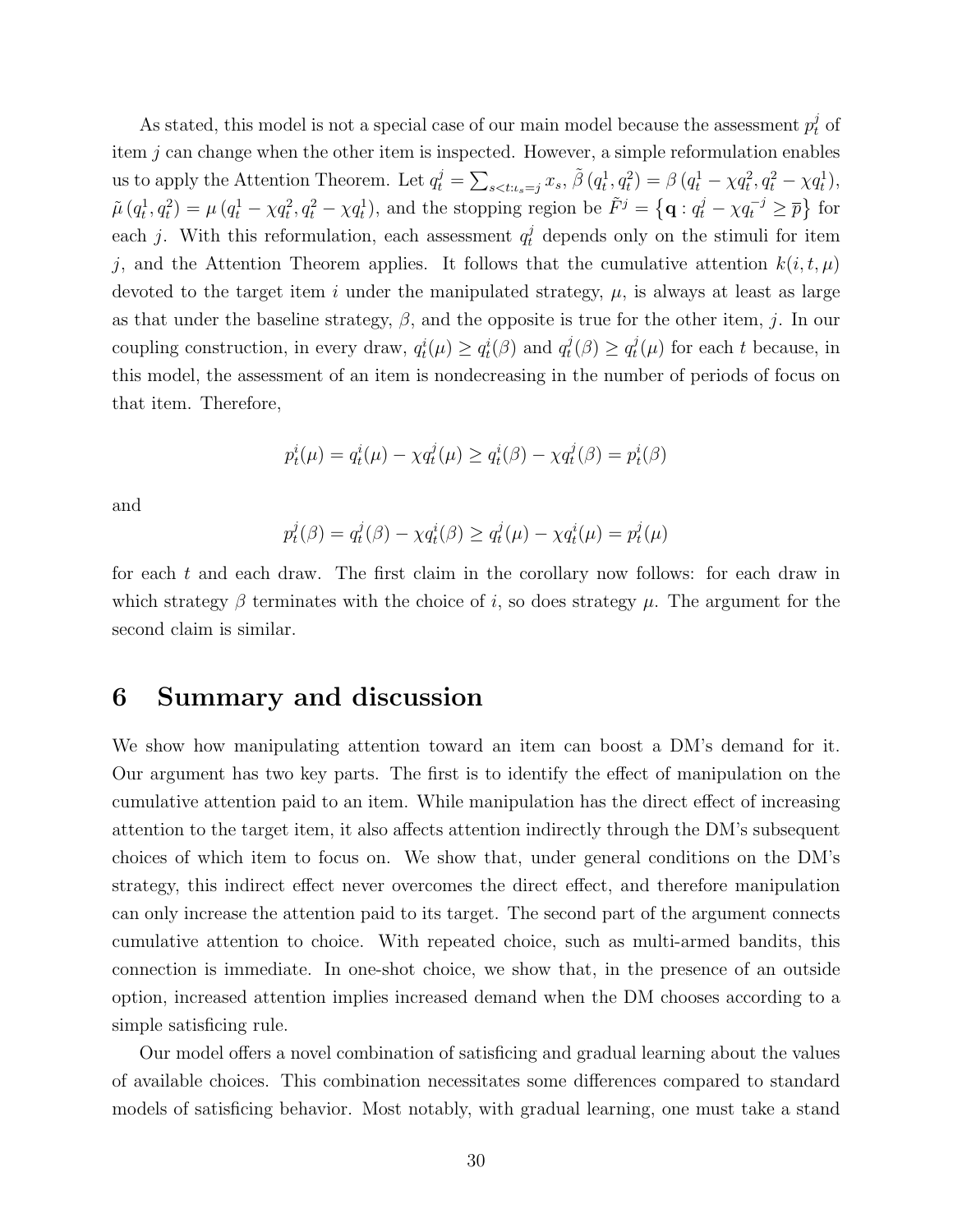on whether and when the DM rejects an item and stops learning about it. We assume that rejection occurs when the assessment falls below a fixed threshold, just as acceptance is associated with exceeding a fixed threshold.

The positive effect of attention manipulation can break down in one-shot choice if the DM sometimes chooses by elimination, i.e., as a result of rejecting other items without first verifying the value of the chosen item. Choice by elimination arises naturally in the absence of an outside option, or if the DM optimizes her stopping rule instead of satisficing. For optimal stopping by a Bayesian DM, while we know that our main result does not generally hold as stated—i.e., for every prior and realized profile of values, and a large class of attention strategies—identifying the parameters of the model for which it does is an open question.

# References

- <span id="page-30-2"></span>Armel, K. C., A. Beaumel, and A. Rangel (2008). Biasing simple choices by manipulating relative visual attention. Judgment and Decision Making  $3(5)$ , 396–403.
- <span id="page-30-5"></span>Atalay, A. S., H. O. Bodur, and D. Rasolofoarison (2012). Shining in the center: Central gaze cascade effect on product choice. Journal of Consumer Research 39 (4), 848–866.
- <span id="page-30-6"></span>Austen-Smith, D. and C. Martinelli (2018). Optimal exploration. Working paper.
- <span id="page-30-0"></span>Bagwell, K. (2007). The economic analysis of advertising. In M. Armstrong and R. Porter (Eds.), Handbook of Industrial Organization, Volume 3, pp. 1701–1844. Elsevier.
- <span id="page-30-3"></span>Becker, G. S. and K. M. Murphy (1993). A simple theory of advertising as a good or bad. Quarterly Journal of Economics 108 (4), 941–964.
- <span id="page-30-8"></span>Berry, D. A. (2006). Bayesian clinical trials. Nature Reviews Drug Discovery 5(1), 27–36.
- <span id="page-30-7"></span>Bogacz, R., E. Brown, J. Moehlis, P. Holmes, and J. D. Cohen (2006). The physics of optimal decision making: a formal analysis of models of performance in two-alternative forced-choice tasks. Psychological Review 113 (4), 700.
- <span id="page-30-4"></span>Braithwaite, D. (1928). The economic effects of advertisement. The Economic Journal  $38(149)$ , 16-37.
- <span id="page-30-1"></span>Chandon, P., J. W. Hutchinson, E. T. Bradlow, and S. H. Young (2009). Does in-store marketing work? Effects of the number and position of shelf facings on brand attention and evaluation at the point of purchase. Journal of Marketing  $73(6)$ , 1–17.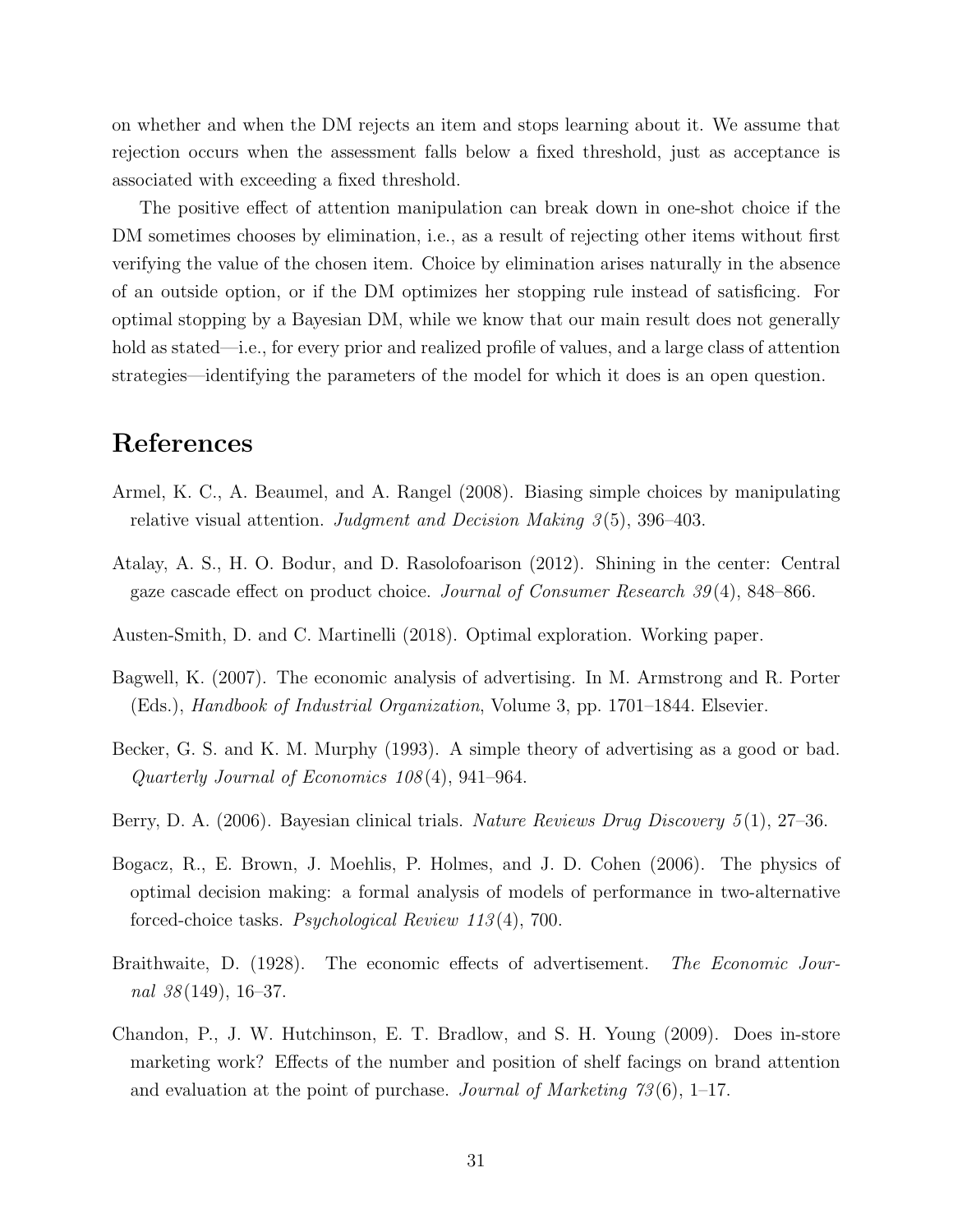- <span id="page-31-6"></span>Che, Y.-K. and K. Mierendorff (2019). Optimal dynamic allocation of attention. American Economic Review 108 (8), 2993–3029.
- <span id="page-31-9"></span>Chernoff, H. (1959). Sequential design of experiments. Annals of Mathematical Statistics  $30(3)$ , 755–770.
- <span id="page-31-2"></span>Dukas, R. (2002). Behavioural and ecological consequences of limited attention. Philosophical Transactions of the Royal Society of London B: Biological Sciences 357 (1427), 1539–1547.
- <span id="page-31-1"></span>Eliaz, K. and R. Spiegler (2011). On the strategic use of attention grabbers. Theoretical Economics  $6(1)$ , 127–155.
- <span id="page-31-11"></span>Erdem, T. and M. P. Keane (1996). Decision-making under uncertainty: Capturing dynamic brand choice processes in turbulent consumer goods markets. Marketing Science 15 (1), 1–20.
- <span id="page-31-0"></span>Fogg-Meade, E. (1901). The place of advertising in modern business. Journal of Political Economy  $9(2)$ ,  $218-242$ .
- <span id="page-31-12"></span>Gallo, P., C. Chuang-Stein, V. Dragalin, B. Gaydos, M. Krams, and J. Pinheiro (2006). Adaptive designs in clinical drug development: an executive summary of the PhRMA working group. Journal of Biopharmaceutical Statistics 16 (3), 275–283.
- <span id="page-31-10"></span>Gasmi, F., J. J. Laffont, and Q. Vuong (1992). Econometric analysis of collusive behavior in a soft-drink market. Journal of Economics & Management Strategy  $1(2)$ , 277–311.
- <span id="page-31-8"></span>Gittins, J. and D. Jones (1974). A dynamic allocation index for the sequential design of experiments. In J. Gani (Ed.), Progress in Statistics, pp. 241–266. Amsterdam, NL: North-Holland.
- <span id="page-31-3"></span>Kaldor, N. (1950). The economic aspects of advertising. *Review of Economic Studies 18*(1), 1–27.
- <span id="page-31-4"></span>Ke, T. T., Z.-J. M. Shen, and J. M. Villas-Boas (2016). Search for information on multiple products. Management Science 62 (12), 3576–3603.
- <span id="page-31-5"></span>Ke, T. T. and J. M. Villas-Boas (2019). Optimal learning before choice. Journal of Economic Theory 180, 383–437.
- <span id="page-31-7"></span>Krajbich, I., C. Armel, and A. Rangel (2010). Visual fixations and the computation and comparison of value in simple choice. Nature Neuroscience 13 (10), 1292.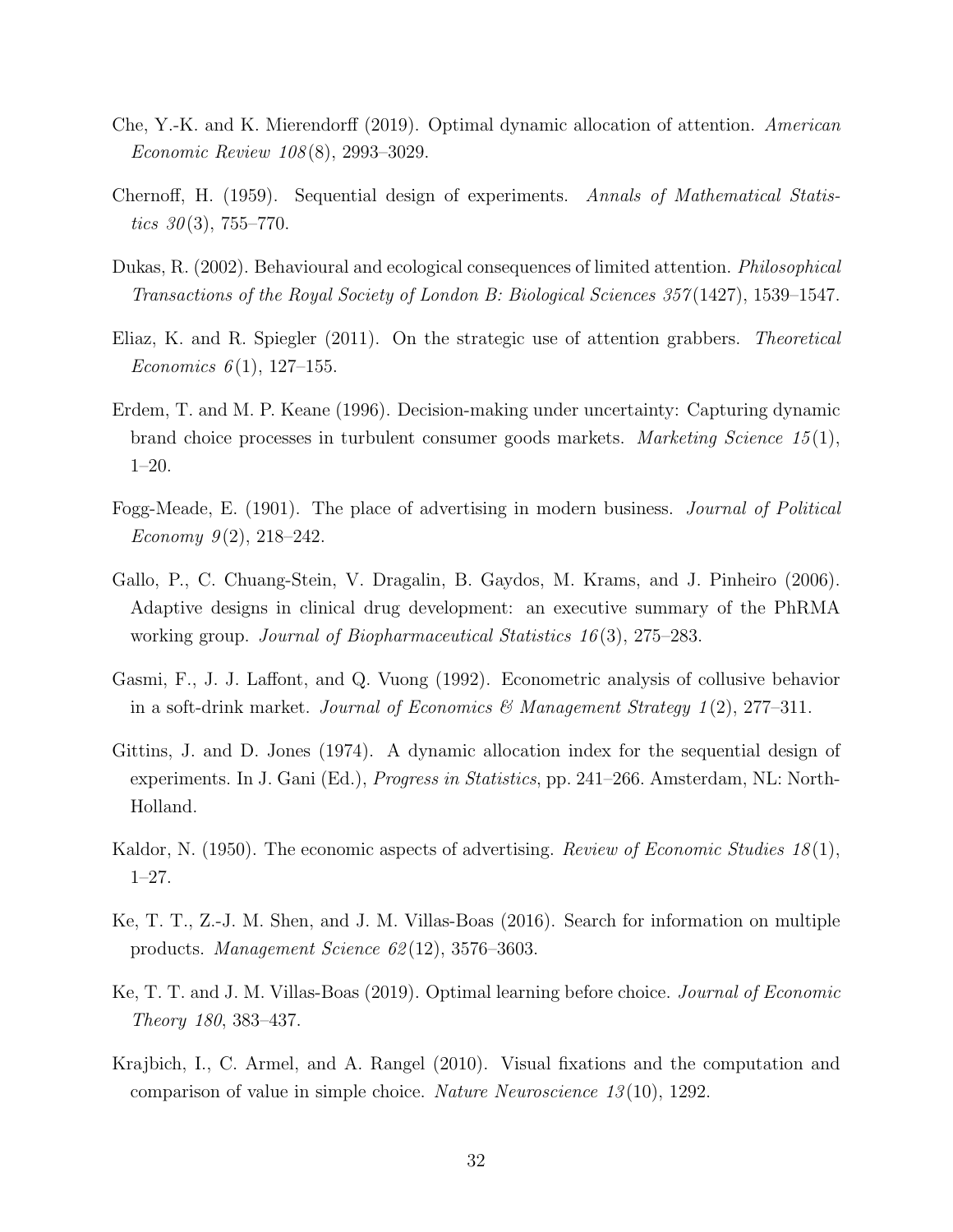- <span id="page-32-2"></span>Krajbich, I. and A. Rangel (2011). Multialternative drift-diffusion model predicts the relationship between visual fixations and choice in value-based decisions. Proceedings of the National Academy of Sciences 108 (33), 13852–13857.
- <span id="page-32-3"></span>Lindvall, T. (1992). *Lectures on the Coupling Method.* Wiley.
- <span id="page-32-0"></span>Lou, D. (2014). Attracting investor attention through advertising. *Review of Financial* Studies 27 (6), 1797–1829.
- <span id="page-32-8"></span>Mandelbaum, A., L. A. Shepp, and R. J. Vanderbei (1990). Optimal switching between a pair of Brownian motions. Annals of Probability 18 (3), 1010–1033.
- <span id="page-32-7"></span>Mayer, A. R., J. M. Dorflinger, S. M. Rao, and M. Seidenberg (2004). Neural networks underlying endogenous and exogenous visual-spatial orienting. Neuroimage  $23(2)$ , 534– 541.
- <span id="page-32-11"></span>Milosavljevic, M., V. Navalpakkam, C. Koch, and A. Rangel (2012). Relative visual saliency differences induce sizable bias in consumer choice. Journal of Consumer Psychology 22(1), 67–74.
- <span id="page-32-5"></span>Nelson, P. (1974). Advertising as information. Journal of Political Economy 82 (4), 729–754.
- <span id="page-32-9"></span>Nikandrova, A. and R. Pancs (2018). Dynamic project selection. Theoretical Economics  $13(1)$ , 115–143.
- <span id="page-32-1"></span>Orquin, J. L. and S. M. Loose (2013). Attention and choice: A review on eye movements in decision making. Acta Psychologica  $144(1)$ , 190–206.
- <span id="page-32-4"></span>Platt, M. L. and P. W. Glimcher (1999). Neural correlates of decision variables in parietal cortex. *Nature 400* (6741), 233.
- <span id="page-32-10"></span>Ratcliff, R. (1978). A theory of memory retrieval. *Psychological Review 85* (2), 59.
- <span id="page-32-6"></span>Seasholes, M. S. and G. Wu (2007). Predictable behavior, profits, and attention. Journal of *Empirical Finance*  $14(5)$ , 590–610.
- <span id="page-32-13"></span>Shadlen, M. N. and W. T. Newsome (2001). Neural basis of a perceptual decision in the parietal cortex (area lip) of the rhesus monkey. Journal of Neurophysiology 86 (4), 1916– 1936.
- <span id="page-32-12"></span>Simon, H. A. (1955). A behavioral model of rational choice. Quarterly Journal of Economics  $69(1)$ , 99-118.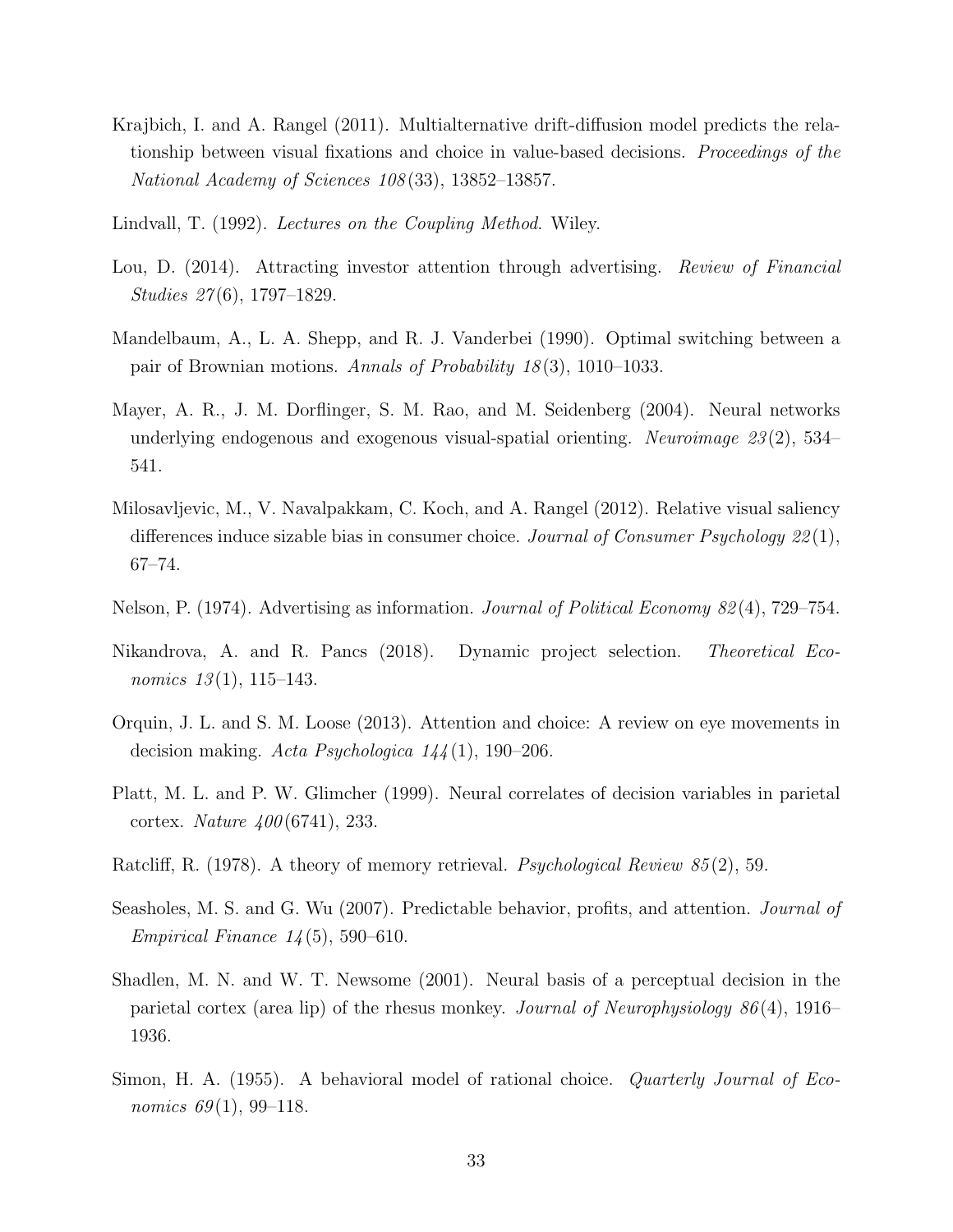- <span id="page-33-4"></span>Spelke, E., W. Hirst, and U. Neisser (1976). Skills of divided attention. Cognition  $\mathcal{A}(3)$ , 215–230.
- <span id="page-33-6"></span>Sterling, P. and S. Laughlin (2015). Principles of Neural Design. MIT Press.
- <span id="page-33-0"></span>Stigler, G. J. (1961). The economics of information. Journal of Political Economy  $69(3)$ , 213–225.
- <span id="page-33-2"></span>Stigler, G. J. and G. S. Becker (1977). De gustibus non est disputandum. American Economic Review  $67(2)$ , 76-90.
- <span id="page-33-1"></span>Telser, L. G. (1964). Advertising and competition. Journal of Political Economy 72(6), 537–562.
- <span id="page-33-7"></span>Tsitsiklis, J. N. (1994). A short proof of the gittins index theorem. Annals of Applied *Probability*  $4(1)$ , 194–199.
- <span id="page-33-5"></span>Wald, A. (1945). Sequential tests of statistical hypotheses. Annals of Mathematical Statistics  $16(2)$ , 117–186.
- <span id="page-33-8"></span>Weber, R. (1992). On the Gittins index for multiarmed bandits. Annals of Applied Probability  $2(4)$ , 1024–1033.
- <span id="page-33-3"></span>Yorzinski, J. L., G. L. Patricelli, J. S. Babcock, J. M. Pearson, and M. L. Platt (2013). Through their eyes: Selective attention in peahens during courtship. *Journal of Experi*mental Biology 216 (16), 3035–3046.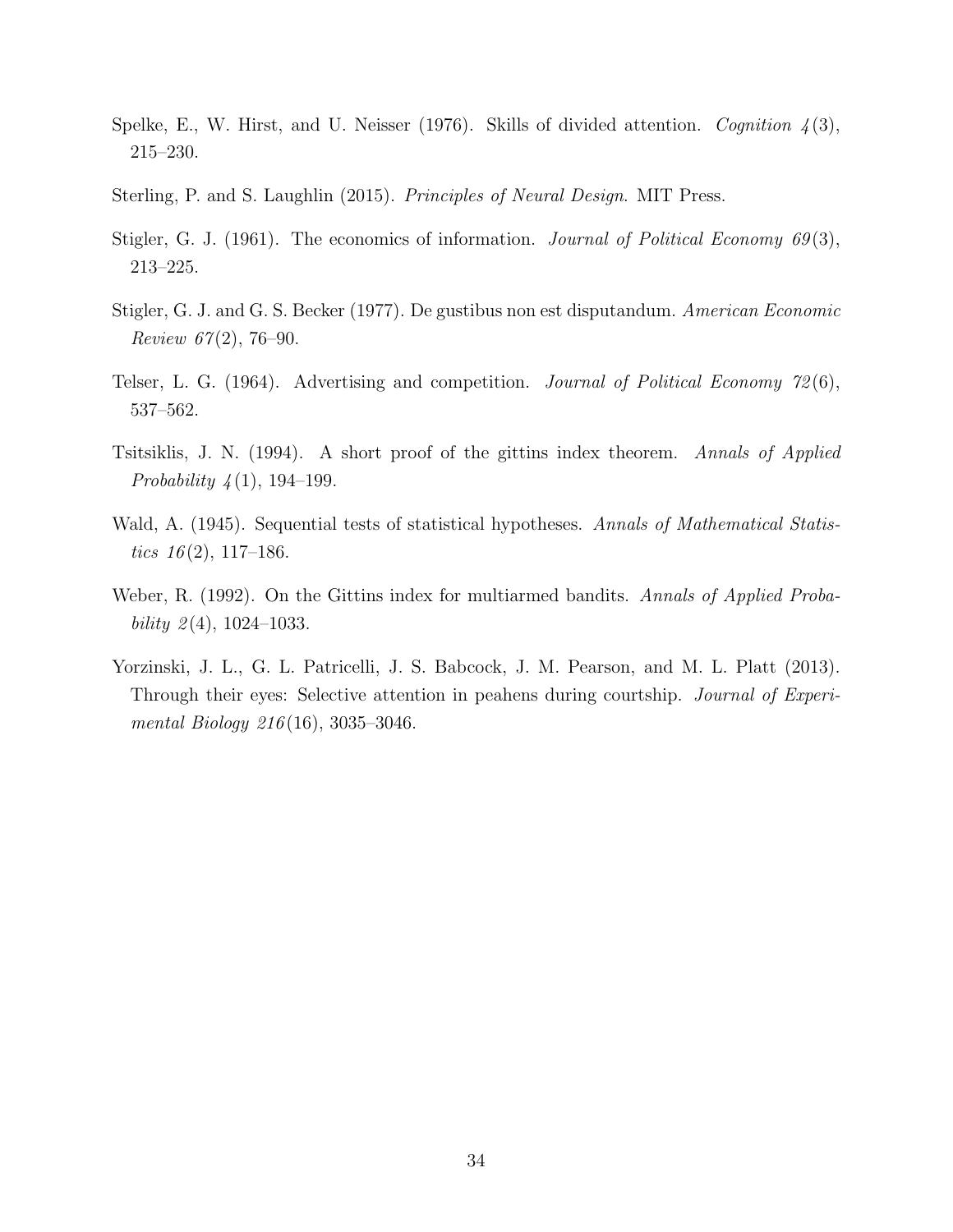# Appendix

# A Proofs

#### <span id="page-34-0"></span>A.1 Proofs for Section [3](#page-11-1)

We consider a baseline strategy  $\beta$  and a manipulated strategy  $\mu$  in favour of item i.

The main difficulty compared to the construction of the probability space in [Section 3.1](#page-14-0) is that the strategies  $\beta$  and  $\mu$  are stochastic instead of deterministic. This requires us to amend our coupling construction in order to keep track of the realized items of focus. We thus use the learning process  $\pi = (\pi^j)_{j=1}^I$  as constructed in [Section 3.1,](#page-14-0) and introduce an attention process consisting of random variables  $(a_{p,t})_{p,t}$ ,  $(b_{p^{-i},t})_{p^{-i},t}$ , and  $(c_{p,t})_{p,t}$ , all of which are independent and are independent of the learning process. The random variable  $a_{\mathbf{p},t}$  takes values in  $\{0,1\}$  and  $Pr(a_{\mathbf{p},t} = 1) = \mu^{i}(\mathbf{p},t)$ . The random variable  $b_{\mathbf{p}^{-i},t}$  takes values in  $\mathcal{I} \setminus \{i\}$ . For a fixed value of  $\mathbf{p}^{-i}$ , if there exists  $p^i$  such that  $\beta^i(p^i, \mathbf{p}^{-i}) \neq 1$ , then the probability that  $b_{p-i,t}$  takes the value  $j \neq i$  is  $\beta^j (p^i, p^{-i})/(1 - \beta^i (p^i, p^{-i}))$ , where we note that the particular value of  $p^i$  in the formula is irrelevant since  $\beta$  satisfies IIA*i*.<sup>[17](#page-34-1)</sup> The random variable  $c_{\mathbf{p},t}$  takes values in  $\{0,1\}$  and  $Pr(c_{\mathbf{p},t} = 1) = \frac{\beta^{i}(\mathbf{p})}{\mu^{i}(\mathbf{p},t)}$  whenever  $\mu^{i}(\mathbf{p},t) > 0$ (and is otherwise arbitrary). A realization of the attention process is called an attention draw. We refer to a pair of learning and attention draws simply as a *draw*.

For a strategy  $\alpha = \beta$  or  $\mu$ , we recursively construct the processes  $(\mathbf{p}_t(\alpha), \iota_t(\alpha))_t$  as functions of the draw. Recall that  $k(j, t; \alpha)$  denotes the cumulative focus on item j up to period  $t-1$  given by the realizations  $(\iota_t(\alpha))_1, \ldots, \iota_t(\alpha))_{t-1}$ ). We let  $p_t^j$  $t_l^j(\alpha) = \pi_k^j$  $_{k(j,t;\alpha)}^{j}$  be the belief about item j after  $k(j, t; \alpha)$  inspections. We proceed to construct the focus  $u_t(\alpha)$ whenever  $\mathbf{p}_t \notin F$ . Given a sequence of assessments and focus items  $(\mathbf{p}_s(\alpha), \iota_s(\alpha))_{s \leq t}$  and any vector  $\mathbf{p}^{-i}$  of assessments about items  $j \neq i$ , we let  $\nu(\mathbf{p}^{-i}, t; \alpha)$  be the total number of periods before time t with assessments  $p^{-i}$  about items  $j \neq i$  in which the DM does not focus on the target item  $i$ ; that is,

$$
\nu(\mathbf{p}^{-i}, t; \alpha) = |\{s < t : \mathbf{p}_s^{-i}(\alpha) = \mathbf{p}^{-i}, \iota_s(\alpha) \neq i\}|.
$$

For the strategy  $\mu$ , let  $\iota_t(\mu) = i$  if  $a_{\mathbf{p}_t(\mu),t} = 1$  and  $\iota_t(\mu) = b_{\mathbf{p}_t^{-i}(\mu),\nu(\mathbf{p}_t^{-i}(\mu),t;\mu)}$  otherwise. For the strategy  $\beta$ , let  $\iota_t(\beta) = i$  if  $a_{\mathbf{p}_t(\beta),t} c_{\mathbf{p}_t(\beta),t} = 1$  and  $\iota_t(\beta) = b_{\mathbf{p}_t^{-i}(\beta),\nu(\mathbf{p}_t^{-i}(\beta),t;\beta)}$  otherwise.

By construction, conditional on  $(\mathbf{p}_0(\alpha), \iota_0(\alpha), \ldots, \mathbf{p}_{t-1}(\alpha), \iota_{t-1}(\alpha), \mathbf{p}_t(\alpha))$ ,  $\iota_t(\alpha)$  is distributed according to  $\alpha(\mathbf{p}_t(\alpha), t)$ . Conditional on  $(\mathbf{p}_0(\alpha), \iota_0(\alpha), \ldots, \mathbf{p}_t(\alpha), \iota_t(\alpha)), p_{t+1}^j(\alpha) =$ 

<span id="page-34-1"></span><sup>&</sup>lt;sup>17</sup>The specification of  $b_{p^{-i},t}$  when no such  $p^i$  exists is immaterial for our purposes.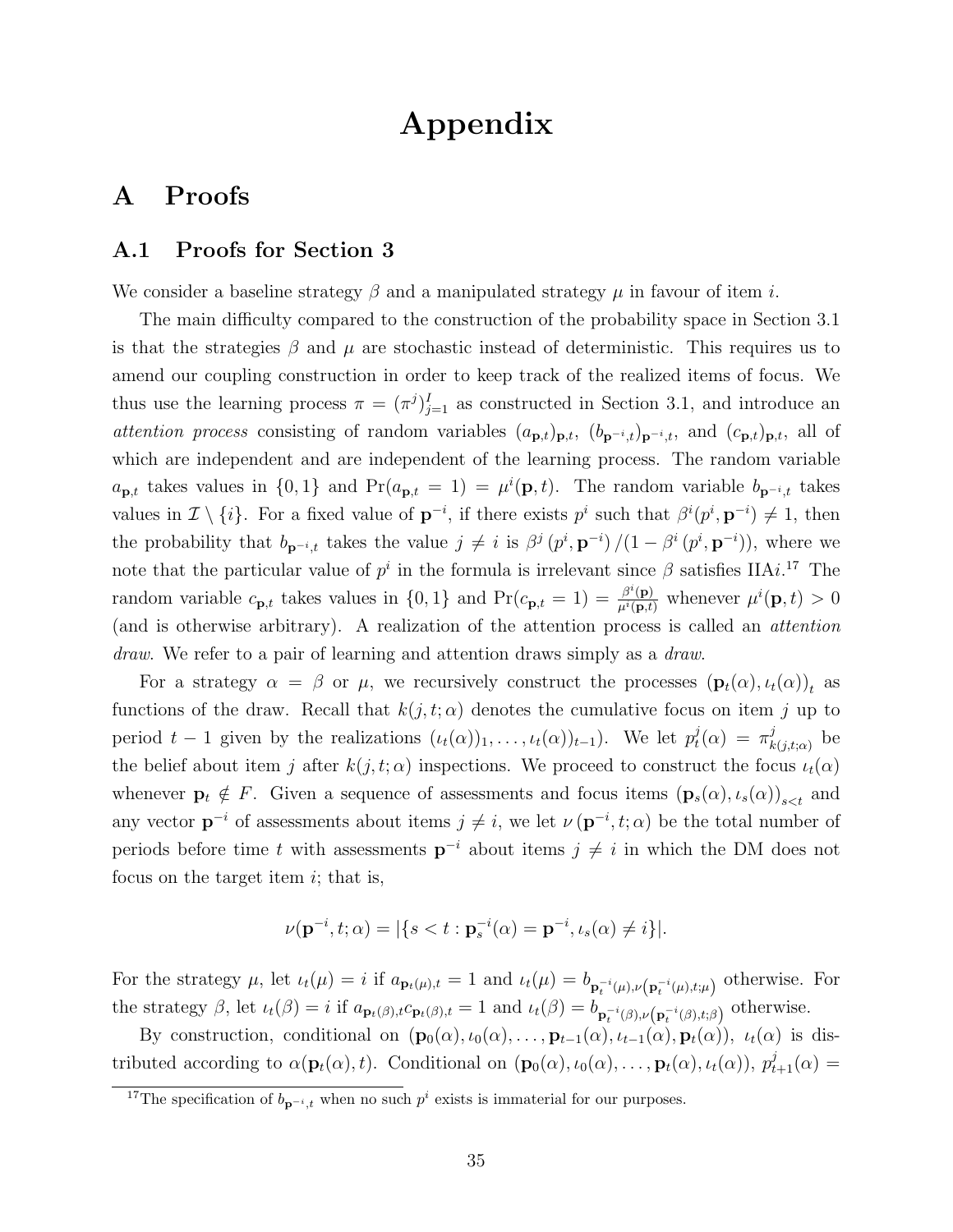$p_t^j$  $t_t^j(\alpha)$  for all  $j \neq \iota_t(\alpha)$ , and  $p_{t+1}^{\iota_t(\alpha)}(\alpha)$  is distributed according to  $\phi^{\iota_t(\alpha)}\left(p_t^{\iota_t(\alpha)}\right)$  $t_t^{(t)}(\alpha), v^{t}(t)}(a)$ . Therefore, the law of the process  $(\mathbf{p}_t(\alpha), \iota_t(\alpha))_t$  is  $P^{\mathbf{v}}_{\alpha}$  for both  $\alpha = \beta, \mu$ , and this is indeed a valid coupling.

Let  $k(-i, t; \alpha) = t - k(i, t; \alpha)$  denote the number of periods of focus on items other than the target i. To simplify notation, let  $k(j, t) = k(j, t; \beta)$  and  $\hat{k}(j, t) = k(j, t; \mu)$  for  $j \in \mathcal{I} \cup \{-i\}$ . For any  $n \geq 0$ , let  $\mathfrak{t}(n)$  be the n-th period such that  $\iota_t \neq i$  under the baseline strategy; that is,  $\mathfrak{t}(n) = \min\{t : k(-i, t) \geq n\}$  (where potentially  $\mathfrak{t}(n) = \infty$ ). Similarly, let  $\hat{\mathbf{t}}(n) = \min\{t : \hat{k}(-i, t) \geq n\}.$  Let  $(\mathbf{p}_t, \iota_t)_t = (\mathbf{p}_t(\beta), \iota_t(\beta))_t$  and  $(\hat{\mathbf{p}}_t, \hat{\iota}_t)_t = (\mathbf{p}_t(\mu), \iota_t(\mu))_t$ .

<span id="page-35-0"></span>Lemma 2 (Coupling Lemma). The baseline and manipulated processes coincide when restricted to periods of focus on items other than the target, i. That is, for every n such that  $\mathfrak{t}(n),\mathfrak{t}(n)<\infty,$ 

$$
\left(\mathbf{p}_{\mathfrak{t}(0)}^{-i},\iota_{\mathfrak{t}(0)},\ldots,\mathbf{p}_{\mathfrak{t}(n)}^{-i},\iota_{\mathfrak{t}(n)}\right)=\left(\hat{\mathbf{p}}_{\hat{\mathfrak{t}}(0)}^{-i},\hat{\iota}_{\hat{\mathfrak{t}}(0)},\ldots,\hat{\mathbf{p}}_{\hat{\mathfrak{t}}(n)}^{-i},\hat{\iota}_{\hat{\mathfrak{t}}(n)}\right).
$$

Proof of the [Coupling Lemma.](#page-35-0) We prove the result by induction. The property holds for  $n=0$  since  $\mathbf{p}_{\hat{\mathbf{t}}(0)}^{-i} = \hat{\mathbf{p}}_{\hat{\mathbf{t}}(0)}^{-i} = \mathbf{p}_0^{-i}$ . Assume it holds for n. For item  $j = \iota_{\mathbf{t}(n)} = \hat{\iota}_{\hat{\mathbf{t}}(n)}$ , we have  $p^{j}_{\mathfrak{t}(n+1)} = \pi^{j}_{k(j,\mathfrak{t}(n))+1} = \pi^{j}_{\hat{k}}$  $\hat{p}_{\hat{k}(j,\hat{i}(n))+1}^j = \hat{p}_{\hat{i}(n+1)}^j$ . For items  $j \neq i$ ,  $\iota_{t(n)}$  that do not receive attention in periods  $\mathfrak{t}(n)$  and  $\hat{\mathfrak{t}}(n)$ , respectively, we have  $p_{\mathfrak{t}(n+1)}^j = p_{\mathfrak{t}(n)}^j = \hat{p}_{\mathfrak{t}(n)}^j = \hat{p}_{\mathfrak{t}(n+1)}^j$ . Thus we have  $\mathbf{p}_{\mathfrak{t}(n+1)}^{-i} = \mathbf{\hat{p}}_{\mathfrak{\hat{t}}(n+1)}^{-i}.$ 

It remains to show that the items of attention in period  $t(n + 1)$  of the baseline process and in period  $\hat{t}(n+1)$  of the manipulated process coincide. By the definitions of the attention processes, we have

$$
\iota_{\mathfrak{t}(n+1)} = b_{\mathbf{p}_{\mathfrak{t}(n+1)}^{-i},\nu\left(\mathbf{p}_{\mathfrak{t}(n+1)}^{-i},\mathfrak{t}(n+1)\right)} = b_{\hat{\mathbf{p}}_{\hat{\mathfrak{t}}(n+1)}^{-i},\nu\left(\hat{\mathbf{p}}_{\hat{\mathfrak{t}}(n+1)}^{-i},\mathfrak{t}(n+1)\right)} = b_{\hat{\mathbf{p}}_{\hat{\mathfrak{t}}(n+1)}^{-i},\hat{\nu}\left(\hat{\mathbf{p}}_{\hat{\mathfrak{t}}(n+1)}^{-i},\hat{\mathfrak{t}}(n+1)\right)} = \hat{\iota}_{\hat{\mathfrak{t}}(n+1)}
$$

 $\Box$ 

since, by the induction hypothesis,  $\nu(\hat{\mathbf{p}}_{\mathfrak{t}(n+1)}^{-i}, \mathfrak{t}(n+1)) = \hat{\nu}(\hat{\mathbf{p}}_{\mathfrak{t}(n+1)}^{-i}, \hat{\mathfrak{t}}(n+1)).$ 

*Proof of the [Attention Theorem.](#page-14-1)* We prove by induction that  $\hat{k}(i,t) \geq k(i,t)$  and  $\hat{k}(-i,t) \leq$  $k(-i, t)$  for all periods t. This statement obviously holds for period  $t + 1$  if  $\hat{k}(i, t) > k(i, t)$ . Suppose that  $k(i, t) = \hat{k}(i, t)$  in period t. By the [Coupling Lemma,](#page-35-0)

$$
\left(\mathbf{p}_{\mathfrak{t}(0)}^{-i},\iota_{\mathfrak{t}(0)}\ldots,\mathbf{p}_{\mathfrak{t}(k(-i,t))}^{-i},\iota_{\mathfrak{t}(k(-i,t))}\right)=\left(\hat{\mathbf{p}}_{\mathfrak{t}(0)}^{-i},\hat{\iota}_{\mathfrak{t}(0)},\ldots,\hat{\mathbf{p}}_{\mathfrak{t}(\hat{k}(-i,t))}^{-i},\hat{\iota}_{\mathfrak{t}(\hat{k}(-i,t))}\right).
$$

Therefore, for every  $j \in \mathcal{I}$ ,  $k(j,t) = \hat{k}(j,t)$ , so that the cumulative focus on each item before time t is the same in the two processes, which implies that  $\mathbf{p}_t = \hat{\mathbf{p}}_t$ . By the coupling construction, for each  $p$  and t, the baseline process focuses on the target item i at time t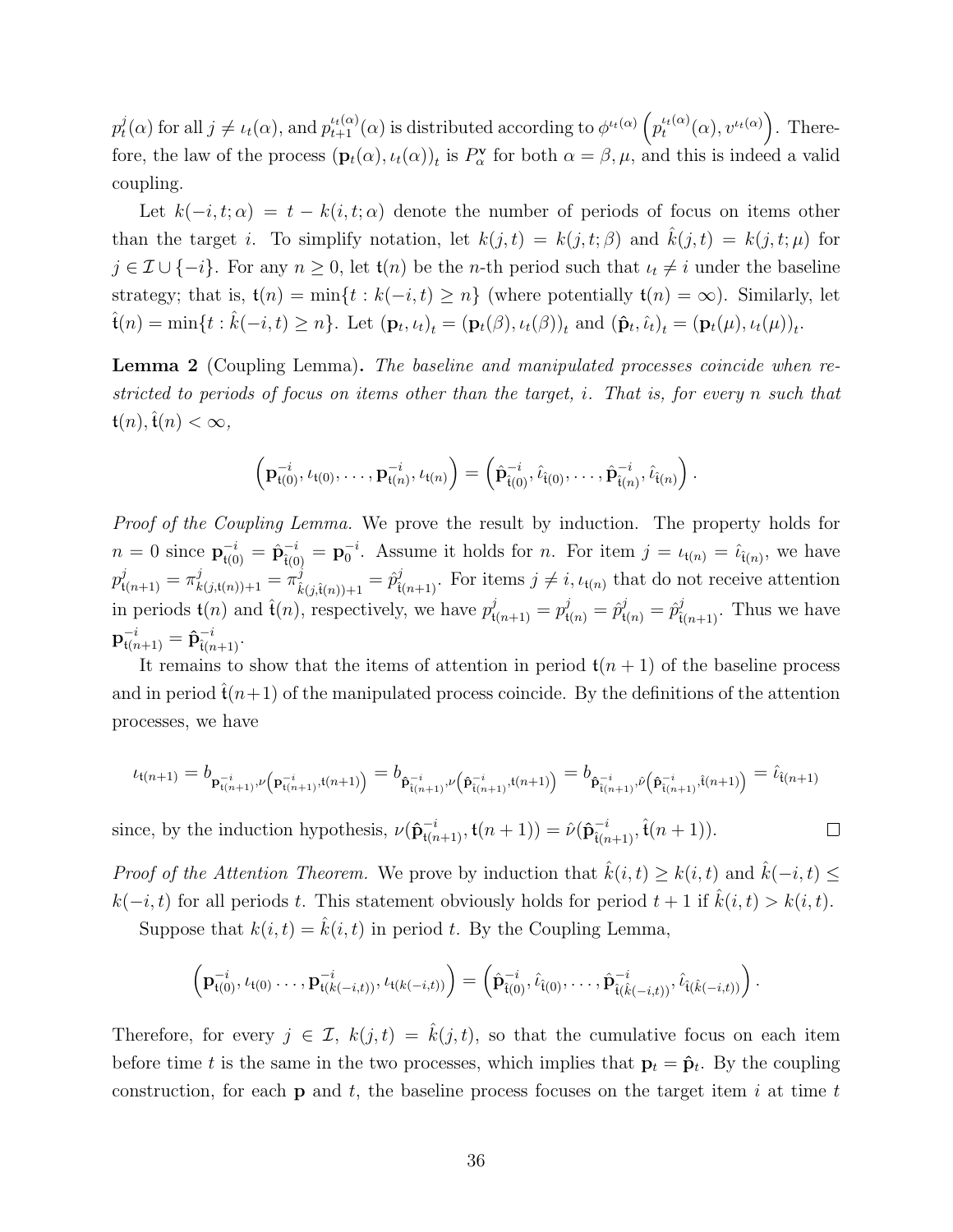only if the manipulated process focuses on  $i$  at  $t$ . Thus, again, the statement holds in period  $t+1$ .

Additionally, the [Coupling Lemma](#page-35-0) implies that items  $j \neq i$  are explored in the same order under both processes, which in turn implies that, for every t and every  $j \neq i$ ,  $\hat{k}(j,t) \leq k(j,t)$ , as needed.  $\Box$ 

#### A.2 Proofs for Section [4](#page-15-1)

The next two proofs use the probability space arising from the coupling construction in [Section A.1.](#page-34-0)

Proof of the [Outside Option Lemma.](#page-16-4) Fix a learning draw such that  $\tau^{oo}(\alpha)$  is finite; that is, strategy  $\alpha$  leads to the outside option being chosen. For each item j, let  $\kappa^j = \min\{\kappa : \pi^j_\kappa \leq$  $p^j$  be the number of steps needed for the learning process  $\pi^j$  to reach the threshold  $p^j$ . Since  $\alpha$  stops with the choice of the outside option once all beliefs reach their respective lower thresholds,  $\tau^{\circ\circ}(\alpha) = \sum_j \kappa^j$ , which is independent of  $\alpha$ . In particular, the distribution of  $\tau^{oo}(\alpha)$ , as well as whether the outside option is chosen (i.e.,  $\tau^{oo}(\alpha) < \infty$ ), are independent of  $\alpha$ , and so is the probability of this event.  $\Box$ 

Proof of [Proposition 4,](#page-16-0) inequality [\(5\)](#page-16-2). Consider any draw such that, under the manipulated process, an item  $j \neq i$  is chosen in period  $\hat{\tau}$ . Then, by the [Outside Option Lemma,](#page-16-4) the baseline process does not choose the outside option. Suppose for contradiction that, under the baseline process, the target item i is chosen in some period  $\tau \leq \hat{\tau}$ . Then  $p_{\tau}^{i} \geq \bar{p}^{i}$ . By the [Attention Theorem,](#page-14-1) there exists a period  $t \leq \tau$  such  $\hat{p}_t^i = p_\tau^i \geq \overline{p}^i$  and hence under the manipulated process, i is chosen in period  $t \leq \hat{\tau}$ , which establishes the contradiction. Therefore, it cannot be that, under the baseline process,  $i$  or the outside option is chosen at a time  $\tau \leq \hat{\tau}$ . By the [Attention Theorem,](#page-14-1)  $k(-i, t) \geq \hat{k}(-i, t)$  for all t. By the [Coupling](#page-35-0) [Lemma,](#page-35-0) the beliefs  $p^{-i}$  and  $\hat{p}^{-i}$  coincide when restricted to the periods of focus on items −*i*. Hence, there exists  $\tau \leq \hat{\tau}$  such that  $\mathbf{p}_{\tau}^{-i} = \hat{\mathbf{p}}_{\hat{\tau}}^{-i}$  $\frac{-i}{\hat{\tau}},$  and the baseline process stops in period  $\tau$  with the choice of item j, as needed.  $\Box$ 

Proof of [Proposition 5.](#page-19-2) We construct a bandit problem and apply a result from [Tsitsiklis](#page-33-7) [\(1994\)](#page-33-7) showing the existence of an optimal (stationary) Gittins index strategy; with an appropriate choice of tie-breaking rule, such strategies satisfy IIA. In the model of [Tsitsiklis](#page-33-7) [\(1994\)](#page-33-7) (described in the language of our model), when the DM selects an item  $j = \iota_t$  with belief  $p_t^j$  $t_t$  in period t, she receives a stochastic flow reward  $R(p_t^j)$  $(t, j)$  and the selected item remains active for  $T^{j}(p_t^j)$  $(t_t^j)$  periods. In period  $t + T^j(p_t^j)$  $(t<sub>t</sub>)$ , the belief about item j transitions to a new belief  $p_i^j$  $_{t+T^{j}(p_{t}^{j})}^{j}=\psi^{j}(p_{t}^{j}% ,p_{t}^{j})\psi^{j}(p_{t}^{j})$  $(t)$  according to some stochastic function  $\psi^j$ , while the beliefs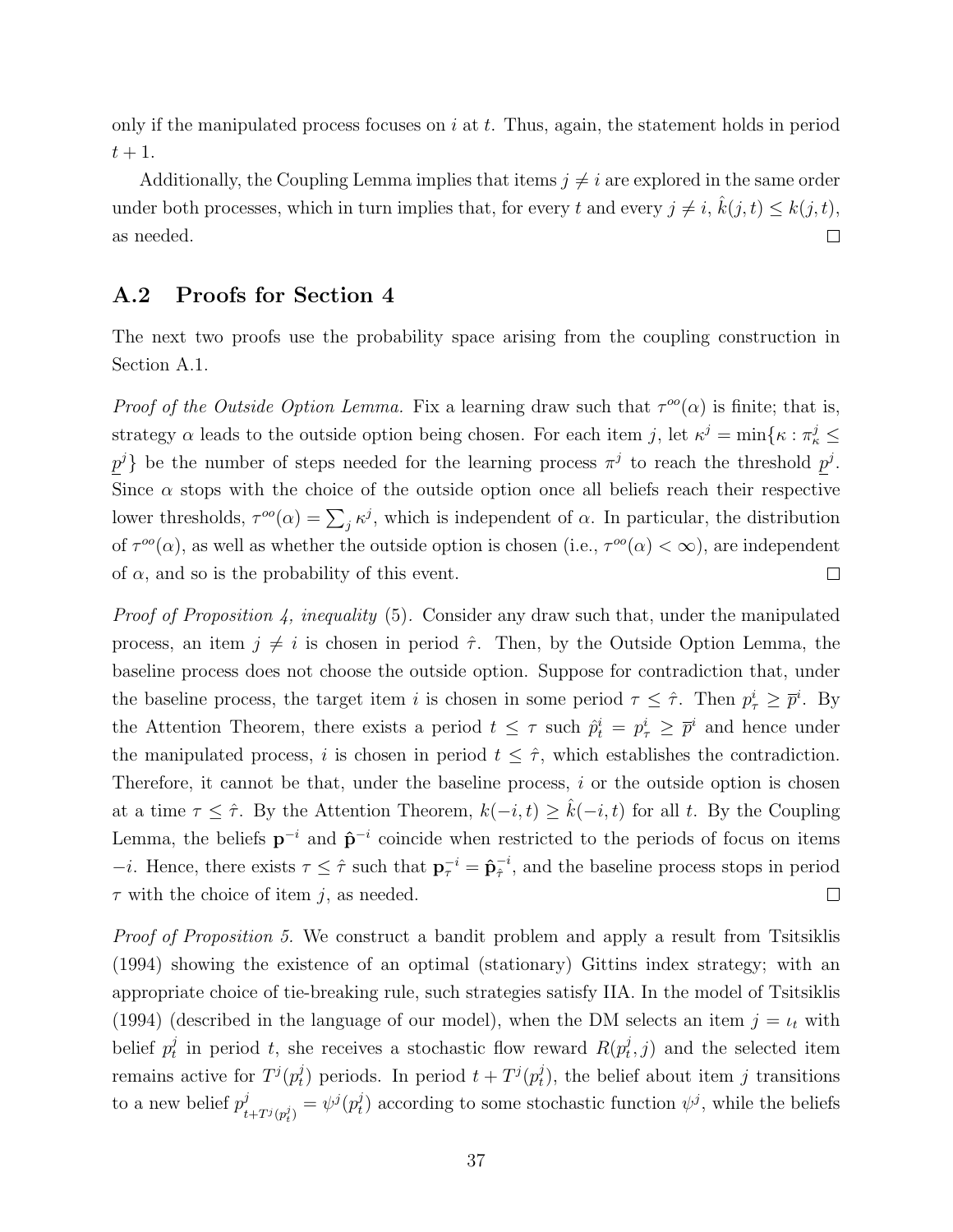about all other items remain unchanged (that is,  $p_i^{j'}$  $\frac{j'}{t+T^j(p_t^j)}=p_t^{j'}$  $j'$  for all  $j' \neq j$ ). Then, the DM selects a new item  $\iota_{t+T^j(p_t^j)}$  in period  $t+T^j(p_t^j)$  $(t<sub>t</sub>)$ , and so on... Let  $t<sub>k</sub>$  denote the random sequence of periods in which the DM selects items:  $t_0 = 0$  and  $t_{k+1} = t_k + T(p_{t_k}^{t_{t_k}})$  $t_k^{(t_k)}$  for each  $k \geq 0$ . The DM's problem is to maximize the expected discounted total reward:

<span id="page-37-1"></span>
$$
\Gamma(\alpha) = \mathcal{E} \sum_{k=0}^{\infty} \delta^{t_k} R\left(p_{t_k}^{t_{t_k}}, t_{t_k}\right).
$$
\n(14)

Let  $\tilde{\phi}^j(p_{t+1}^j | p_t^j)$  $\eta_t^j$  denote the ex ante Markov transition probabilities of the DM's belief about item j when she focuses on j in period t, and define the stochastic transition function  $\psi^j$  by Pr  $(\psi(p_t^j)$  $\tilde{\phi}^j(p \mid p_t^j) = \tilde{\phi}^j(p \mid p_t^j)$  $(t)$  for each p. Fix the reward function to be

$$
R(p, j) = \begin{cases} -c(p, j) & \text{if } \underline{v}^j < E[v^j \mid p^j = \psi^j(p)] < \overline{v}^j, \\ -c(p, j) + E[v^j \mid p^j = \psi^j(p)] & \text{if } E[v^j \mid p^j = \psi^j(p)] \ge \overline{v}^j, \\ -\overline{c} & \text{otherwise,} \end{cases}
$$

where  $\bar{c}$  is a uniform upper bound on  $c$   $(p_t^{\mu}, \iota_t)$ . If item j is selected in period  $t_k$ , we set the activity length  $T^{j}(p_t^j)$  $(t_k^j)$  to be 1 if E  $\left[v^j \mid p_{t_{k+1}}^j\right] < \overline{v}^j$  and  $\infty$  otherwise.<sup>[18](#page-37-0)</sup>

This problem differs from the original problem [\(8\)](#page-19-1) in that the flow payoff from focusing on item j in period t depends only on  $p_t^j$  and is independent of  $p_t^{j'}$  $j'$  for  $j' \neq j$ . The flow payoffs in the original problem are interdependent because whether the DM stops upon her expectation of  $v^j$  reaching  $v^j$  depends on whether expectations for other items have reached their respective thresholds. This difference allows us to apply Theorem 2.2 from [Tsitsiklis](#page-33-7) [\(1994\)](#page-33-7) (see also [Weber,](#page-33-8) [1992\)](#page-33-8): an optimal solution to the bandit problem [\(14\)](#page-37-1) is a Gittins index strategy where the index for an item depends only on the current belief about the item. In particular, when ties for the highest Gittins index are broken by uniform randomization, this describes an optimal strategy that satisfies IIA and stationarity.

It remains to connect the bandit problem [\(14\)](#page-37-1) to the original problem [\(8\)](#page-19-1). Note that any optimal strategy in the bandit problem (i) chooses an item j forever once  $E[v^j | p_t^j]$  $\begin{aligned} \begin{bmatrix} j \ t \end{bmatrix} \geq \overline{v}^j, \end{aligned}$ and (ii) always chooses an item j such that  $E[v^j | p_t^j]$  $\left[ \begin{array}{c} j \\ t \end{array} \right] > \underline{v}^j$  provided such an item exists.

Note that  $\Gamma(\alpha) = U(\alpha) - \overline{c} \mathbb{E} \sum_{t=1}^{\infty} 1_{t \geq \tau^{\text{oo}}(\alpha)},$  where the expectation is with respect to  $\tau^{oo}(\alpha)$ . By the [Outside Option Lemma,](#page-16-4)  $\tau^{oo}(\alpha)$  is identical for all  $\alpha$  satisfying (i) and (ii). Therefore, there exists a constant  $K_{\delta}$  such that

$$
\Gamma(\alpha) = U(\alpha) + K_{\delta}.\tag{15}
$$

<span id="page-37-0"></span><sup>&</sup>lt;sup>18</sup>This correlation among the active-period length, reward, and assessment transition complies with Tsitsiklis's setting, as he allows for arbitrary correlations among these random variables.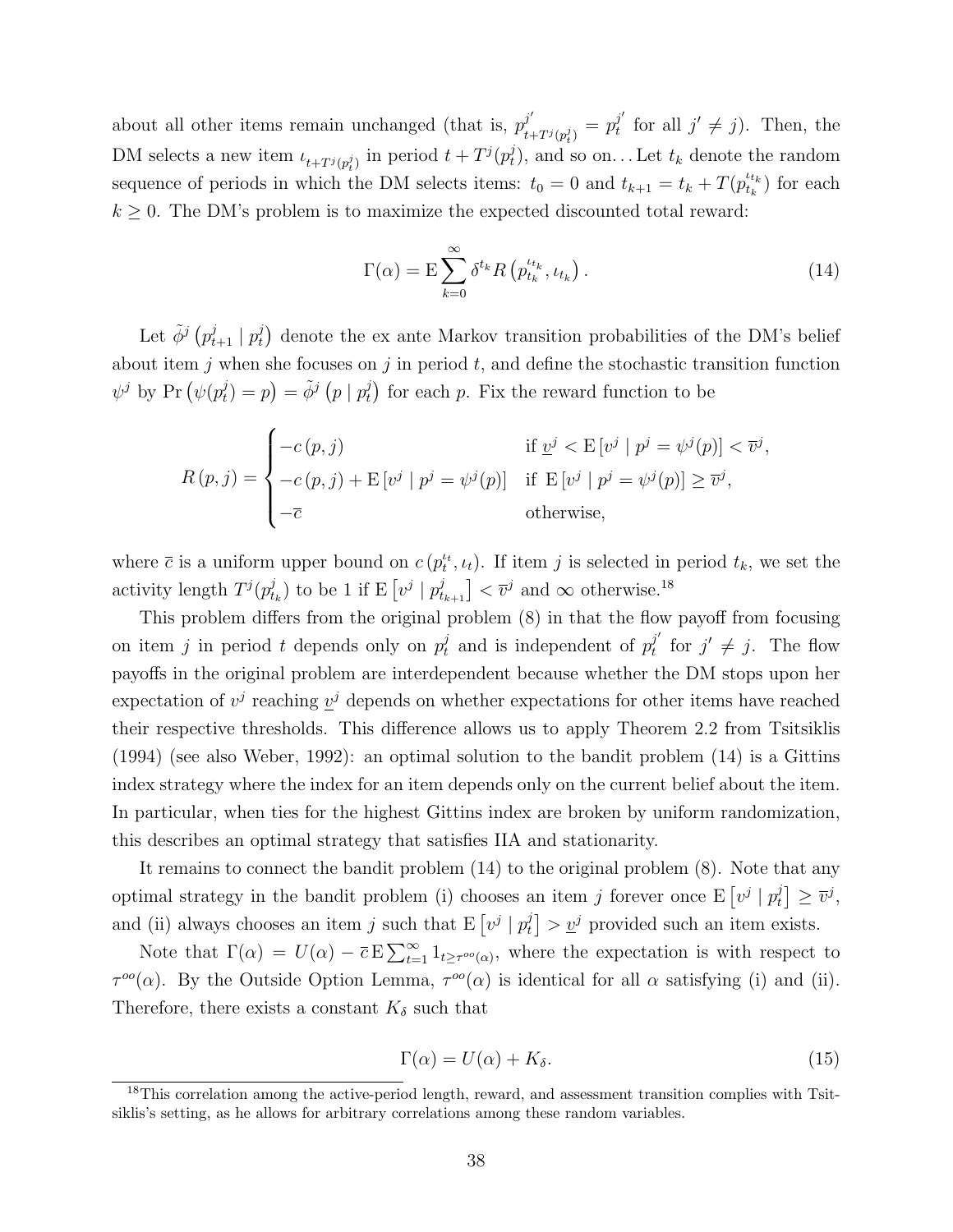Thus, a non-wasteful strategy  $\alpha$  solves the auxiliary bandit problem [\(14\)](#page-37-1) if and only if it solves the original problem [\(8\)](#page-19-1), as needed.  $\Box$ 

*Proof of [Proposition 6.](#page-21-2)* This proof makes use of coupling: we construct a common probability space on which we can compare the processes of beliefs  $\mathbf{p}_t(\alpha)$  across attention strategies  $\alpha$ . However, the idea of the proof and the construction of the probability space significantly differ from that in the proof of [Proposition 4.](#page-16-0)

In this construction, an outcome in the probability space specifies, for every possible belief, the sequence of belief transitions on any of the items starting at this belief. Let  $\Pi = \{p[+] , p[+][+] , \ldots , \overline{p}[-] [-], \overline{p}[-] \}$  denote the set of beliefs that the DM may attain for either item. For each  $\pi \in \Pi$  and  $\kappa = 0, 1, \ldots$ , let  $(\ell(\pi, \kappa))_{\pi,\kappa}$  be an i.i.d. family of random variables with values in  $\{\pi[\text{+}], \pi[\text{--}]\}$  such that the respective probabilities that  $\ell(\pi, \kappa)$  takes each value are  $\frac{\pi-\pi[-]}{\pi[+]-\pi[-]}$  and  $\frac{\pi[+]-\pi}{\pi[+]-\pi[-]}$ . An element of the probability space, which we refer to as an *updating draw*, is a realization of the family of random variables  $(\ell(\pi, \kappa))_{\pi,\kappa}$ . We interpret  $\ell(\pi, \kappa)$  as the updated belief of a DM who learns for one period about an item  $j = 1, 2$  starting at the belief  $p^j = \pi$ , where  $\kappa$  indicates the total number of times the DM has focused on an item with associated belief  $\pi$  earlier on.

We now construct, for each fixed updating draw and any attention strategy  $\alpha$ , the process of beliefs  $\mathbf{p}_t(\alpha)$  and verify that they follow the law  $P^{\text{ea}}_{\alpha}$ . Let  $\mathbf{k}_t(\alpha) = (k_t^{\pi}(\alpha))_{\pi \in \Pi}$  be an auxiliary counter that takes values in  $\mathbb{N}^{|\Pi|}$ . We interpret  $k_t^{\pi}(\alpha)$  as the number of times the belief  $\pi$  has been updated up to period t under strategy  $\alpha$ . Define the joint process of the beliefs  $\mathbf{p}_t(\alpha)$  and the counter  $\mathbf{k}_t(\alpha)$  as follows. Let  $k_0(\alpha) = 0$  for all  $\pi$  and  $\mathbf{p}_0(\alpha) = \mathbf{p}_0$ . In each period t, the focus of attention  $\iota_t$  is chosen according to the attention strategy  $\alpha(\mathbf{p}_t, t)$ . Recursively define

$$
k_{t+1}^{\pi}(\alpha) = \begin{cases} k_t^{\pi}(\alpha) + 1 & \text{if } \pi = p_t^{t_t}, \\ k_t^{\pi}(\alpha) & \text{otherwise} \end{cases}
$$

and

$$
p_{t+1}^j(\alpha) = \begin{cases} \ell\left(\pi, k_t^{p_t^j(\alpha)}(\alpha)\right) & \text{if } j = \iota_t, \\ p_t^j(\alpha) & \text{otherwise.} \end{cases}
$$

By construction, for each strategy  $\alpha$ , the beliefs  $\mathbf{p}_t(\alpha)$  follow the law  $P_\alpha^{\text{ea}}$ .

We make use of an auxiliary process of the beliefs that would result from learning about a single item in all periods starting from a prior belief  $\pi$ . This process consists of beliefs  $a_t(\pi)$ and a counter  $h_t^{\tilde{\pi}}$  for each  $\pi, \tilde{\pi} \in \Pi$ . Formally, let  $a_0(\pi) = \pi$  and  $h_0^{\tilde{\pi}} = 0$  for all  $\pi, \tilde{\pi} \in \Pi$ , and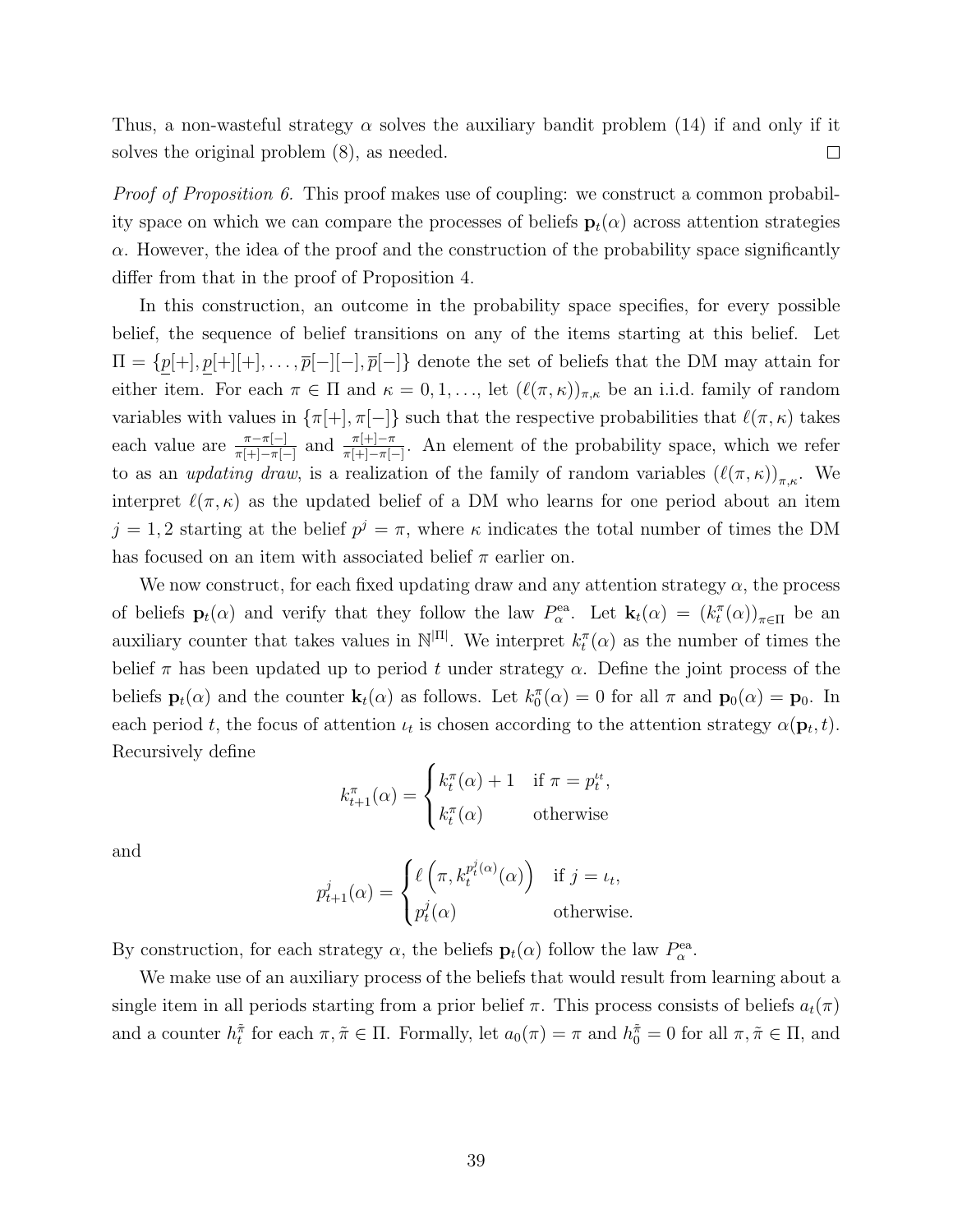recursively define  $a_{t+1}(\pi) = \ell\left(a_t(\pi), h_t^{a_t(\pi)}\right)$ , and, for each  $\tilde{\pi} \in \Pi$ ,

$$
h_{t+1}^{\tilde{\pi}} = \begin{cases} h_t^{\tilde{\pi}} + 1 & \text{if } \tilde{\pi} = a_t(\pi), \\ h_t^{\tilde{\pi}} & \text{otherwise.} \end{cases}
$$

That is,  $a_t(\pi)$  is the belief in period t and  $h_t^{\pi}$  counts how many times belief  $\tilde{\pi}$  has been updated up to period  $t$  in this auxiliary process.

It is convenient to reformulate the stopping rule as follows. For each strategy  $\alpha$ , let  $M_t(\alpha) = \max_{j=1,2} p_t^j$  $t^j(t)$ ,  $\overline{M}_t(\alpha) = \max_{s=0,\dots,t} M_s(\alpha)$ , and  $\underline{M}_t(\alpha) = \min_{s=0,\dots,t} M_s(\alpha)$ . The strategy  $\alpha$  stops by period t, i.e.,  $\tau^{\text{ea}}(\alpha) \leq t$ , if

$$
\underline{p} = \underline{M}_t(\alpha) \quad \text{or} \quad \overline{M}_t(\alpha) = \overline{p}.
$$

We now prove that, for every prior, in each updating draw, if a strategy  $\alpha$  stops by t, then the strategy  $\alpha^*$  also stops by t. We proceed by induction on t. First, consider  $t = 1$ . The statement is trivial if  $p_0^1 = p_0^2$ ; accordingly, assume  $p_0^1 \neq p_0^2$ . Again, the statement is trivial if  $\alpha$  focuses on the item with the higher belief in period 0; accordingly, assume that  $\alpha$ focuses on the item with the lower belief in period 0. Then  $M_0(\alpha) = M_0(\alpha^*) = \max\{p_0^1, p_0^2\}$ and  $M_1(\alpha^*) = a_1 \left( \max\{p_0^1, p_0^2\} \right)$  while  $M_1(\alpha) = \max\{p_0^1, p_0^2\}$ . Thus

$$
\underline{M}_1(\alpha^*) \le \underline{M}_1(\alpha) \le \overline{M}_1(\alpha) \le \overline{M}_1(\alpha^*),
$$

as needed.

Suppose the statement holds for  $t-1$ . If  $\alpha$  stops by period t then, since the induction hypothesis applies regardless of the prior, the strategy  $\tilde{\alpha}$  stops by t, where  $\tilde{\alpha}(\mathbf{p},0) = \alpha(\mathbf{p},0)$ and  $\tilde{\alpha}(\mathbf{p},t) = \alpha^*(\mathbf{p})$  for  $t > 0$ . Therefore, to close the induction step, it suffices to prove that if  $\tilde{\alpha}$  stops by t then  $\alpha^*$  stops by t. This is immediate if  $p_0^1 = p_0^2$ . Accordingly, suppose that  $p_0^1 \neq p_0^2$  and, without loss of generality, take  $p_0^1 < p_0^2$ . If  $\tilde{\alpha}$  focuses on item 2 in period 0, then the belief processes are the same under  $\tilde{\alpha}$  and  $\alpha^*$ . Therefore, let  $\tilde{\alpha}$  focus on item 1 in the first period and follow  $\alpha^*$  thereafter.

To compare  $\tilde{\alpha}$  and  $\alpha^*$ , we distinguish two sets of updating draws. The first set consists of those for which  $a_s(p_0^2) > p_0^1$  in every period  $s = 0, 1, \ldots, t-1$ . For any (ordered) belief pair  $\mathbf{p}=(p^1,p^2)$ , write  $\langle \mathbf{p} \rangle$  for the unordered pair  $\{p^1,p^2\}$ . (By considering the unordered pairs of beliefs we eliminate the need to keep track of which item has the higher belief and which is randomly chosen at a tie.) For each updating draw in this first set, for each  $s = 1, 2, \ldots, t$ ,

$$
\langle \mathbf{p}_s(\alpha^*) \rangle = \left\{ p_0^1, a_s \left( p_0^2 \right) \right\}
$$
 and  $M_s(\alpha^*) = a_s \left( p_0^2 \right)$ ,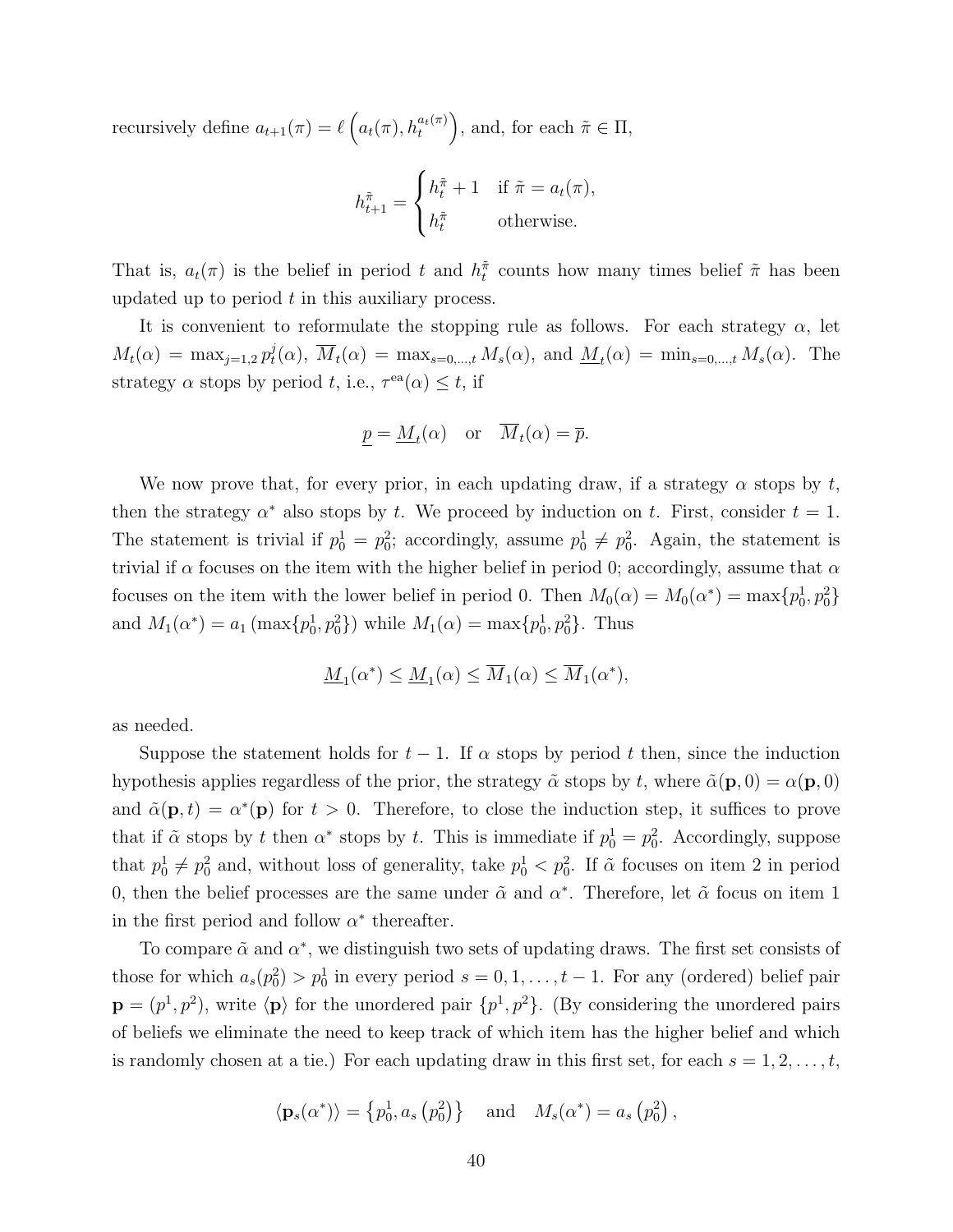and

$$
\langle \mathbf{p}_s(\tilde{\alpha}) \rangle = \left\{ a_1 \left( p_0^1 \right), a_{s-1} \left( p_0^2 \right) \right\}
$$
 and  $M_s(\tilde{\alpha}) = a_{s-1} \left( p_0^2 \right)$ 

since  $a_s(p_0^2) > p_0^1$  and  $a_s(p_0^2) \ge a_1(p_0^1)$  for all  $s = 1, 2, \ldots, t-1$ . Therefore,  $\alpha^*$  updates the belief  $a_s(p_0^2)$  in all periods  $s = 0, \ldots, t$ , and  $\tilde{\alpha}$  updates the belief  $a_{s-1}(p_0^2)$  in all periods  $s = 1, \ldots, t$ . Thus, for each updating draw in this first set,

$$
\underline{M}_t(\alpha^*) \le \underline{M}_t(\tilde{\alpha}) \le \overline{M}_t(\tilde{\alpha}) \le \overline{M}_t(\alpha^*),
$$

and the induction step holds.

The second set is the complementary set to the first; that is, it is the set of updating draws for which there exists a period  $s \in \{1, 2, ..., t-1\}$  in which  $a_s(p_0^2) = p_0^1$ . Let  $s^*$  be the minimal such period. For each draw in this second set, we have

$$
\langle \mathbf{p}_{s^*+1}(\alpha^*) \rangle = \{ p_0^1, a_1(p_0^1) \}
$$

since  $\langle \mathbf{p}_{s^*}(\alpha^*)\rangle = \{p_0^1, p_0^1\}$  and the belief  $p_0^1$  is updated once by  $s^*$  under the strategy  $\alpha^*$ . We also have

$$
\langle \mathbf{p}_{s^*+1}(\tilde{\alpha}) \rangle = \left\{ a_1(p_0^1), a_{s^*}(p_0^2) \right\}
$$

since the belief  $p_0^1$  is updated once in period 0 and in each period  $s = 1, \ldots, s^*$ ,  $\langle \mathbf{p}_s(\tilde{\alpha}) \rangle =$  $\{a_1(p_0), a_{s-1}(p_0^2)\}\$ and  $a_{s-1}(p_0^2) \ge a_1(p_0^1)$ . Thus, the strategy  $\tilde{\alpha}$  updates the belief  $a_{s-1}(p_0^2)$  in all periods  $s = 1, ..., s^*$ . Since  $a_{s^*}(p_0^2) = p_0^1$ , we have

$$
\langle \mathbf{p}_{s^*+1}(\tilde{\alpha})\rangle = \left\{a_1(p_0^1), p_0^1\right\} = \langle \mathbf{p}_{s^*+1}(\alpha^*)\rangle.
$$

Therefore, in each updating draw from the second set,  $\langle \mathbf{p}_s(\alpha^*) \rangle = \langle \mathbf{p}_s(\tilde{\alpha}) \rangle$  for all  $s \geq s^* + 1$ . In particular,  $\alpha^*$  and  $\tilde{\alpha}$  stop in the same period, concluding the proof of the induction step.  $\Box$ 

*Proof of [Proposition 7.](#page-22-0)* Without loss of generality, we prove the statements for  $i = 1$ . We claim that

<span id="page-40-0"></span>
$$
D_{\text{ea}}^1(\mathbf{p}) = \begin{cases} \frac{\bar{p} - p^1}{2(\bar{p} - p^2)} \left( 1 - \frac{(\bar{p} - p^2)^2}{(\bar{p} - p)^2} \right) + \frac{p^1 - p^2}{\bar{p} - p^2} & \text{if } p^1 \ge p^2, \\ \frac{\bar{p} - p^2}{2(\bar{p} - p^1)} \left( 1 - \frac{(\bar{p} - p^1)^2}{(\bar{p} - p)^2} \right) & \text{if } p^1 \le p^2. \end{cases}
$$
(16)

If  $p_0^1 = p_0^2 = p$ , then  $\alpha^*$  stops with beliefs  $(p_\tau^1, p_\tau^2) = (p, p)$  (in which case the outside option is chosen) with probability  $\left(\frac{\bar{p}-p}{\bar{p}-p}\right)$  $(\frac{\overline{p}-p}{\overline{p}-p})^2$ . By symmetry, for  $p_0^1 = p_0^2$ , conditional on not choosing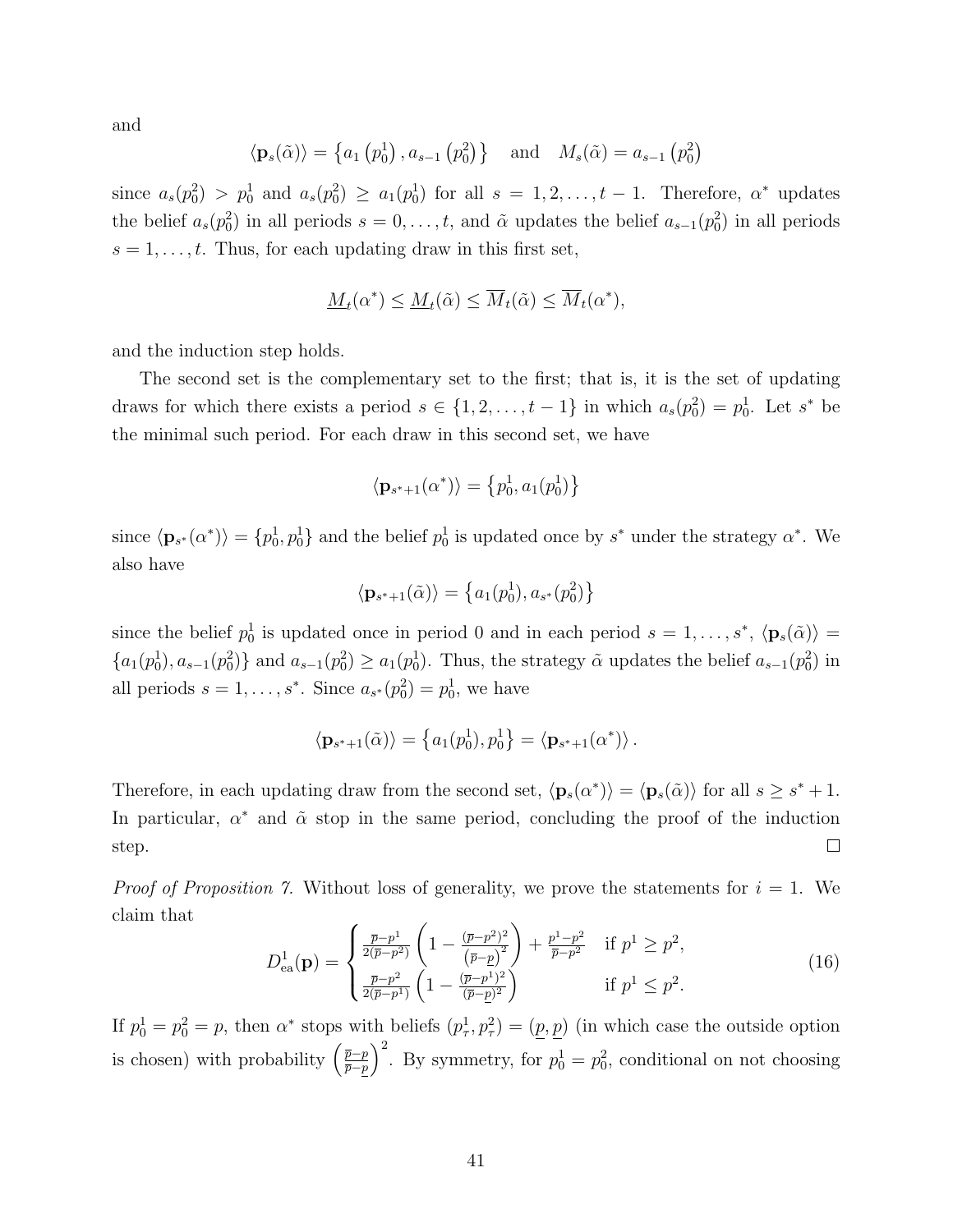the outside option, the DM chooses item 1 with probability 1/2. Thus

<span id="page-41-1"></span>
$$
D_{\text{ea}}^1(p,p) = \frac{1}{2} \left( 1 - \left( \frac{\overline{p} - p}{\overline{p} - \underline{p}} \right)^2 \right). \tag{17}
$$

Now consider prior beliefs such that  $p_0^1 > p_0^2$ . The strategy  $\alpha^*$  initially focuses on item 1 until  $p_t^1 = \bar{p}$  or  $p_t^1 = p_0^2$ . In the former case, which occurs with probability  $\frac{p_0^1 - p_0^2}{\bar{p} - p_0^2}$ , the DM chooses item 1. In the latter case, which occurs with probability  $\frac{\bar{p}-p_0^1}{\bar{p}-p_0^2}$ , the DM chooses item 1 with probability  $D_{ea}^1(p_0^2, p_0^2)$ . Therefore, for  $p^1 > p^2$ ,

$$
D_{ea}^{1}(p^{1}, p^{2}) = \frac{p^{1} - p^{2}}{\overline{p} - p^{2}} + \frac{\overline{p} - p^{1}}{\overline{p} - p^{2}} D_{ea}^{1}(p^{2}, p^{2}),
$$

which, together with  $(17)$ , yields the expression in  $(16)$  for this case.

Finally, consider prior beliefs such that  $p_0^1 < p_0^2$ . The strategy  $\alpha^*$  initially focuses on item 2 until  $p_t^2 = \bar{p}$  or  $p_t^2 = p_0^1$ . In the former case, the DM chooses item 2. In the latter case, which occurs with probability  $\frac{\bar{p}-p_0^2}{\bar{p}-p_0^1}$ , the DM chooses item 1 with probability  $D_{ea}^1(p_0^1, p_0^1)$ . Thus, for  $p^1 < p^2$  we have

$$
D_{\text{ea}}^1(p^1, p^2) = \frac{\overline{p} - p^2}{\overline{p} - p^1} D_{\text{ea}}^1(p^1, p^1),
$$

which, together with  $(17)$ , yields the expression in  $(16)$  for this case.

Statement 1 of the proposition follows from the fact that  $D_{ea}^1(p^1, p^2)$  is convex in  $p^1$  and strictly convex in  $p^1$  for  $[p, p^2]$ .

Substituting [\(16\)](#page-40-0) into the definition of  $e^{i}(\mathbf{p})$  gives, for  $p^{1} < p^{2}$ ,

<span id="page-41-0"></span>
$$
e^{1}(\mathbf{p};\overline{p}) = \frac{(1-2\lambda)^{2}(1-p^{1})^{2}(p^{1})^{2}(\overline{p}-p^{2})}{(\overline{p}-p^{1})(\overline{p}p^{1}-\overline{p}+\lambda p^{1}-\overline{p}\lambda(2p^{1}-1))(p^{1}-\overline{p}p^{1}-\lambda p^{1}+\overline{p}\lambda(2p^{1}-1))}.
$$
 (18)

Statement 4 of the proposition follows immediately from this expression. Statements 2 and 3 follow from the monotonicity of the right-hand side of [\(18\)](#page-41-0) with respect to  $p^2$  and  $p^1$ , respectively. Monotonicity with respect to  $p^2$  is straightforward. For  $p^1$ , one may verify that  $\partial^2$  $\frac{\partial^2}{\partial p^1 \partial \bar{p}} \log e^1(\mathbf{p}; \bar{p}) < 0$  for  $0 < p^1 < \bar{p} < 1$ . Thus, it suffices to show that  $\log e^1(\mathbf{p}; \bar{p})$  for  $\bar{p} = 1$ increases in  $p^1$ . At  $\bar{p} = 1$ , [\(18\)](#page-41-0) simplifies to

$$
e^{1}(\mathbf{p}; 1) = \frac{(2\lambda - 1)^{2}(p^{1})^{2}(1 - p^{2})}{(1 - \lambda)\lambda(1 - p^{1})},
$$

which is indeed increasing in  $p<sup>1</sup>$ .

 $\Box$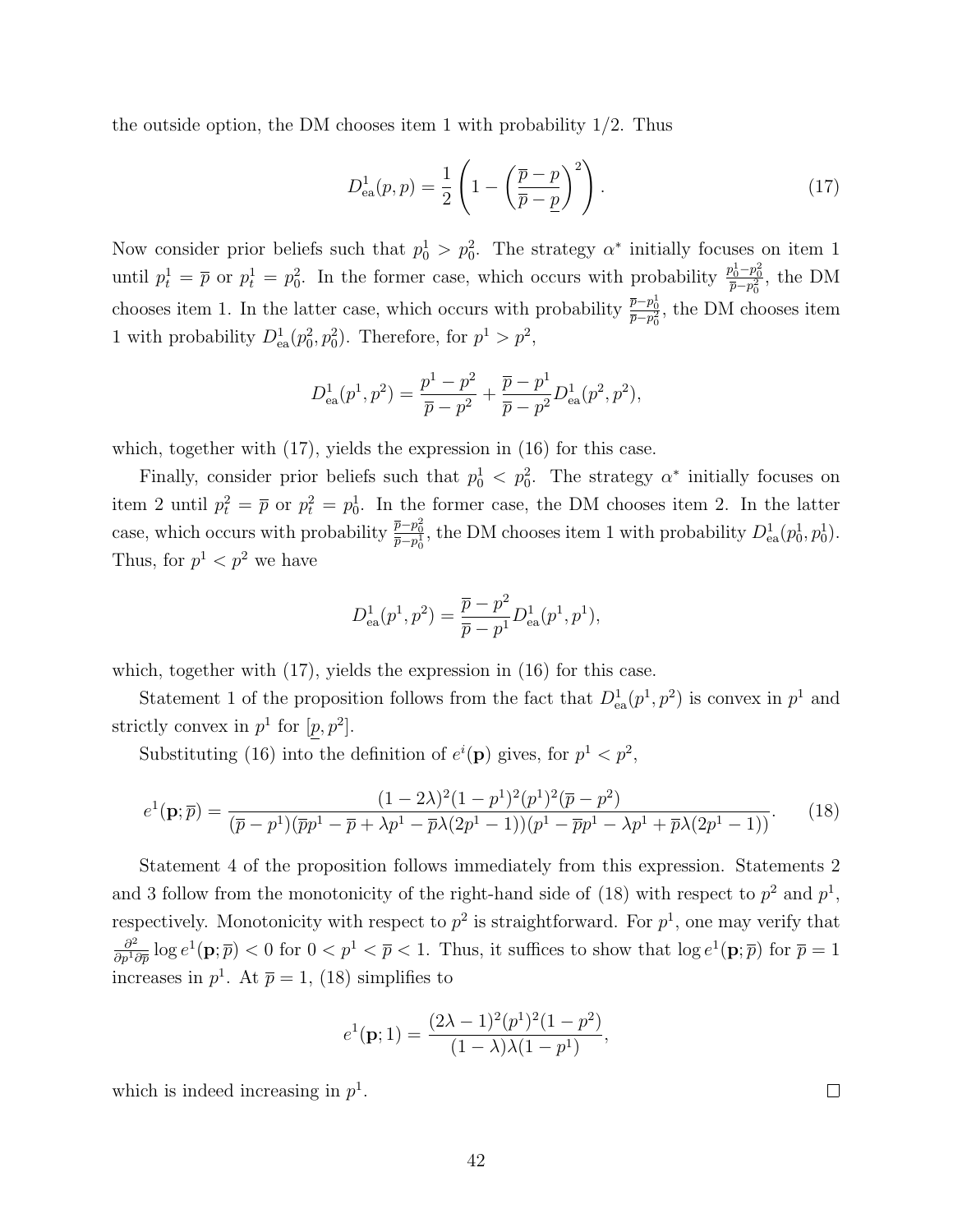Proof of [Proposition 8.](#page-24-0) We use the same coupling construction as in the proof of [Proposi](#page-16-0)[tion 4,](#page-16-0) again denoting by  $\mathbf{p}_t$  and  $\hat{\mathbf{p}}_t$  the assessment sequences generated by strategies  $\beta_l$  and  $\mu_l$ , respectively. Similarly, we denote variables generated with strategy  $\beta_l$  by  $\tau$ ,  $k(j, t)$ , etc., and variables generated by  $\mu_l$  by  $\hat{\tau}$ ,  $\hat{k}(j, t)$ , etc.

For each item j and learning process  $\pi^{j}$ , we say that  $\pi^{j}$  reaches  $\bar{p}_{l}^{j}$  $\mu$ <sup>j</sup> if there exists  $\kappa^j$ such that  $\pi_{\kappa^j}^j \geq \bar{p}_l^j$  $\frac{j}{l}$  and  $\frac{p}{l}$  $\frac{d}{dt}$   $\langle \pi_k^j \rangle$  for all  $\kappa \langle \kappa_j^j \rangle$ . Similarly, we say that  $\pi_j^j$  reaches  $p_l^j$  $\frac{j}{l}$  if there exists  $\kappa^j$ , such that  $\pi^j_{\kappa^j} \leq p^j_{l}$  $\frac{j}{l}$  and  $\pi_{\kappa}^{j} < \overline{p}_{l}^{j}$  $\frac{d}{dt}$  for all  $\kappa < \kappa^j$ . Let **r** be any element of  $\{p_i^1\}$  $\{p_l^1, \overline{p}_l^1\} \times \{\underline{p}_l^2\}$  $\{p_l^2, \overline{p}_l^2\} \times \cdots \times \{\underline{p}_l^I\}$  $\{p_l^I, \overline{p}_l^I\}$  and let  $r^j \in {\{\underline{p}_l^j\}}$  $\bar{p}_l^j, \overline{p}_l^j$  $\{u_i\}$  denote its *j*-th component. That is, **r** is a vector that specifies for each item j an upper or lower threshold  $r<sup>j</sup>$ . We define for each **r** a set  $\Pi(\mathbf{r})$  consisting of those learning draws  $\pi = (\pi^1, \dots, \pi^I)$  for which the process  $\pi^j$  reaches the threshold  $r^j$  for each j. Note that the sets  $\Pi(\mathbf{r})$  are disjoint and their union over all r has probability 1.

We distinguish three sets of vectors **r**. The first set,  $R_1$ , consists of all **r** such that  $r^i = p_i^i$ l for the target item i, and there exists  $j \neq i$  for which  $r^j = \overline{p}_l^j$ <sup>*l*</sup>. Consider **r**  $\in$  *R*<sub>1</sub> and any draw  $\pi \in \Pi(\mathbf{r})$ . Regardless of her attention strategy, the DM does not choose the target item i in  $\pi$  (and instead chooses some j for which  $r^j = \overline{p}_l^j$  $\binom{j}{l}$ .

The second set,  $R_2$ , consists of all **r** such that  $r^i = \overline{p}_l^i$  for the target item *i*. Consider  $\mathbf{r} \in R_2$  and any draw  $\pi \in \Pi(\mathbf{r})$ . We claim that if  $\beta_l$  leads to the choice of the target item i in draw  $\pi$ , then so does  $\mu_l$ . The claim is immediate if  $\pi^j$  reaches  $p_l^j$  $\frac{j}{l}$  for each  $j \neq i$ ; accordingly, suppose that  $\pi^j$  reaches  $\bar{p}_l^j$  $\ell_l^j$  for some  $j \neq i$ . If, under  $\beta_l$ , the DM chooses i in period  $\tau$ , then  $p_{\tau}^{i} \geq \bar{p}_{l}^{i}$  (since it is not the case that the belief for each other item reaches its lower threshold). Assume for contradiction that, under  $\mu_l$ , the DM chooses  $j \neq i$  in some period  $\hat{\tau} \leq \tau$ , and hence  $\hat{p}_{\hat{\tau}}^j \geq \overline{p}_l^j$ *i*. By the [Attention Theorem,](#page-14-1)  $k(j, \hat{\tau}) \geq \hat{k}(j, \hat{\tau})$  and thus  $p_{\tau}^{j}$  $_{\tau'}^j \geq \overline{p}_l^j$  $\frac{j}{l}$  for some  $\tau' \leq \hat{\tau} \leq \tau$ . Therefore,  $\beta_l$  leads to the choice of  $j \neq i$  in period  $\tau' \leq \tau$ , contradicting that β<sub>l</sub> leads to the choice of i in period τ. Again by the [Attention Theorem,](#page-14-1)  $k(i, \tau) \leq \hat{k}(i, \tau)$ , hence  $\hat{p}^i_{\tau} \geq \overline{p}^i_l$ , and  $\mu_l$  leads to the choice of i in period  $\tau$  or earlier.

The third set,  $R_3$ , is the singleton  $\{(\underline{p}_1, \ldots, \underline{p}_I)\}\$ . Consider  $\mathbf{r} = (\underline{p}_1, \ldots, \underline{p}_I)$  and a draw  $\pi \in \Pi(\mathbf{r})$ . We claim that if  $\mu_l$  leads to the choice of the target item i in draw  $\pi$ , then so does  $\beta_l$ . If, under  $\mu_l$ , the DM chooses i in period  $\hat{\tau}$ , then  $\hat{p}^j_{\hat{\tau}} \leq \underline{p}^j_l$  $\frac{j}{l}$  for all  $j \neq i$ . Assume for contradiction that, under  $\beta_l$ , the DM chooses  $j^* \neq i$  in some period  $\tau \leq \hat{\tau}$ , and hence  $p^j_\tau \leq \underline{p}^j_l$  $\hat{p}_l^j$  for all  $j \neq j^*$ . By the [Attention Theorem,](#page-14-1)  $k(i, \tau) \leq \hat{k}(i, \tau)$  and thus  $\hat{p}_{\tau'}^i \leq \underline{p}_l^i$  $\frac{i}{l}$  for some  $\hat{\tau}' \leq \tau \leq \hat{\tau}$ . Non-wastefulness of  $\mu_l$  together with the [Coupling Lemma](#page-35-0) imply that  $\mathbf{p}_{\tau} = \hat{\mathbf{p}}_{\tau}$ , and thus  $\mu_l$  leads to the choice of  $j^*$  in period  $\tau \leq \hat{\tau}$ , contradicting that  $\mu_l$  leads to the choice of i in period  $\hat{\tau}$ . Again by the [Attention Theorem,](#page-14-1)  $k(i, \hat{\tau}) \leq k(i, \hat{\tau})$ , which, together with the [Coupling Lemma,](#page-35-0) implies that  $p_{\hat{\tau}}^j \leq p_{l}^j$  $\frac{j}{l}$  for all  $j \neq i$  and hence  $\beta_l$  leads to the choice of i in period  $\hat{\tau}$  or earlier.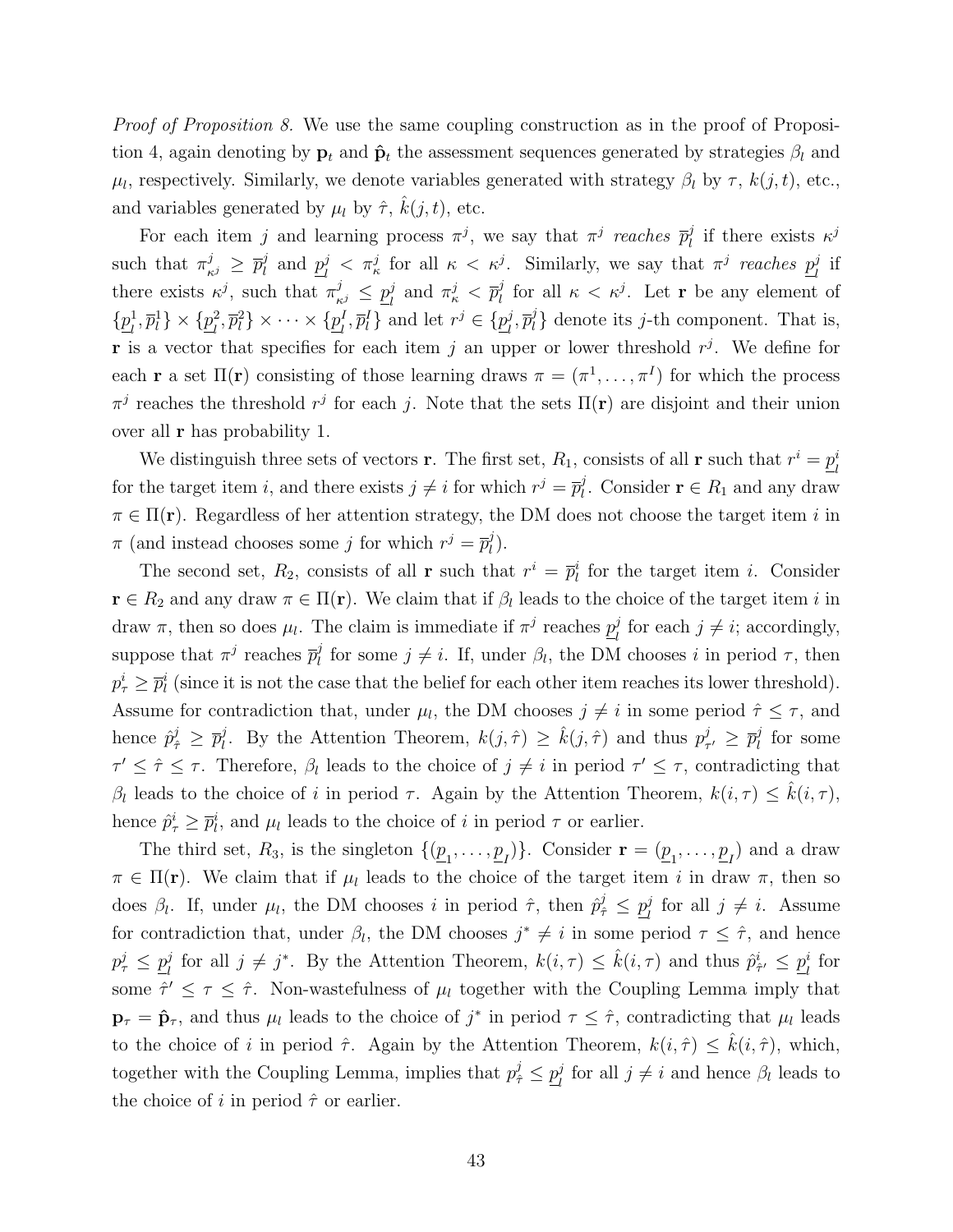Observe that as  $l \to \infty$ , for any **v** such that  $v^i = 1$ ,

$$
\Pr\left(\Pi\left(\underline{p}_l^1,\ldots,\underline{p}_l^I\right) \mid \mathbf{v}; \mathfrak{p}_l\right) \leq \Pr\left(r^i = \underline{p}_l^i \mid v^i = 1\right) \to 0,
$$

and for any **v** such that  $v^i = 0$ ,

$$
\Pr\left(\bigcup_{\mathbf{r}\in R_2}\Pi_l\left(\mathbf{r}\right) \mid \mathbf{v}; \mathfrak{p}_l\right) \leq \Pr\left(r^i = \overline{p}_l^i \mid v^i = 0\right) \to 0.
$$

Therefore, for **v** such that  $v^i = 1$ ,  $\liminf_{l \to \infty} (\tilde{D}^i(\mathbf{v}; \mu_l, \mathbf{\mathfrak{p}}_l) - \tilde{D}^i(\mathbf{v}; \beta_l, \mathbf{\mathfrak{p}}_l))$  is nonnegative since it has the same sign as

$$
\Pr\left(\hat{\mathbf{p}}_{\hat{\tau}}\in F_{\text{no}}^{i}\left(\mathfrak{p}_{l}\right)\mid \bigcup_{\mathbf{r}\in R_{2}}\Pi_{l}\left(\mathbf{r}\right),\mathbf{v}\right)-\Pr\left(\mathbf{p}_{\tau}\in F_{\text{no}}^{i}\left(\mathfrak{p}_{l}\right)\mid \bigcup_{\mathbf{r}\in R_{2}}\Pi_{l}\left(\mathbf{r}\right),\mathbf{v}\right),\right.
$$

which is nonnegative for all l since for any draw in  $\Pi_l(\mathbf{r})$  with  $\mathbf{r} \in R_2$ ,  $\mathbf{p}_{\tau} \in F_{\text{no}}^i(\mathfrak{p}_l)$  implies  $\mathbf{\hat{p}}_{\hat{\tau}} \in F_{\text{no}}^i(\mathfrak{p}_l).$ 

Similarly, for **v** such that  $v^i = 0$ , the sign of  $\limsup_{l\to\infty} (\tilde{D}^i(\mathbf{v}; \mu_l, \mathfrak{p}_l) - \tilde{D}^i(\mathbf{v}; \beta_l, \mathfrak{p}_l))$  is the same as that of

$$
\Pr\left(\hat{\mathbf{p}}_{\hat{\tau}} \in F_{\text{no}}^{i}\left(\mathfrak{p}_{l}\right) \mid \Pi\left(\underline{p}_{l}^{1}, \ldots, \underline{p}_{l}^{I}\right), \mathbf{v}\right) - \Pr\left(\mathbf{p}_{\tau} \in F_{\text{no}}^{i}\left(\mathfrak{p}_{l}\right) \mid \Pi\left(\underline{p}_{l}^{1}, \ldots, \underline{p}_{l}^{I}\right), \mathbf{v}\right).
$$

which is nonpositive since for any draw in  $\Pi\left(p_i^1\right)$  $\Big), \, \hat{\mathbf{p}}_{\hat{\tau}} \in F_{\text{no}}^i(\mathfrak{p}_l) \text{ implies } \mathbf{p}_{\tau} \in F_{\text{no}}^i(\mathfrak{p}_l).$  $\frac{1}{l}, \ldots, \underline{p}_l^I$ П

# <span id="page-43-0"></span>B Counterexample: failure of stationarity

We show here that the conclusions of [Proposition 4](#page-16-0) can fail if the attention strategy satisfies IIA but is non-stationary. Suppose there are three items and the DM is Bayesian with prior beliefs  $p_0^j = 1/2$  for each  $j \in \{1, 2, 3\}$ . The stopping thresholds p and  $\bar{p}$  and the signal structure for items 1 and 2 are the same as in the counterexample from Section [4.1.](#page-17-0) The value of item 3 is perfectly revealed as soon as the DM focuses on it for a single period.

Let  $\beta$  be any non-stationary pure attention strategy that satisfies the following for  $p^1 > p$ :

$$
\beta(\mathbf{p}, t) = \begin{cases} 2 & \text{if } t = 0, \\ 3 & \text{if } t = 1, p^1 \neq p_0^1 \text{, and } p^3 > \underline{p}, \\ 1 & \text{otherwise.} \end{cases}
$$